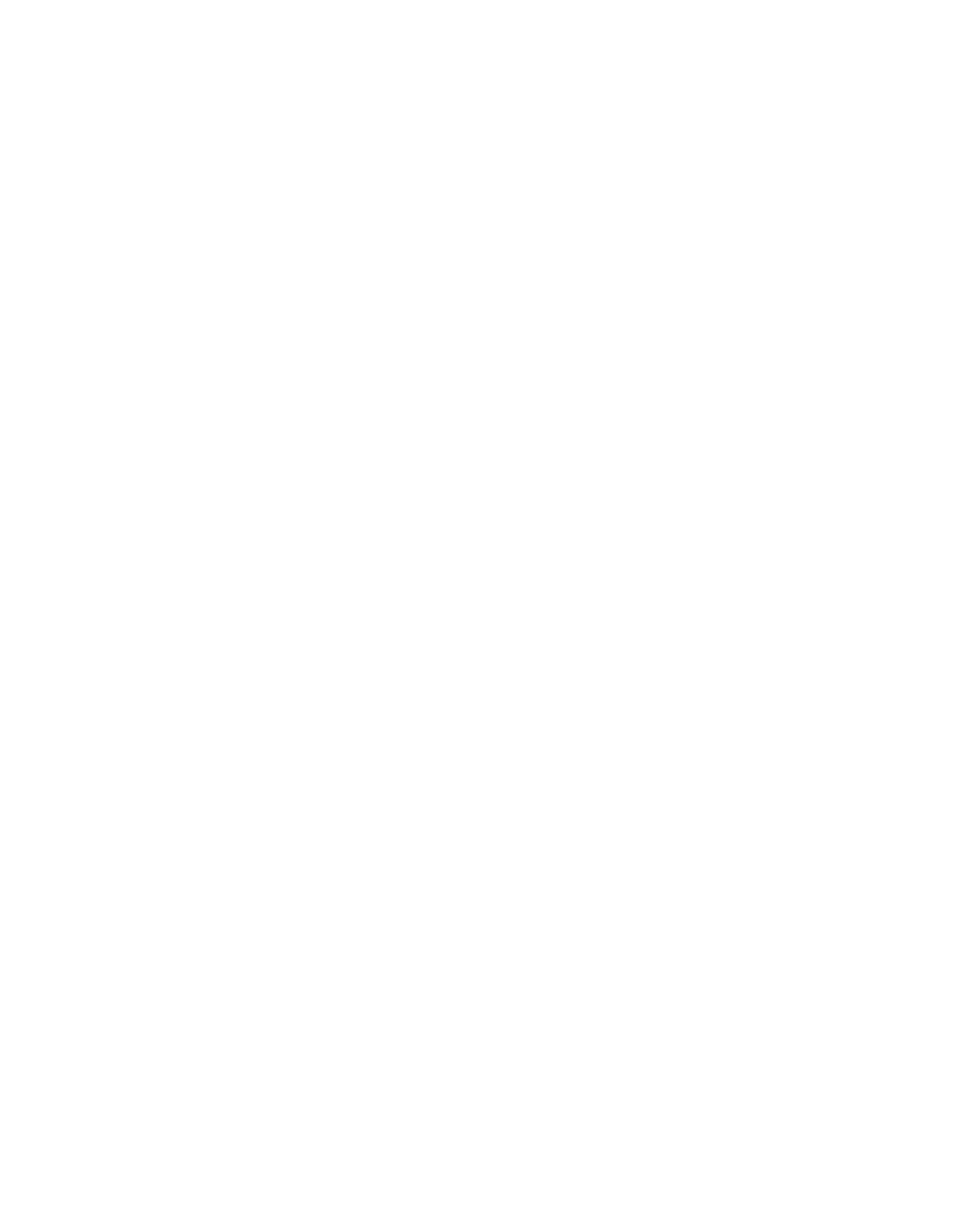## **table of contents**

| <b>UNDERSTANDING THE SYMBOLS USED</b>                      |
|------------------------------------------------------------|
|                                                            |
| <b>USING THIS FORMULARY BOOK TO HELP CONTAIN COSTS. iv</b> |
| Save Money on Your Prescription Drugs iv                   |
|                                                            |
| <b>SECTION I — THERAPEUTIC DRUG CATEGORIES I</b>           |
|                                                            |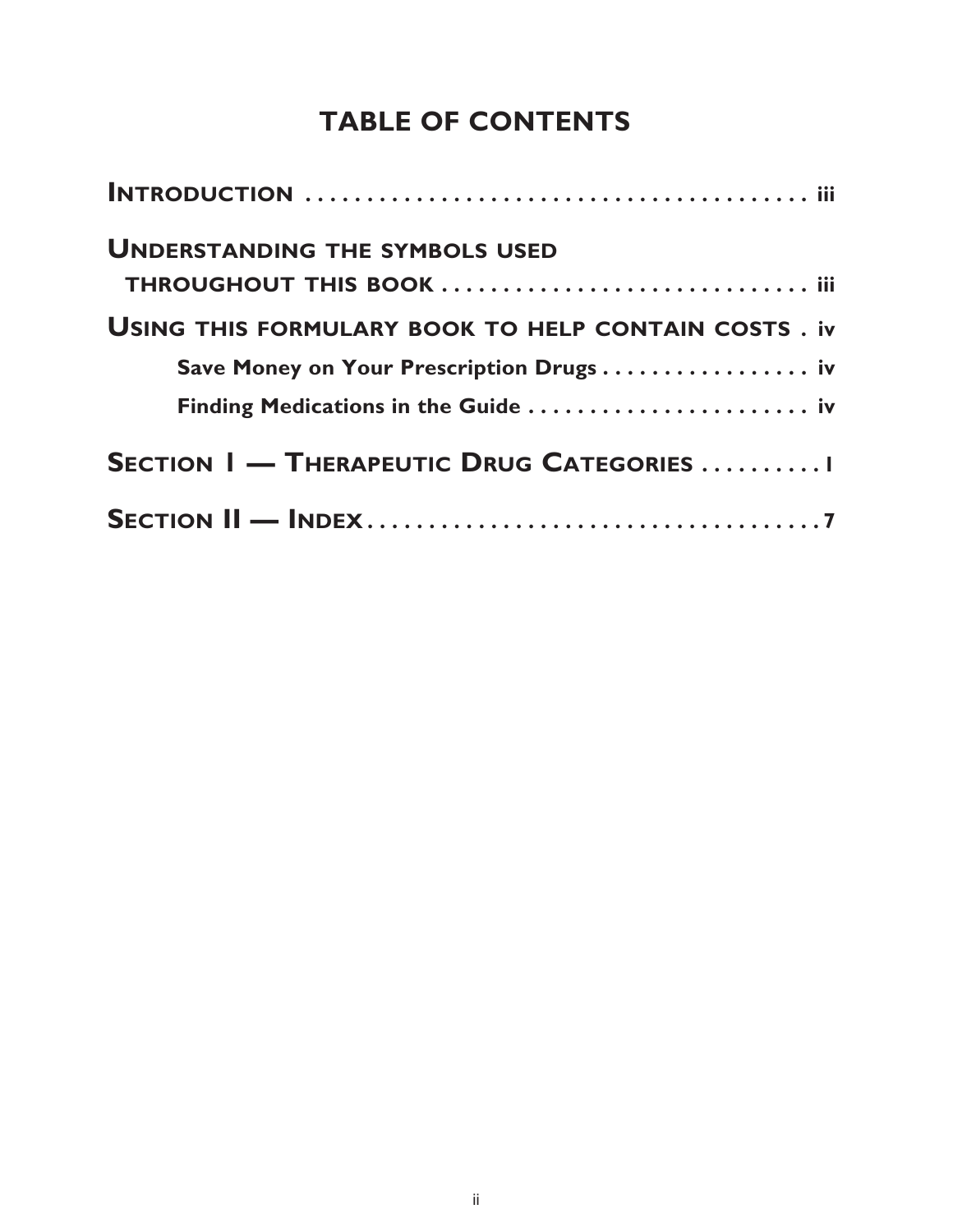The BlueCross BlueShield of Western New York Formulary 3/Exclusive is a list of drugs to help guide physicians and pharmacists to select the medication that provides the appropriate treatment for the best price.

## **Introduction**

*BlueCross Blue Shield of Western New York has established an independent committee of practicing physicians and a pharmacist to help ensure that our formularies are medically sound and that they support your patients' health. This committee—called the Pharmacy and Therapeutics Committee—reviews and evaluates medications on the formulary based on safety and efficacy to help maintain clinical integrity in all therapeutic categories.*

### **Understanding the symbols used throughout this book**

Throughout this book, you will see certain symbols that indicate a management program is in place for selected medications. The symbols are as follows:

#### Key

- $\nabla$  = A step edit applies to this drug. Step therapy means that in order to receive the medication with a step edit, a preferred medication must be tried first.
- $\blacksquare$  = Specific quantity limits apply. Quantity limits are in place to ensure members receive the appropriate amount of medication not to exceed the maximum allowable daily dosage of medication.
- $\blacklozenge$  = Prior authorization required. Prior authorization (also referred to as coverage review) means that a healthcare professional must submit clinical documentation to obtain approval for a member to receive the medication. Prior authorizations ensure medications are being used appropriately.
- $\bullet$  = Included in tablet-splitting program. The medication can be cut in half to obtain the daily dose of medication (i.e., 20mg daily of simvastatin can be obtained by 1/2 tablet of simvastatin 40mg). A member will receive a 1-month supply for half their regular 1-month copay.
- + = Access restricted to specialty pharmacy. Medications must be obtained through a specialty pharmacy.
- $\bigcirc$  = Customer Home Delivery. The medication should be obtained through the mail service pharmacy. The medication is subject to a retail refill allowance.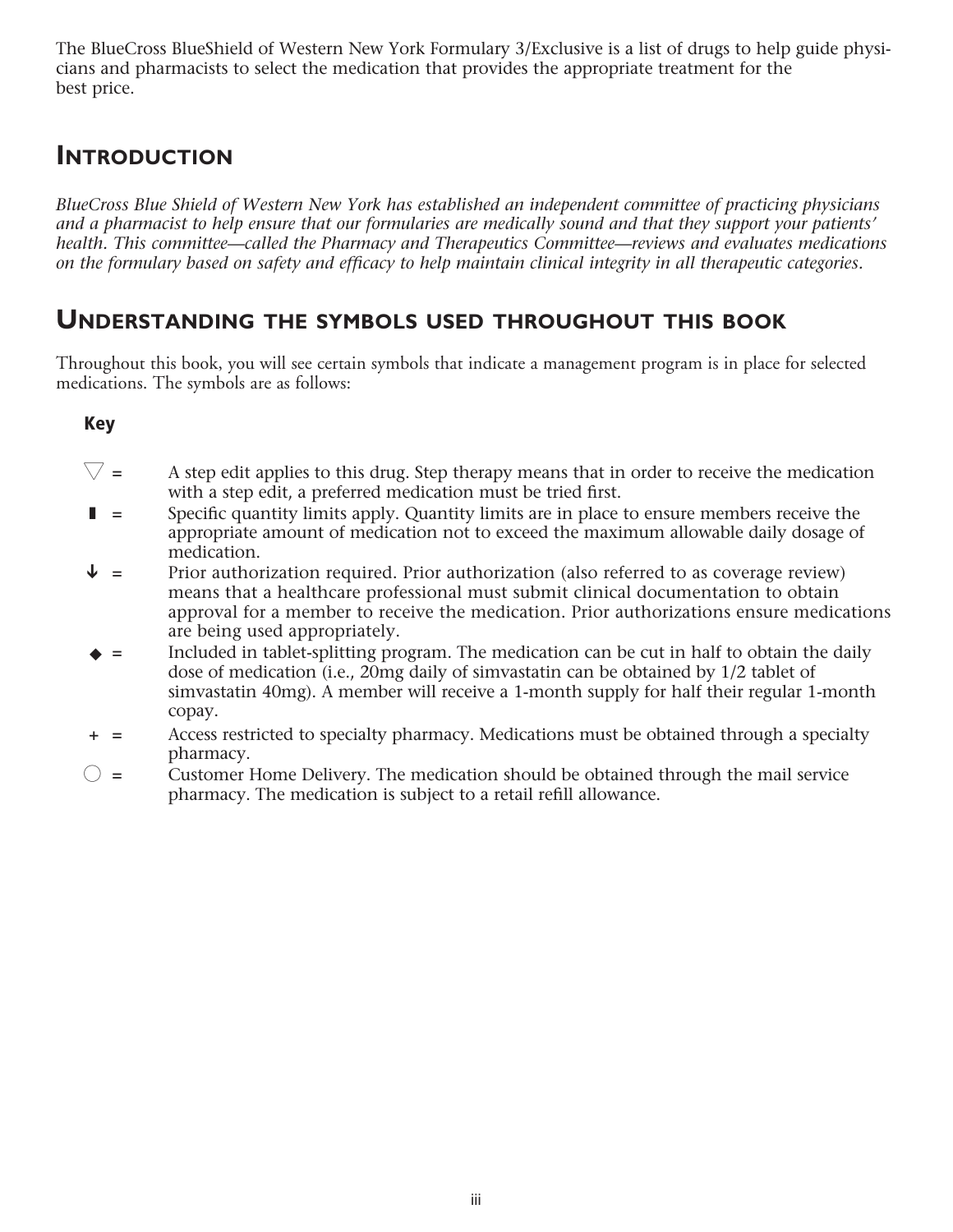## **Using this formulary book to help contain costs**

The formulary offers a wide range of outpatient medications.

Because there are over 40,000 Food and Drug Administration (FDA)-approved prescription drugs on the market, not all tier 3 drugs can be listed in this formulary guide. We have included in this printed formulary guide the drugs that are most commonly prescribed for our members. If you have any questions regarding coverage of a drug, please call the customer service number on your card.

#### **Save Money on Your Prescription Drugs**

Here's what you can do to save money:

- 1. **Bring** this member guide to your doctor and review the cost-saving information below.
- 2. **Ask** your doctor whether a drug listed in this guide is right for you.

The amount you pay for a drug is determined by which medication you purchase and to what tier it is assigned. Some drug plans also exclude certain drugs or classes of drugs from coverage. Please check your contract or other plan documents if you have a question about your specific drug coverage.

Please refer to your plan documents to confirm your cost share for diabetic drugs and supplies. Cost share may vary by plan.

#### **Finding Medications in the Guide**

This guide lists medications two different ways:

Section 1: Alphabetically by drug category (such as Diabetes, Heart or Pain/Arthritis)

 Locate a category and drug on the guide and you will see the tier and copayment for that drug—Tier 1, Tier 2 or Tier 3—which determines your copayment. To determine if a drug is a generic or brand-name medication, look at the name of the drug. Generic medications are lower case (e.g., amoxicillin), and brand-name medications are capitalized (e.g., Advair).

Section 2: Alphabetically by drug name. Use this list to find your drug.

**Questions?** Please call Pharmacy Services at 1 866 237-0333 if you have any questions about the BlueCross BlueShield of Western New York Formulary 3/Exclusive. For the most up-to-date version of the Guide, visit the Pharmacy Services section of our web site at **www.bcbswny.com**.

<sup>\*</sup> Some plan designs require that you use a Tier 1 generic drug if a generic is available.

Disclaimer: The BlueCross BlueShield of Western New York Medication Guide is subject to change, as we regularly review medications and existing therapies for inclusion in the BlueCross BlueShield of Western New York Formulary 3/Exclusive. The tier that a medication is currently in may change during the effective dates of the guides due to generic availability.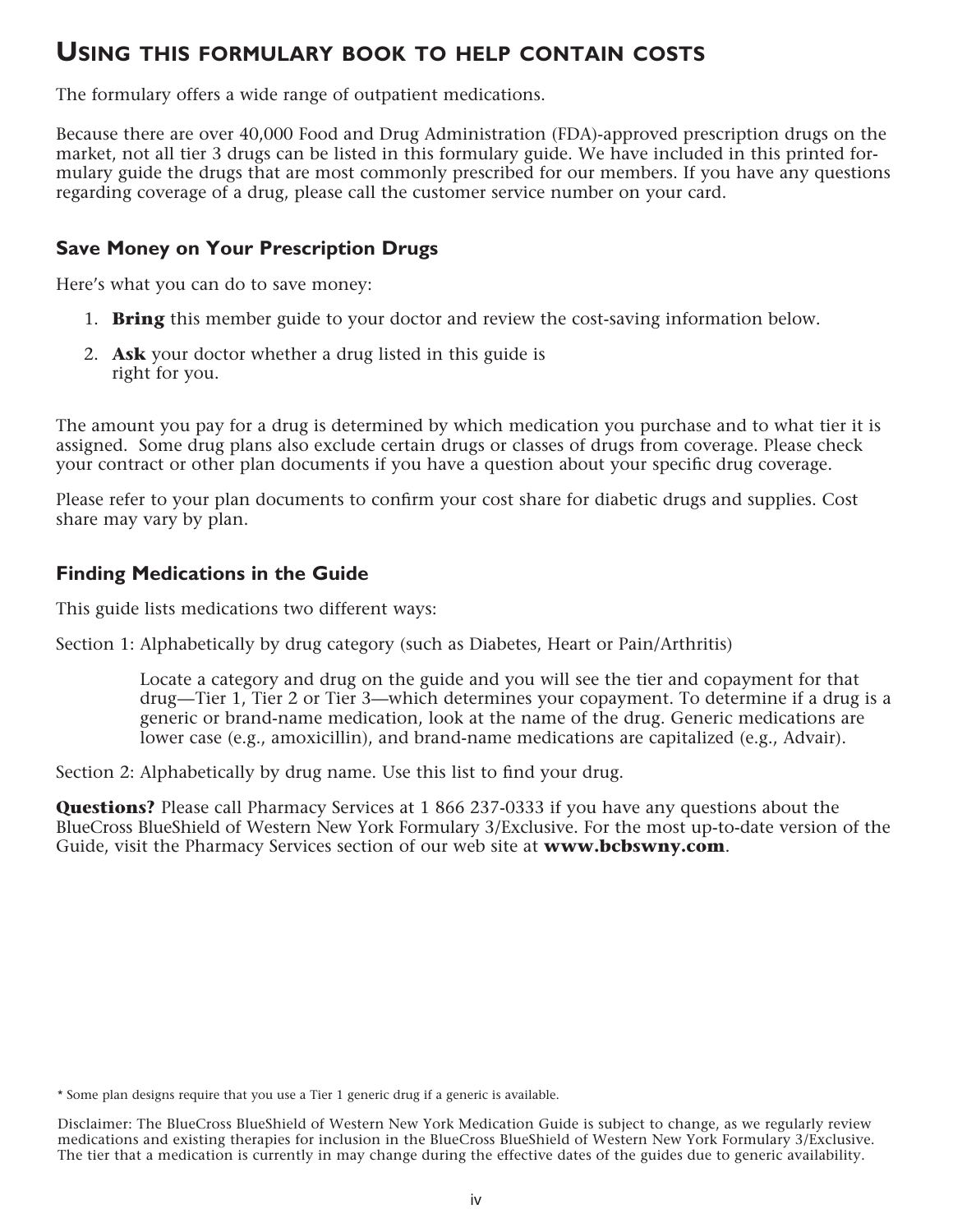|                              |                                                             |                                                 |                                              | <b>SECTION I - THERAPEUTIC DRUG CATEGORIES</b> |                               |                                                     |                                  |                      |                                                                                                           |  |
|------------------------------|-------------------------------------------------------------|-------------------------------------------------|----------------------------------------------|------------------------------------------------|-------------------------------|-----------------------------------------------------|----------------------------------|----------------------|-----------------------------------------------------------------------------------------------------------|--|
|                              | <b>TIER</b>                                                 |                                                 |                                              | <b>TIER</b>                                    |                               |                                                     | <b>TIER</b>                      |                      | <b>TIER</b>                                                                                               |  |
|                              | Allergy/Cough & Cold                                        |                                                 | <b>Anticholinergics</b>                      |                                                | <b>Hormones</b>               |                                                     |                                  |                      | $\overline{2}$<br>Humalog insulin                                                                         |  |
|                              | <b>Antihistamines &amp; Decongestants</b>                   |                                                 | oxybutynin                                   |                                                |                               | anastrozole                                         |                                  |                      | $\overline{2}$<br>Humulin (all types)<br>$\overline{\mathbf{2}}$                                          |  |
|                              | brompheniramine/phenylephrine                               | ш<br>ı                                          | oxybutynin ER<br>tolterodine                 | 1<br>1                                         |                               | bicalutamide<br>exemastine                          |                                  | ↓∎                   | Lantus<br>$\overline{\mathbf{2}}$<br>Symlin                                                               |  |
| $\bigcirc$                   | brompheniramine/ pseudoephedrine<br>cetirizine              | п                                               | tolterodine ER                               |                                                |                               | flutamide                                           |                                  |                      | $\overline{\mathbf{2}}$<br>Toujeo                                                                         |  |
|                              | clemastine                                                  | ш                                               | trospium                                     | 1                                              | ↓                             | letrozole                                           |                                  | ↓∎<br>+∆∎            | $\overline{\mathbf{2}}$<br>Victoza<br>3<br>Adlyxin                                                        |  |
|                              | cyproheptadine                                              | ٠<br>∨∎                                         | trospium ER<br>Detrol                        | 1<br>3                                         |                               | leuprolide<br>megestrol                             |                                  |                      | 3<br>Apidra                                                                                               |  |
|                              | dexchlorpheniramine                                         | ∨∎                                              | Detrol LA                                    | 3                                              |                               | tamoxifen                                           |                                  |                      | 3<br>Levemir                                                                                              |  |
|                              | diphenhydramine<br>fexofenadine                             | $\vee$ i                                        | Ditropan XL                                  | 3                                              |                               | Fareston                                            | $\overline{2}$                   |                      | 3<br>Novolin<br>3<br>Novolog                                                                              |  |
| $\mathbb{C}$<br>$\mathbb{I}$ | fexofenadine-D                                              | ▽∎<br>∨∎                                        | Enablex<br>Gelnique                          | 3<br>$\sqrt{3}$                                | <b>Miscellaneous</b>          | etoposide                                           |                                  | ↓∎                   | 3<br>Soliqua                                                                                              |  |
|                              | hydroxyzine HCI                                             | $\vee$ i                                        | Myrbetrig                                    | 3                                              |                               | hydroxyurea                                         |                                  | ↓∀∎                  | 3<br>Tanzeum                                                                                              |  |
|                              | hydroxyzine pamoate                                         | ∨∎                                              | Oxytrol                                      | 3                                              | $+\sqrt{1}$                   | imatinib                                            |                                  | ∔∀∎                  | 3<br>Tresiba<br>Trulicity                                                                                 |  |
| $\mathbb{I}$                 | levocetirizine                                              | ∨∎<br>∨∎                                        | Sanctura<br>Sanctura XR                      | 3<br>$\sqrt{3}$                                | $+\mathbf{V}$                 | nilutamide<br>temozolamide                          |                                  | ΨI                   | Xultophy                                                                                                  |  |
|                              | loratadine<br>loratadine-D                                  | ∨∎                                              | Toviaz                                       | 3                                              | $+\sqrt{1}$                   | Afinitor                                            | $\overline{2}$                   |                      | Antidiabetic Agents, Glucose Elevating Agents                                                             |  |
|                              | pseudoephedrine                                             | ∨∎                                              | Vesicare                                     | 3                                              | ↓∎                            | Arcalyst                                            | $\overline{2}$                   |                      | acarbose                                                                                                  |  |
|                              | Semprex-D<br>$\overline{2}$                                 |                                                 | <b>Cholinergic Agents</b>                    |                                                | $+\sqrt{1}$<br>$+\sqrt{1}$    | <b>Bosulif</b><br>Cabometyx                         | $\overline{2}$<br>2              | п                    | chlorpropamide<br>glimepiride                                                                             |  |
| $\mathbb{I}$                 | Clarinex-D<br>3                                             |                                                 | Urecholine                                   | 3                                              | ↓∎                            | Caprelsa                                            | $\overline{2}$                   |                      | glipizide                                                                                                 |  |
| $\mathbb{I}$                 | desloratadine<br>3                                          | Blood                                           |                                              |                                                | ↓∎                            | Cometrig                                            | $\overline{2}$                   | п                    | glipizide ER                                                                                              |  |
| ↓∎<br>$+\sqrt{1}$            | Grastek<br>Oralair                                          |                                                 | Anticoagulants/Antithrombotics<br>anagrelide |                                                | $+\sqrt{1}$<br>$+\sqrt{1}$    | Cotellic<br>Erivedge                                | $\overline{2}$<br>$\overline{2}$ | п                    | glipizide/metformin<br>glyburide                                                                          |  |
| ↓∎                           | Ragwitek<br>3                                               |                                                 | aspirin-dipyridamole                         |                                                | $+\sqrt{1}$                   | Farydak                                             | $\overline{2}$                   |                      | glyburide micronized                                                                                      |  |
|                              | <b>Expectorant &amp; Cough Products</b>                     | 8                                               | clopidogrel                                  |                                                | ↓∎                            | Gilotrif                                            | $\overline{2}$                   |                      | metformin                                                                                                 |  |
|                              | benzonatate                                                 |                                                 | dipyridamole                                 |                                                | $\ddot{}$<br>$+\sqrt{1}$      | Hycamtin                                            | $\overline{2}$<br>$\overline{2}$ | п<br>ш               | metformin ER (generic Glucophage XR)<br>metformin/glyburide                                               |  |
|                              | quaifenesin/codeine                                         |                                                 | enoxaparin<br>fondaparinux sodium            |                                                | ↓∎                            | Ibrance<br>Iclusig                                  | $\overline{2}$                   | п                    | nateglinide                                                                                               |  |
|                              | hydrocodone/chlorpheniramine<br>hydrocodone/homatropine     |                                                 | heparin                                      |                                                | ↓∎                            | Imbruvica                                           | $\overline{2}$                   | п                    | pioglitazone/metformin                                                                                    |  |
|                              | promethazine/codeine                                        |                                                 | jantoven                                     |                                                | $+\sqrt{1}$                   | Inlyta                                              | $\overline{2}$                   | п                    | repaglinide<br>tolazamide                                                                                 |  |
|                              | promethazine/DM                                             | O                                               | ticlopidine<br>warfarin                      |                                                | $+\mathbf{\downarrow}$<br>↓∎  | Intron A<br>Iressa                                  | $\overline{2}$<br>$\overline{2}$ |                      | tolbutamide                                                                                               |  |
|                              | promethazine/phenylephrine/codeine                          |                                                 | Coumadin                                     | $\overline{c}$                                 | $+\sqrt{1}$                   | Jakafi                                              | $\overline{2}$                   |                      | $\overline{c}$<br>Avandamet                                                                               |  |
|                              | pseudoephedrine/codeine                                     |                                                 | Eliquis                                      | $\overline{c}$                                 | ↓∎                            | Lenvima                                             | 2                                | п<br>п               | $\overline{c}$<br>Avandaryl<br>2<br>Avandia                                                               |  |
|                              | Cardec/DM<br>3<br>Guaifenesin DM<br>3                       |                                                 | Fragmin                                      | $\sqrt{2}$                                     | +↓∎<br>↓∎                     | Lonsurf<br>Lynparza                                 | $\overline{2}$<br>$\overline{2}$ | п                    | $\overline{\mathbf{c}}$<br>Duetact                                                                        |  |
|                              | 3<br>Hycodan                                                |                                                 | Xarelto<br><b>Brilinta</b>                   | $\overline{2}$<br>3                            |                               | Lysodren                                            |                                  |                      | $\overline{\mathbf{2}}$<br>Glucagon                                                                       |  |
|                              | Rondec DM/TR                                                | $\blacksquare$                                  | Durlaza                                      | $\sqrt{3}$                                     |                               | Matulane                                            |                                  | п                    | $\frac{2}{2}$<br>Invokamet/XR<br>Invokana                                                                 |  |
|                              | Vituz                                                       | O                                               | Effient                                      | 3                                              | $+\sqrt{1}$                   | Mekinist<br>Mesnex                                  | $\overline{c}$                   | п                    | $\overline{\mathbf{2}}$<br>Janumet                                                                        |  |
| <b>Mucolytic Agents</b>      |                                                             |                                                 | Innohep                                      | 3                                              | +↓∎                           | Nexavar                                             | $\overline{2}$                   | п                    | $\overline{2}$<br>Janumet XR                                                                              |  |
|                              | acetylcysteine inh soln.<br><b>Nasal Medications</b>        | п<br>ш                                          | Pradaxa<br>Savaysa                           | 3<br>3                                         | $+\sqrt{1}$                   | Ninlaro                                             | $\overline{2}$                   | п<br>п               | $\overline{\mathbf{c}}$<br>Januvia<br>$\overline{\mathbf{c}}$                                             |  |
|                              | azelastine nasal spray                                      | ↓∎⊖                                             | Zontivity                                    |                                                | +↓∎                           | Odomzo                                              | $\overline{2}$                   |                      | Jardiance<br>$\overline{\mathbf{c}}$<br>Jentadueto                                                        |  |
|                              | Clarispray                                                  |                                                 | <b>Other Blood Modifiers</b>                 |                                                | +↓∎<br>+↓∎                    | Pomalyst<br>Sprycel                                 | 2<br>$\overline{2}$              |                      | 2<br>Jentadueto XR                                                                                        |  |
|                              | Flonase Allergy Relief                                      | O                                               | cilostazol                                   |                                                | $+\mathbf{V}$                 | Stivarga                                            |                                  |                      | 2<br>Juvisync                                                                                             |  |
|                              | <b>Flonase Sensimist</b>                                    | $+\sqrt{1}$                                     | pentoxifylline<br>Actimmune                  |                                                | +↓∎                           | Sutent                                              |                                  |                      | $\overline{\mathbf{c}}$<br>Synjardy/XR<br>2<br>Tradjenta                                                  |  |
| $\mathbb{I}$                 | fluticasone nasal spray<br>ipratropium nasal spray          | $+\sqrt{ }$                                     | Aranesp                                      | $\overline{c}$                                 | +↓∎<br>$+\sqrt{1}$            | Sylatron<br>Synribo                                 | $\overline{2}$                   | ↓                    | 3<br>Afrezza                                                                                              |  |
| ı                            | Nasacort Allergy 24HR                                       | $+$                                             | Exjade                                       | $\overline{2}$                                 | $+\sqrt{1}$                   | Tafinlar                                            |                                  | VI<br>⊽∎             | Farxiga<br>3<br>3                                                                                         |  |
|                              | <b>Rhinocort Allerav</b>                                    | $\ddot{}$<br>$+\sqrt{ }$                        | Jadenu<br>Leukine                            | 2<br>$\overline{\mathbf{c}}$                   | ↓∎                            | <b>Tagrisso</b>                                     | $\overline{2}$                   |                      | Fortamet<br>3<br>Glumetza                                                                                 |  |
|                              | <b>Atrovent Nasal Spray</b><br>3                            | C                                               | Miacalcin inj.                               | $\overline{2}$                                 | $+\sqrt{1}$<br>$+\sqrt{1}$    | Tarceva<br>Tasigna                                  | $\overline{2}$                   |                      | Glyxambi                                                                                                  |  |
| VIO                          | Beconase AQ<br>3                                            | ↓                                               | Neulasta                                     | $\overline{2}$                                 | ᆂ                             | Thalomid                                            |                                  |                      | 3<br>Kazano                                                                                               |  |
| ∎∪<br>$\vee$ i               | flunisolide nasal spray<br>3<br>3<br>mometasone nasal spray | $+\sqrt{ }$<br>$+\sqrt{ }$                      | Neupogen<br>Procrit                          | $\frac{2}{2}$                                  | $+\sqrt{1}$                   | Tykerb                                              | $\frac{2}{2}$                    | $\bigtriangledown$ l | Kombiglyze XR<br>3<br>metformin ER (except generic                                                        |  |
| ⁄∎⊜                          | Nasacort AQ                                                 | $+\sqrt{1}$                                     | Promacta                                     | $\sqrt{2}$                                     | ↓∎<br>+↓∎                     | Valchlor<br>Votrient                                | $\overline{2}$                   |                      | Glucophage XR)<br>3                                                                                       |  |
| ′∎⊜                          | Nasonex<br>3                                                | $+\sqrt{1}$                                     | Revlimid                                     | 2                                              | +↓∎                           | Xalkori                                             | $\overline{2}$                   |                      | 3<br>3<br>miglitol<br>Nesina                                                                              |  |
| ′∎( )                        | 3<br><b>Omnaris</b><br>Qnasl<br>3                           | $+\sqrt{1}$<br>$\begin{array}{c} + \end{array}$ | Syprine<br>Alprolix                          | 2<br>3                                         | +↓∎                           | Xtandi                                              | $\overline{c}$                   | 2<br>2<br>2          | $\overline{3}$<br>Onglyza                                                                                 |  |
| ′∎⊜<br>⁄∎C                   | Veramvst<br>3                                               | $\ddot{}$                                       | Eloctate                                     | 3                                              | $+\sqrt{1}$<br>$+\sqrt{1}$    | Zelboraf<br>Zolinza                                 | $\overline{c}$<br>$\overline{2}$ |                      | 3<br>Oseni                                                                                                |  |
| VIO                          | Zetonna<br>3                                                | $+\sqrt{ }$                                     | Epogen                                       | 3                                              | ↓∎                            | Zydelig                                             | $\overline{2}$                   |                      | $\overline{3}$<br>Qtern<br>3<br>repaglinide/metformin                                                     |  |
|                              | <b>Alzheimer Agents</b>                                     | ↓                                               | Ferriprox                                    | 3                                              | +↓∎                           | Zykadia                                             |                                  |                      | 3<br>Riomet solution                                                                                      |  |
| $\mathbb{C}$                 | donepezil                                                   | $+\sqrt{ }$<br>↓                                | Granix<br>Mircera                            | 3<br>3                                         | $+\mathbf{\downarrow}$<br>+↓∎ | Zytiga<br>Alecensa                                  |                                  | $\vee$ i             | Xigduo XR                                                                                                 |  |
|                              | ergoloid mesvlates                                          | $+\sqrt{ }$                                     | Neumega                                      | 3                                              | ↓∎                            | Alunbrig                                            |                                  |                      | <b>Diabetic Test Strips</b>                                                                               |  |
| $\mathbb{C}$                 | galantamine                                                 | ↓                                               | Omontys                                      | 3                                              | $+\sqrt{1}$                   | Kisgali                                             |                                  |                      | Please refer to your plan documents to confirm your                                                       |  |
| $\mathbb{I}$<br>$\mathbb{C}$ | galantamine ER<br>memantine                                 | ↓∎                                              | Zarxio                                       | 3                                              | ↓∎<br>↓∎                      | Rubraca<br>Rydapt                                   |                                  |                      | cost share for diabetic supplies. Cost share may vary<br>by plan. Test strips other than OneTouch require |  |
| $\mathbb{C}$                 | rivastigmine                                                |                                                 | <b>Cancer Drugs</b>                          |                                                | +↓                            | Temodar                                             |                                  |                      | prior authorization.                                                                                      |  |
| $\mathbb{I}$                 | rivastigmine patch                                          |                                                 | <b>Alkylating Agents</b><br>cyclophosphamide |                                                | ↓∎                            | Venclexta                                           |                                  |                      | OneTouch                                                                                                  |  |
| $\mathbb{I}$                 | memantine ER<br>3                                           |                                                 | Alkeran                                      |                                                | ↓∎<br>Rexinoids               | Zejula                                              |                                  |                      | Accu-Chek                                                                                                 |  |
| п                            | Namzaric<br>3                                               |                                                 | CeeNu                                        | $\frac{2}{2}$                                  | $+\mathsf{V}$                 | bexarotene                                          |                                  |                      | Ascensia Breeze<br>Contour                                                                                |  |
|                              | <b>Bladder/Kidney</b>                                       |                                                 | Emcyt                                        | $\overline{c}$                                 | +↓                            | Targretin capsule                                   | $\overline{c}$                   |                      | Freestyle                                                                                                 |  |
| Acidifiers                   |                                                             |                                                 | Hexalen<br>Leukeran                          | 2<br>$\overline{2}$                            | +↓                            | Targretin gel                                       | $\overline{2}$                   |                      | Precision                                                                                                 |  |
|                              | K-Phos<br>3                                                 |                                                 | Myleran                                      | $\overline{2}$                                 | <b>Diabetes</b>               |                                                     |                                  | KKKK                 | <b>TRUEtest</b><br>TRUEtrack                                                                              |  |
| <b>Alkalinizers</b>          | citric acid/sod citrate                                     |                                                 | Antimetabolites                              |                                                |                               | Please refer to your plan documents to confirm your |                                  | Ear                  |                                                                                                           |  |
|                              | potassium citrate                                           |                                                 | capecitabine                                 |                                                | by plan.                      | cost share for diabetic drugs. Cost share may vary  |                                  |                      |                                                                                                           |  |
|                              | Oracit<br>3                                                 |                                                 | mercaptopurine<br>methotrexate               | 1                                              |                               | Antidiabetic Agents, Injectable                     |                                  |                      | <b>Anti-infective Agents</b><br>acetic acid otic                                                          |  |
| <b>Analgesics</b>            |                                                             |                                                 | Purixan                                      | 2                                              | ↓∎                            | Bydureon                                            | $\frac{2}{2}$                    |                      | acetic acid/aluminum acetate                                                                              |  |
|                              | phenazopyridine                                             |                                                 | Trexall                                      | 3                                              | ↓∎                            | Byetta                                              |                                  |                      | ciprofloxacin otic<br>1                                                                                   |  |

 $\blacksquare$  = Specific Quantity Limits Apply.

 $\sqrt{\phantom{a}}$  = Prior Authorization Required.

 $\bullet$  = Included in Tablet-Splitting Program

+ = Access restricted to specialty pharmacy.

 $\bigcirc$  = Home Service Delivery.

\* Please note that medications listed in the 3rd tier are considered non-formulary and are not all-inclusive.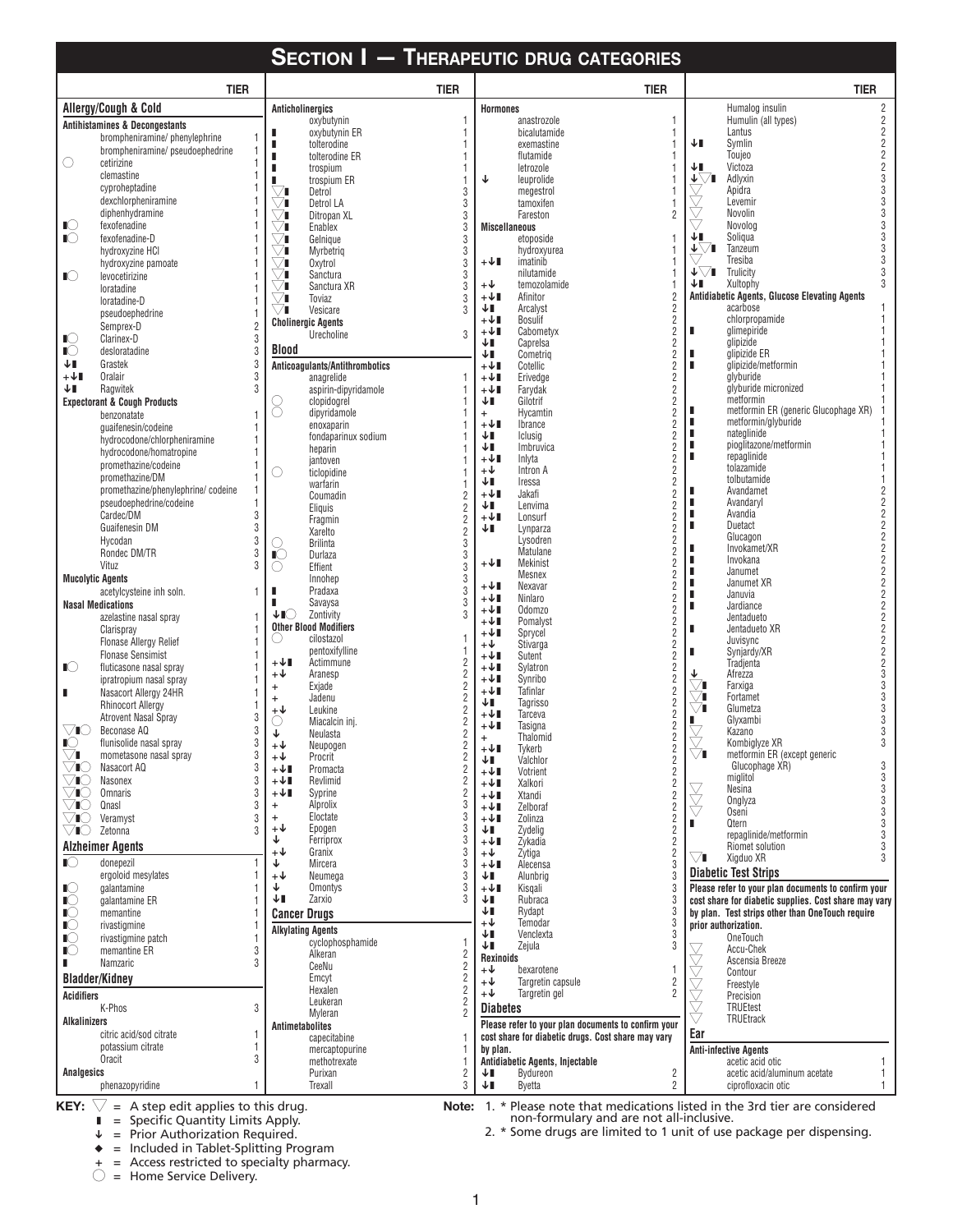| <b>SECTION I - THERAPEUTIC DRUG CATEGORIES (CONT'D)</b> |                                                                            |                 |                                                                                            |                                            |                                                                                                  |                     |  |  |  |  |  |  |
|---------------------------------------------------------|----------------------------------------------------------------------------|-----------------|--------------------------------------------------------------------------------------------|--------------------------------------------|--------------------------------------------------------------------------------------------------|---------------------|--|--|--|--|--|--|
| <b>TIER</b>                                             |                                                                            | <b>TIER</b>     | <b>TIER</b>                                                                                |                                            |                                                                                                  | <b>TIER</b>         |  |  |  |  |  |  |
| ofloxacin otic                                          | NSAIDs                                                                     |                 | dofetilide                                                                                 | $\frac{3}{3}$                              | <b>Combination Anti-Hypertensive</b>                                                             |                     |  |  |  |  |  |  |
| 3<br>Domeboro                                           | bromfenac                                                                  |                 | Multag                                                                                     |                                            | $\mathbb{Q}$<br>amlodipine/atorvastatin                                                          |                     |  |  |  |  |  |  |
| Xtoro<br>Anti-infective/Anti-inflammatory combinations  | 3<br>diclofenac<br>flurbiprofen ophth                                      |                 | Norpace CR<br><b>Antilipidemics</b>                                                        | 3                                          | Ŏ<br>amlodipine/benazepril<br>○<br>atenolol/chlorthalidone                                       |                     |  |  |  |  |  |  |
| acetic acid HC otic<br>1                                | ketorolac tromethamine                                                     |                 | $\bullet$<br>atorvastatin calcium                                                          |                                            | benazepril/HCTZ                                                                                  |                     |  |  |  |  |  |  |
| neomycin/polymyxin/HC otic<br>1                         | Nevanac                                                                    | $\overline{2}$  | 0<br>cholestyramine                                                                        |                                            | bisoprolol/HCTZ                                                                                  |                     |  |  |  |  |  |  |
| Ciprodex                                                | <b>Acular PF</b><br>$\overline{\mathbf{2}}$                                | 3               | O<br>colestipol                                                                            |                                            | candesartan/HCTZ<br>⁄∎( )                                                                        |                     |  |  |  |  |  |  |
| Cipro HC                                                | 3<br>Prolensa<br><b>Prostaglandin Analogues/Prostamines</b>                | 3               | O<br>fenofibrate<br>∩<br>fenofibric acid, tab                                              |                                            | captopril/HCTZ<br>enalapril/HCTZ                                                                 |                     |  |  |  |  |  |  |
| Eye                                                     | latanoprost                                                                |                 | gemfibrozil                                                                                |                                            | 8<br>fosinopril/HCTZ                                                                             |                     |  |  |  |  |  |  |
| <b>Antiallergy Agents (Eye)</b>                         | ę<br>travoprost                                                            |                 | ∎∙⊖<br>lovastatin                                                                          |                                            | $\check{\mathbb{C}}$<br>irbesartan/HCTZ                                                          |                     |  |  |  |  |  |  |
| azelastine ophth<br>cromolyn ophth                      | Izba<br>Lumigan                                                            | 3<br>3          | niacin ER<br>( )<br>$\overline{C}$                                                         |                                            | $\frac{1}{\sqrt{2}}$<br>lisinopril/HCTZ                                                          |                     |  |  |  |  |  |  |
| olopatadine ophth                                       | ŽŞ<br>Rescula                                                              | 3               | niacin/simvastatin<br>I♦C<br>pravastatin                                                   |                                            | losartan/HCTZ<br>methyldopa/HCTZ                                                                 |                     |  |  |  |  |  |  |
| 3<br>Alomide                                            | <u>70</u><br>Travatan Z                                                    | 3               | $\mathbb{C}$<br>rosuvastatin                                                               |                                            | 8<br>8<br>metoprolol/HCTZ                                                                        |                     |  |  |  |  |  |  |
| <b>Bepreve</b>                                          | 3<br>Xalatan<br>3                                                          | 3               | ∎∙⊖<br>simvastatin                                                                         |                                            | propranolol/HCTZ                                                                                 |                     |  |  |  |  |  |  |
| ketotifen opthalmic solution<br>3<br>Pataday            | VC<br>Zioptan<br>Sympathomimetics                                          | 3               | Advicor<br>U<br>Colestid<br>0                                                              | 2                                          | quinapril/HCTZ<br>ĬĆ                                                                             |                     |  |  |  |  |  |  |
| Pazeo                                                   | 3<br>brimonidine                                                           |                 | $+\sqrt{1}$<br>Kynamro                                                                     | $\begin{array}{c} 2 \\ 2 \\ 3 \end{array}$ | telmisartan/HCTZ<br>ৈ<br>valsartan/HCTZ                                                          |                     |  |  |  |  |  |  |
| Zaditor<br>3                                            | Alphagan P 0.1%                                                            | $\overline{2}$  | VC<br>Altoprev                                                                             |                                            | ⁄∎C<br>Tekamlo                                                                                   |                     |  |  |  |  |  |  |
| <b>Anti-infective Agents</b>                            | <b>Vasoconstrictors</b>                                                    |                 | /0<br>Antara                                                                               | 3                                          | 'IC<br>Tekturna                                                                                  |                     |  |  |  |  |  |  |
| bacitracin ophth<br>bacitracin/polymyxin                | naphazoline<br>phenylephrine ophth                                         | $\mathbf{1}$    | $\bigtriangledown$ I $\blacklozenge$ $\bigcirc$ Crestor<br>Epanova                         | 3<br>3                                     | 'IO<br>Tekturna HCT                                                                              |                     |  |  |  |  |  |  |
| ciprofloxacin ophth                                     | Gout                                                                       |                 | $\mathbb{R}$ )<br>ezetimibe                                                                | 3                                          | $\mathbb{I}$ $\circlearrowright$<br>amlodipine/valsartan<br>$\circ$<br>amlodipine/valsartan/HCTZ | 3                   |  |  |  |  |  |  |
| erythromycin ophth                                      | allopurinol                                                                |                 | ∎⊜<br>ezetimibe-simvastatin                                                                | 3                                          | 'N<br>Amturnide                                                                                  |                     |  |  |  |  |  |  |
| gatifloxacin                                            | colchicine/probenecid                                                      |                 | X<br>Fenoglide                                                                             | 3                                          | 'IO<br>Atacand HCT                                                                               |                     |  |  |  |  |  |  |
| gentamicin ophth<br>neomycin/bacitracin/poly B          | probenecid                                                                 |                 | Fibricor<br>$\mathbb{I}$<br>fenofibric acid, capsule, delayed                              | 3                                          | 'O<br>Avalide                                                                                    | 3                   |  |  |  |  |  |  |
| ofloxacin ophth                                         | Colcrys                                                                    | $\overline{2}$  | release                                                                                    | 3                                          | 'O<br><b>Benicar HCT</b><br>Byvalson                                                             | 3<br>3              |  |  |  |  |  |  |
| polymyxin B/TMP                                         | Mitigare<br><b>Uloric</b><br>∕∎                                            | 3<br>3          | $\mathbb{I} \bigcirc$<br>fluvastatin                                                       | 3                                          | 'IO<br>Diovan HCT                                                                                | 3                   |  |  |  |  |  |  |
| sulfacetamide 10%                                       | ▽∎<br>Zurampic                                                             | $\overline{3}$  | ↓∎<br>Juxtapid                                                                             | 3                                          | 'IO<br>Edarbyclor                                                                                | 3                   |  |  |  |  |  |  |
| tobramycin soln<br>Tobrex ointment<br>2                 | Heart                                                                      |                 | $\bigcirc$ Lescol<br>′∎⊜<br>Lescol XL                                                      | 3<br>3                                     | TC.<br>Hyzaar                                                                                    |                     |  |  |  |  |  |  |
| $\overline{2}$<br>Vigamox                               | <b>Angiotensin Converting Enzyme Inhibitors</b>                            |                 | <b>I</b> ◆ Lipitor                                                                         | 3                                          | ′∎∩<br>Micardis HCT<br>olmesartan/amlodipine                                                     | 3                   |  |  |  |  |  |  |
| Azasite                                                 | 3<br>benazepril                                                            |                 | Lipofen<br>/(  )                                                                           | 3                                          | olmesartan/amlodipine/HCTZ                                                                       | 3                   |  |  |  |  |  |  |
| <b>Besivance</b>                                        | 3<br>captopril<br>$^{)}$                                                   |                 | Livalo                                                                                     | 3<br>3                                     | olmesartan/HCT                                                                                   |                     |  |  |  |  |  |  |
| 3<br>Ciloxan<br>Tobrex solution                         | enalapril<br>3<br>fosinopril                                               |                 | Lofibra<br>$\nabla$ I $\triangle$ Mevacor                                                  | 3                                          | $\mathbb{C}$<br>Prestalia                                                                        |                     |  |  |  |  |  |  |
| Anti-inflammatory                                       | lisinopril                                                                 |                 | omega-3 acid ethyl esters                                                                  | 3                                          | $\mathbb{C}$<br>telmisartan/amlodipine<br>trandolapril/verapamil                                 |                     |  |  |  |  |  |  |
| fluorometholone ophth                                   | moexipril                                                                  |                 | Omtryg                                                                                     | 3                                          | VN<br>Valturna                                                                                   |                     |  |  |  |  |  |  |
| prednisolone acetate                                    | perindopril                                                                |                 | $+\bigtriangledown$ Praluent<br>$\bigtriangledown$ I $\bigtriangleup$ $\bigcirc$ Pravachol | 3<br>$\sqrt{3}$                            | <b>Diuretics</b>                                                                                 |                     |  |  |  |  |  |  |
| prednisolone sod phosphate<br>1<br><b>FML Forte</b>     | quinapril<br>O<br>ramipril<br>2                                            |                 | +↓∎⊜<br>Repatha                                                                            | 3                                          | acetazolamide<br>U                                                                               |                     |  |  |  |  |  |  |
| <b>FML S.O.P.</b><br>$\overline{2}$                     | ∩<br>trandolapril                                                          |                 | Tricor                                                                                     | 3                                          | oooo<br>Q<br>acetazolamide ER<br>amiloride                                                       |                     |  |  |  |  |  |  |
| Lotemax                                                 | ∔∎⊖<br>Epaned<br>$\overline{2}$                                            | 3               | Triglide                                                                                   | 3                                          | amiloride/HCTZ                                                                                   |                     |  |  |  |  |  |  |
| Pred Mild                                               | ↓∎<br><b>Qbrelis</b><br>$\overline{2}$                                     | 3               | Vascepa<br>Welchol                                                                         | 3<br>3                                     | bumetanide                                                                                       |                     |  |  |  |  |  |  |
| Flarex<br>Maxidex                                       | <b>Angiotensin II Antagonists</b><br>3<br>$\mathbb{R}$<br>candesartan<br>3 |                 | $\vee$ I $\bigcirc$ Zocor                                                                  | 3                                          | chlorothiazide                                                                                   |                     |  |  |  |  |  |  |
| Anti-inflammatory/Anti-infective combinations           | ∎⊖<br>eprosartan 600mg                                                     |                 | <b>Beta Blockers</b>                                                                       |                                            | chlorthalidone<br>furosemide                                                                     |                     |  |  |  |  |  |  |
| dexameth/neomycin/poly B                                | $\mathbb{R}$<br>irbesartan                                                 |                 | acebutolol                                                                                 |                                            | hydrochlorothiazide                                                                              |                     |  |  |  |  |  |  |
| neomycin/bacitracin/poly B/HC                           | IC)<br>losartan<br>telmisartan                                             |                 | O<br>atenolol<br>betaxolol                                                                 |                                            | 8<br>indapamide                                                                                  |                     |  |  |  |  |  |  |
| sulfacetamide/prednisolone ophth<br>1                   | $\mathbb{R}$ .<br>IC)<br>valsartan                                         |                 | O<br>bisoprolol                                                                            |                                            | methazolamide                                                                                    |                     |  |  |  |  |  |  |
| tobramycin/dexameth<br>Tobradex ointment                | Atacand<br>'IU<br>2                                                        | 3               | ∩<br>carvedilol                                                                            |                                            | methyclothiazide                                                                                 |                     |  |  |  |  |  |  |
| Maxitrol ophth                                          | Avapro<br>TO.<br>3                                                         | $\sqrt{3}$      | labetalol<br>8                                                                             |                                            | metolazone<br>spironolactone                                                                     |                     |  |  |  |  |  |  |
| Pred-G                                                  | TO.<br>Benicar<br>3<br>TO.<br>Cozaar                                       | $\sqrt{3}$<br>3 | metoprolol<br>metoprolol ER                                                                |                                            | 8<br>spironolactone/HCTZ                                                                         |                     |  |  |  |  |  |  |
| Zylet                                                   | 3<br>Diovan<br>TO.                                                         | 3               | metoprolol/HCTZ                                                                            |                                            | O<br>torsemide                                                                                   |                     |  |  |  |  |  |  |
| <b>Antiviral</b><br>famciclovir ophth                   | Edarbi<br>TO.                                                              | 3               | nadolol                                                                                    |                                            | O<br>triamterene/HCTZ<br><b>Miscellaneous Cardiovascular Agents</b>                              |                     |  |  |  |  |  |  |
| trifluridine                                            | ′∎(∷<br><b>Micardis</b>                                                    | 3               | pindolol                                                                                   |                                            | $\mathbb{I}(\mathbb{R})$<br>eplerenone                                                           |                     |  |  |  |  |  |  |
| <b>Beta-Blockers (Eye)</b>                              | <b>Anti-Adrenergic Blockers Centrally acting</b><br>clonidine, oral, patch |                 | propranolol<br>timolol                                                                     |                                            | midodrine                                                                                        |                     |  |  |  |  |  |  |
| betaxolol HCI<br>◡                                      | quanfacine                                                                 |                 | Coreg CR                                                                                   | 2                                          | Berinert<br>+↓∎                                                                                  | $\overline{c}$      |  |  |  |  |  |  |
| carteolol<br>levobunolol                                | methyldopa                                                                 |                 | Innopran XL                                                                                | 2                                          | ↓∎<br>Cinryze                                                                                    | $\frac{2}{2}$       |  |  |  |  |  |  |
| metipranolol                                            | midodrine<br>$+\sqrt{1}$<br>Northera                                       | 3               | <b>Bystolic</b><br>Hemangeol                                                               | 3<br>3                                     | +↓∎<br>Firazyr<br>Ranexa<br>U                                                                    | $\overline{2}$      |  |  |  |  |  |  |
| 00000<br>0<br>timolol                                   | Anti-Adrenergic Blockers Peripheral                                        |                 | <b>Calcium Channel Blockers</b>                                                            |                                            | +↓∎<br>Ruconest                                                                                  | $\frac{2}{2}$       |  |  |  |  |  |  |
| Betoptic-S                                              | doxazosin<br>3                                                             |                 | amlodipine                                                                                 |                                            | +↓∎<br>Samsca                                                                                    |                     |  |  |  |  |  |  |
| Istalol<br><b>Carbonic Anhydrase Inhibitors</b>         | prazosin                                                                   |                 | cartia XT                                                                                  |                                            | ↓∎⊜<br>Corlanor<br>$\mathbb{C}$<br>Entresto                                                      | 3<br>3              |  |  |  |  |  |  |
| dorzolamide 2% eye drops<br>U                           | terazosin<br>Cardura XL                                                    | 3               | O<br>diltia XT<br>diltiazem<br>0                                                           |                                            | Vecamyl<br>$+$                                                                                   | 3                   |  |  |  |  |  |  |
| О<br>dorzolamide/timolol eye drops                      | Antiarrhythmics                                                            |                 | diltiazem CD/SR/ER/XR                                                                      |                                            | <b>Pulmonary Arterial Hypertension</b>                                                           |                     |  |  |  |  |  |  |
| O<br>Azopt                                              | amiodarone                                                                 |                 | felodipine ER                                                                              |                                            | +↓∎<br>sildenafil citrate                                                                        |                     |  |  |  |  |  |  |
| <b>Miotics</b><br>pilocarpine<br>U                      | digoxin                                                                    |                 | isradipine                                                                                 |                                            | +↓∎<br>Adcirca                                                                                   | $\overline{c}$      |  |  |  |  |  |  |
| Phospholine lodide                                      | disopyramide<br>2<br>flecainide                                            |                 | nicardipine<br>Ŏ<br>nifediac CC                                                            |                                            | +↓∎<br>Letairis<br>+↓∎<br>Tracleer                                                               | $\frac{2}{2}$       |  |  |  |  |  |  |
| <b>Miscellaneous</b>                                    | mexiletine                                                                 |                 | nifedical XL<br>()                                                                         |                                            | ↓∎<br>Uptravi                                                                                    | $\overline{c}$      |  |  |  |  |  |  |
| Cystaran<br>+                                           | 2<br>procainamide                                                          |                 | nifedipine                                                                                 |                                            | ↓∎<br>Adempas                                                                                    | 3                   |  |  |  |  |  |  |
| Restasis<br>п                                           | 3<br>propafenone                                                           |                 | nifedipine SR                                                                              |                                            | ↓<br>epoprostenol                                                                                | 3                   |  |  |  |  |  |  |
| Xiidra<br>п<br><b>Mydriatics</b>                        | propafenone SR<br>quinidine gluconate                                      |                 | nimodipine<br>nisoldipine                                                                  |                                            | +↓∎<br>Opsumit<br>↓<br>Orenitram                                                                 | $\mathfrak{z}$<br>3 |  |  |  |  |  |  |
| atropine sulfate ophth                                  | quinidine sulfate SR                                                       |                 | verapamil/SR                                                                               |                                            | ↓∎<br><b>Tyvaso</b>                                                                              | $\mathfrak{z}$      |  |  |  |  |  |  |
| homatropine                                             | sotalol                                                                    |                 | Dynacirc/CR<br>0                                                                           | 3                                          | ↓∎<br>veletri                                                                                    | 3                   |  |  |  |  |  |  |
| tropicamide                                             | Lanoxin                                                                    | 2               | $\mathbb{C}$<br>Nymalize                                                                   | 3                                          | ↓∎<br>Ventavis                                                                                   | 3                   |  |  |  |  |  |  |

 $\blacksquare$  = Specific Quantity Limits Apply.

 $\sqrt{\phantom{a}}$  = Prior Authorization Required.

 $\bullet$  = Included in Tablet-Splitting Program

+ = Access restricted to specialty pharmacy.

 $\bigcirc$  = Home Service Delivery.

\* Please note that medications listed in the 3rd tier are considered non-formulary and are not all-inclusive.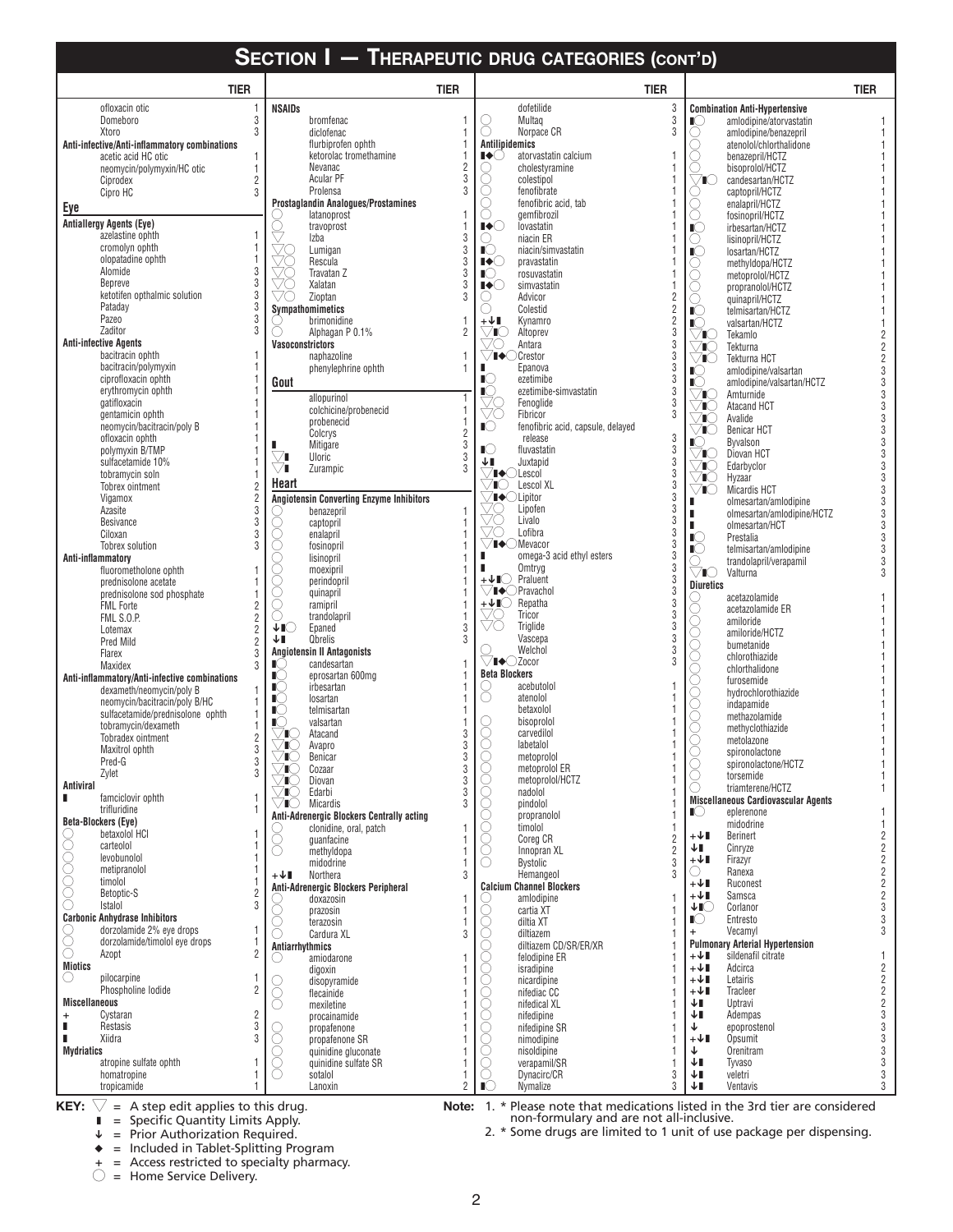|                                  | <b>TIER</b>                                                          |   | <b>TIER</b>                                         |                                  |                                                  |                                                     | <b>TIER</b>             |                             |                                                  | <b>TIER</b>    |
|----------------------------------|----------------------------------------------------------------------|---|-----------------------------------------------------|----------------------------------|--------------------------------------------------|-----------------------------------------------------|-------------------------|-----------------------------|--------------------------------------------------|----------------|
| Vasodilators                     |                                                                      |   | Cellcept                                            | 3                                | Ω                                                | Sirturo                                             | 3                       | $\bigtriangledown$          | Androderm patch                                  | 3              |
|                                  | hydralazine                                                          | п | Envarsus XR                                         | 3                                | <b>Antivirals</b>                                |                                                     |                         |                             | Android                                          | 3              |
|                                  | isosorbide dinitrate                                                 |   | Prograf                                             | 3                                | п                                                | acyclovir oral                                      | 1                       |                             | fluoxymesterone                                  | 3              |
|                                  | isosorbide mononitrate                                               |   | Zortress                                            | 3                                | $\circ$                                          | amantadine                                          | 1                       | ∨∎                          | Axiron                                           | 3              |
| 00000                            | isosorbide mononitrate SA<br>isoxsuprine                             |   | Infection                                           |                                  | ш                                                | famciclovir<br>ganciclovir                          |                         | V∎<br>∨∎                    | Fortesta<br>Natesto                              | 3<br>3         |
|                                  | minoxidil oral                                                       |   | <b>Antibacterial Agents/Antibiotics</b>             |                                  | $+$                                              | moderiba                                            |                         |                             | <b>Striant</b>                                   | 3              |
|                                  | nitroglycerin pumpspray                                              |   | amoxicillin<br>amoxicillin-clavulanate ER           |                                  | п                                                | oseltamivir                                         |                         | ∨∎                          | Testim                                           | 3              |
|                                  | nitroglycerin SR                                                     |   | ampicillin                                          |                                  | $+\sqrt{ }$                                      | ribapak                                             |                         | V∎                          | Testosterone gel (brand)                         | 3              |
| $\bigcirc$                       | nitroglycerin transdermal patch<br>$\overline{2}$<br>Dilatrate SR    |   | azithromycin suspension                             |                                  | $+\mathsf{\downarrow}$<br>$+\mathsf{\downarrow}$ | ribasphere                                          |                         | $\vee$ i<br>Prostate Health | Vogelxo                                          |                |
|                                  | $\overline{2}$<br>Nitrostat SL tabs                                  |   | azithromycin tablets                                |                                  |                                                  | ribavirin<br>rimantadine                            |                         | $\mathbb{C}$                | alfuzosin                                        |                |
|                                  | Gonitro<br>3                                                         |   | cefaclor<br>cefadroxil                              |                                  | п                                                | valacyclovir                                        |                         | $\mathbb{C}$                | finasteride 5mg                                  |                |
|                                  | 3<br>Minitran                                                        |   | cefdinir                                            |                                  |                                                  | valganciclovir tablets                              |                         |                             | tamsulosin                                       | 1              |
|                                  | NitroDur patches<br>3                                                |   | cefpodoxime                                         |                                  |                                                  | $+\sqrt{\sqrt{\ }}$ Daklinza<br>Epivir-HBV solution | $\overline{2}$<br>2     | VO                          | dutasteride<br>dutasteride/tamsulosin            | 3<br>3         |
|                                  | <b>HIV - Antivirals</b>                                              |   | cefprozil                                           |                                  | $+\sqrt{1}$                                      | Harvoni                                             | $\overline{2}$          | VC.                         | Flomax                                           | 3              |
|                                  | Non-Nucleoside Reverse Transcriptase Inhibitor                       |   | cefuroxime<br>cephalexin                            |                                  | ш                                                | Hepsera                                             | $\overline{\mathbf{2}}$ |                             | $\check{\mathbf{L}}$ $\Box$ Proscar              | 3              |
|                                  | 2<br>Atripla<br>$\overline{c}$<br>Edurant                            |   | ciprofloxacin                                       |                                  | $+\sqrt{1}$                                      | Olysio                                              | $\overline{2}$          | VO                          | Rapaflo                                          | 3              |
|                                  | $\overline{2}$<br>Intelence                                          |   | clarithromycin susp                                 |                                  | $+\mathbf{\downarrow}$                           | Pegasys                                             | 2<br>2                  | $\bigcirc$ i $\bigcirc$     | Uroxatral                                        |                |
|                                  | $\overline{2}$<br>Rescriptor                                         |   | clarithromycin tabs                                 |                                  | ш<br>$+\sqrt{1}$                                 | Relenza<br>Sovaldi                                  | $\overline{2}$          |                             | <b>Mental Health</b>                             |                |
|                                  | $\overline{2}$<br>Sustiva                                            |   | clindamycin<br>dicloxacillin                        |                                  | ш                                                | Tamiflu suspension                                  | $\overline{2}$          |                             | <b>Antidepressants</b><br>amitriptyline          |                |
|                                  | Viramune, XR<br>Nucleoside Analog Reverse Transcriptase Inhibitor    |   | doxycycline                                         |                                  | $+\mathbf{\downarrow}$                           | Victrelis                                           | $\overline{2}$          |                             | amitriptyline/chlordiazepoxide                   |                |
| Combination                      |                                                                      |   | erythromycin base                                   |                                  | $+\sqrt{\sqrt{ }}$ Viekira                       |                                                     | $\overline{2}$          |                             | amitriptyline/perphenazine                       |                |
|                                  | abacavir/lamivudine/zidovudine                                       |   | erythromycin ethylsuccinate                         |                                  |                                                  | $+\sqrt{\ }$ Viekira XR<br>Baraclude solution       | $\overline{2}$<br>3     |                             | amoxapine                                        |                |
|                                  | lamivudine/zidovudine<br>1                                           |   | erythromycin stearate<br>erythromycin/sulfisoxazole | 1                                | $+\mathsf{\downarrow}$                           | Copegus                                             | 3                       |                             | bupropion                                        |                |
|                                  | 2<br>Complera<br>$\overline{2}$                                      |   | levofloxacin                                        |                                  |                                                  | entecavir tablets                                   | 3                       |                             | bupropion 12HR<br>bupropion 24HR                 |                |
|                                  | Descovy<br>$\overline{2}$<br>Dutrebis                                |   | minocycline                                         |                                  |                                                  | $+\sqrt{\ }$ Epclusa                                | 3                       | ٠                           | citalopram                                       |                |
|                                  | $\overline{2}$<br>Odesfey                                            |   | nitrofurantoin                                      |                                  | $+\sqrt{ }$<br>$+\sqrt{\sqrt{ }}$                | Infergen<br>Peg-Intron                              | 3<br>3                  |                             | clomipramine                                     |                |
|                                  | $\overline{c}$<br>Stribild                                           |   | ofloxacin<br>penicillin VK                          |                                  | $+\mathsf{V}$                                    | Rebetol                                             | 3                       |                             | desipramine                                      |                |
|                                  | $\overline{c}$<br>Triumeg                                            |   | sulfamethoxazole/trimethoprim                       |                                  | $+\sqrt{ }$                                      | Ribatab                                             | 3                       |                             | desvenlafaxine succinate ER<br>doxepin           |                |
|                                  | $\overline{2}$<br>Truvada<br>$\overline{2}$<br>Viread                |   | tetracycline                                        |                                  | п                                                | Sitavig                                             | 3                       | ٠                           | escitalopram                                     |                |
|                                  | <b>Nucleoside Reverse Transcriptase Inhibitors</b>                   |   | Ery-Tab                                             | $\overline{c}$                   |                                                  | $+\sqrt{\smash[b]{\bigtriangledown}}$ Technivie     | 3<br>3                  | ٠                           | fluoxetine 10mg and 20mg tablet                  |                |
|                                  | abacavir-lamivudine                                                  |   | Ketek<br>Zmax                                       | $\overline{c}$<br>$\overline{2}$ | п                                                | Tyzeka<br>Valcyte                                   | 3                       |                             | fluoxetine capsule                               |                |
|                                  | didanosine                                                           | п | Acticlate                                           | 3                                | п                                                | Valtrex                                             | 3                       | ٠                           | fluvoxamine tablet<br>imipramine                 |                |
|                                  | lamivudine tabs                                                      |   | <b>Biaxin XL</b>                                    | 3                                | п                                                | Vemlidy                                             | 3                       |                             | maprotiline                                      |                |
|                                  | stavudine<br>zidovudine                                              |   | Ceftin                                              | 3                                | $+ \sqrt{\sqrt{ }} \blacksquare$ Zepatier        |                                                     | 3                       | ۰                           | mirtazapine                                      |                |
|                                  | $\overline{2}$<br>Emtriva                                            |   | Cleocin                                             | 3<br>3                           |                                                  | <b>Other Anti-Infectives</b><br>atovaquone          |                         |                             | nefazodone                                       |                |
|                                  | $\overline{2}$<br>Epivir solution                                    |   | erythromycin estolate<br>Factive                    | 3                                | п                                                | linezolid                                           |                         | ٠                           | nortriptyline<br>paroxetine                      |                |
|                                  | $\overline{2}$<br>Videx<br>$\overline{2}$                            |   | Minocin                                             | 3                                |                                                  | methenamine combination                             |                         |                             | phenelzine                                       |                |
| Other                            | Ziagen                                                               |   | moxifloxacin                                        | 3                                |                                                  | metronidazole                                       |                         |                             | protriptyline                                    |                |
| $\begin{array}{c} + \end{array}$ | $\overline{2}$<br>Fuzeon                                             |   | Noroxin<br>PCE                                      | 3<br>3                           |                                                  | neomycin<br>nitrofurantoin                          |                         | ۰                           | sertraline<br>tranylcypromine                    |                |
|                                  | $\overline{c}$<br>Genvoya                                            |   | Spectracef                                          | 3                                |                                                  | paromomycin                                         |                         |                             | trazodone                                        |                |
|                                  | $\overline{2}$<br>Isentress<br>$\overline{2}$                        |   | Suprax                                              | 3                                |                                                  | tinidazole                                          |                         | ٠                           | venlafaxine                                      |                |
|                                  | Selzentry<br>$\overline{2}$<br>Tivicay                               |   | Vibramycin                                          | 3                                | $\ddot{}$                                        | tobramycin ampule/neb                               |                         |                             | venlafaxine ER                                   |                |
|                                  | Tybost<br>$\overline{2}$                                             |   | Antifungals<br>clotrimazole lozenge                 |                                  |                                                  | trimethoprim<br>vancomycin caps                     |                         | ∨◆                          | Celexa<br>Desvenlafaxine ER                      | 3              |
|                                  | Vitekta<br>$\overline{2}$                                            |   | fluconazole                                         |                                  |                                                  | Dapsone                                             | $\overline{2}$          | Š                           | Desvenlafaxine fumarate ER                       | 3              |
|                                  | <b>Protease Inhibitors</b>                                           |   | flucytosine                                         | 1                                |                                                  | Nebupent                                            | 2                       |                             | duloxetine                                       | 3              |
|                                  | $\overline{2}$<br>Aptivus<br>Crixivan                                |   | griseofulvin                                        | 1                                | п                                                | Sivextro                                            | 2                       |                             | Fetzima                                          | 3              |
|                                  | $\frac{2}{2}$<br>Evotaz                                              | ı | itraconazole<br>ketoconazole                        | 1                                | $\bf +$                                          | Tobi Podhaler<br><b>Bethkis</b>                     | 2<br>3                  | $\breve\forall$             | fluoxetine 60mg tablet<br>fluvoxamine ER capsule | $\frac{3}{3}$  |
|                                  | $\overline{2}$<br>Invirase                                           |   | nystatin                                            |                                  | $\bf +$<br>$\ddot{}$                             | Cayston                                             | 3                       |                             | Forfivo                                          | $\sqrt{3}$     |
|                                  | Lexiva<br>$\overline{2}$                                             | ш | terbinafine                                         |                                  | п                                                | Dificid                                             | 3                       | V                           | Khedezla                                         | $\sqrt{3}$     |
|                                  | $\overline{2}$<br>Norvir<br>$\overline{2}$<br>Prezcobix              |   | ↓∎<br>voriconazole                                  |                                  |                                                  | Flagyl/ER                                           | 3                       | ⊻∙                          | Lexapro                                          | $\sqrt{3}$     |
|                                  | $\overline{2}$<br>Prezista                                           |   | Sporanox suspension<br>ш<br>↓∎<br>Cresemba          | $\frac{2}{3}$                    | п<br>$+$                                         | Impavido<br>Kitabis Pak                             | 3<br>3                  | ⋫                           | Luvox CR<br>Oleptro ER                           | $\sqrt{3}$     |
|                                  | $\overline{2}$<br>Reyataz                                            |   | Ecoza                                               | 3                                |                                                  | Macrodantin                                         | 3                       |                             | Paxil/CR                                         | $\frac{3}{3}$  |
|                                  | $\overline{2}$<br>Viracept                                           | п | Lamisil Oral                                        | 3                                | $\ddot{}$                                        | Tobi                                                | 3                       |                             | Pexeva                                           | $\frac{3}{3}$  |
|                                  | <b>Protease Inhibitors Combinations</b><br>$\overline{2}$<br>Kaletra |   | Luzu                                                | 3                                |                                                  | Vancocin                                            | 3                       |                             | Pristig ER                                       |                |
|                                  | <b>Huntington's Disease</b>                                          |   | ↓∎<br>Noxafil<br>Oravig                             | 3<br>3                           | Ψ∎                                               | Xifaxan                                             | 3                       |                             | Prozac<br>Sarafem                                | 3333           |
| ↓∎                               | 3<br>Austedo                                                         |   | <b>Antimalarials</b>                                |                                  | <b>Men's Health</b>                              |                                                     |                         |                             | Trintellix                                       |                |
| ↓∎                               | Ingrezza<br>3                                                        |   | atovaguone/proguanil HCI                            | 1                                |                                                  | Impotence - possible contract exclusion; refer to   |                         |                             | Viibryd                                          |                |
| $+\sqrt{1}$                      | 3<br>tetrabenazine                                                   |   | chloroquine phosphate                               |                                  |                                                  | individual contract                                 |                         | ▽◆                          | Zoloft                                           | $\mathfrak{z}$ |
|                                  | Immunosuppressants                                                   |   | mefloquine<br>Daraprim<br>$\ddot{}$                 | $\overline{c}$                   | п                                                | vohimbine<br>Caverject                              | 3                       |                             | <b>Antimanic Agents</b><br>lithium carbonate     | 1              |
|                                  | azathioprine                                                         |   | Primaguine                                          | $\overline{2}$                   | $\mathbb{I}$                                     | Cialis                                              | 3                       |                             | <b>Antipsychotic Agents</b>                      |                |
|                                  | cyclosporine                                                         |   | quinine sulfate                                     | 3                                | п.                                               | Edex                                                | 3                       |                             | aripiprazole                                     |                |
|                                  | gengraf                                                              |   | Antituberculosis                                    |                                  | $\mathbb{I}$                                     | Levitra                                             | 3                       |                             | chlorpromazine                                   |                |
|                                  | mycophenolate mofetil<br>mycophenolic acid                           |   | ethambutol<br>( )<br>isoniazid                      |                                  | п.<br>$\mathbb{I}$                               | <b>MUSE</b><br>Staxyn                               | 3<br>3                  |                             | clozapine<br>fluphenazine                        |                |
|                                  | sirolimus                                                            |   | Q<br>O<br>pyrazinamide                              |                                  | $\mathbb{I}$                                     | Stendra                                             | 3                       |                             | haloperidol                                      |                |
|                                  | tacrolimus                                                           |   | O<br>rifabutin                                      |                                  | $\mathbb{I}$                                     | Viagra                                              | 3                       |                             | loxapine                                         |                |
|                                  | Neoral                                                               |   | rifampin<br>0                                       |                                  | <b>Male Hormones</b>                             |                                                     |                         | п                           | olanzapine                                       |                |
|                                  | Rapamune solution<br>2<br>Sandimmune                                 |   | Coartem                                             | $\overline{c}$                   | ↓                                                | testosterone cypionate<br>testosterone enanthionate | 1                       |                             | perphenazine                                     | 1<br>1         |
|                                  | 2<br>3<br>Astagraf XL                                                |   | Rifater<br>Rifamate                                 | $\frac{2}{3}$                    | ı                                                | Androgel                                            | 2                       | ш<br>п                      | quetiapine<br>risperidone                        | 1              |

 $\bigvee$  = A step edit applies to this drug. **KEY:**  $\sqrt{ }$  = A step edit applies to this drug.  $\sqrt{ }$  **Note:** 1.

 $\blacksquare$  = Specific Quantity Limits Apply.

 $\sqrt{\phantom{a}}$  = Prior Authorization Required.

 $\bullet$  = Included in Tablet-Splitting Program

+ = Access restricted to specialty pharmacy.

 $\bigcirc$  = Home Service Delivery.

\* Please note that medications listed in the 3rd tier are considered non-formulary and are not all-inclusive.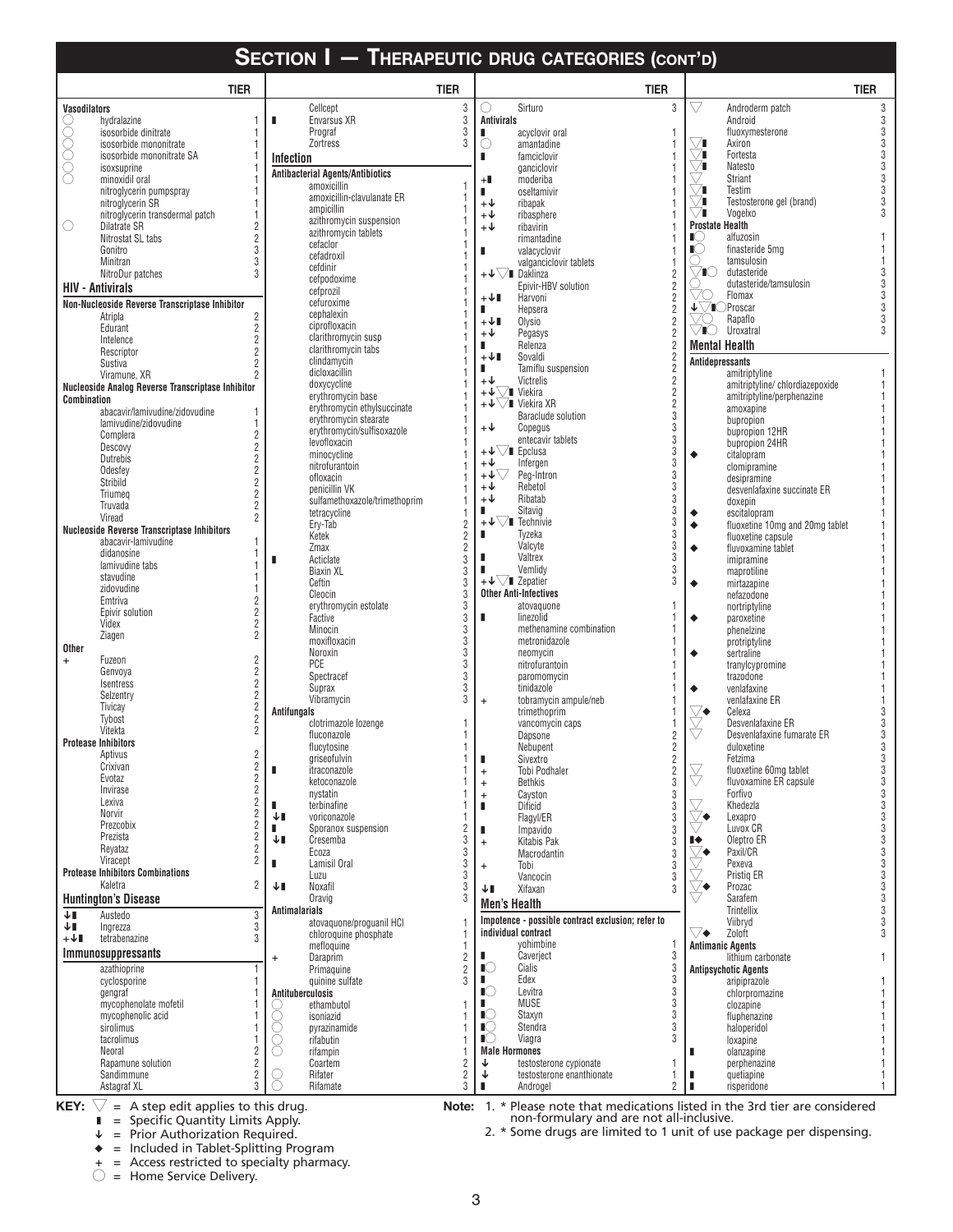|                                   |                                         | <b>TIER</b> |                                                    | <b>TIER</b>             |                                         |                                              | <b>TIER</b>           |                                                                                                                                                                                                                                                                                                                                                                                                                                                                    |                                                                      | <b>TIER</b>    |
|-----------------------------------|-----------------------------------------|-------------|----------------------------------------------------|-------------------------|-----------------------------------------|----------------------------------------------|-----------------------|--------------------------------------------------------------------------------------------------------------------------------------------------------------------------------------------------------------------------------------------------------------------------------------------------------------------------------------------------------------------------------------------------------------------------------------------------------------------|----------------------------------------------------------------------|----------------|
| п                                 | risperidone m-tab                       |             | <b>Miscellaneous</b>                               |                         |                                         | <b>Muscle Relaxants</b>                      |                       | ▽∎                                                                                                                                                                                                                                                                                                                                                                                                                                                                 | Xtampza ER                                                           | 3              |
|                                   | thioridazine                            |             | <b>Antidiuretic Agents</b>                         |                         |                                         | baclofen                                     | $\mathbf{1}$          |                                                                                                                                                                                                                                                                                                                                                                                                                                                                    | Zohydro ER                                                           | 3              |
|                                   | thiothixene                             |             | desmopressin solution                              | 1                       |                                         | carisoprodol                                 |                       |                                                                                                                                                                                                                                                                                                                                                                                                                                                                    | <b>Analgesics, Salicylates</b>                                       |                |
|                                   | trifluoperazine                         |             | desmopressin tabs                                  | 1                       |                                         | carisoprodol/ASA                             |                       |                                                                                                                                                                                                                                                                                                                                                                                                                                                                    | choline mag. trisalicylate                                           |                |
| $\bigtriangledown$ l              | ziprasidone caps<br>Abilify             | 3           | Stimate                                            | $\overline{2}$          |                                         | chlorzoxazone                                |                       | О                                                                                                                                                                                                                                                                                                                                                                                                                                                                  | diflunisal                                                           |                |
| $\bigtriangledown$                | Fanapt                                  | 3           | DDAVP nasal spray                                  | $\sqrt{3}$              |                                         | cyclobenzaprine<br>dantrolene sodium         |                       | O<br>п                                                                                                                                                                                                                                                                                                                                                                                                                                                             | salsalate<br>Yosprala                                                |                |
|                                   | Fazaclo                                 | 3           | DDAVP sol, tab<br>↓∎<br>Noctiva                    | 3<br>$\overline{3}$     |                                         | metaxalone                                   |                       | <b>Anti-Rheumatic</b>                                                                                                                                                                                                                                                                                                                                                                                                                                              |                                                                      |                |
| $\bigtriangledown$ i              | Geodon                                  | 3           | <b>Other CNS</b>                                   |                         |                                         | methocarbamol                                |                       | O                                                                                                                                                                                                                                                                                                                                                                                                                                                                  | hydroxychloroquine                                                   |                |
| $\bigtriangledown_{\blacksquare}$ | Invega                                  | 3           | acamprosate calcium tablet EC                      | 1                       |                                         | orphenadrine                                 |                       |                                                                                                                                                                                                                                                                                                                                                                                                                                                                    | leflunomide                                                          |                |
|                                   | Latuda                                  | 3           | buprenorphine                                      |                         |                                         | tizanidine                                   |                       |                                                                                                                                                                                                                                                                                                                                                                                                                                                                    | methotrexate                                                         |                |
| $+\sqrt{1}$                       | Nuplazid                                | 3           | buprenorphine-naloxone                             | 1                       | Osteoporosis                            |                                              |                       | +↓∎                                                                                                                                                                                                                                                                                                                                                                                                                                                                | Actemra                                                              |                |
| п<br>$\vee$ i                     | olanzapine/fluoxetine<br>paliperidone   | 3<br>3      | disulfiram<br>naltrexone                           |                         | $\mathbb{C}$                            | alendronate                                  |                       | ↓⊜<br>$+\sqrt{1}$                                                                                                                                                                                                                                                                                                                                                                                                                                                  | Cuprimine<br>Enbrel                                                  | 2              |
| п                                 | quetiapine fumarate ER                  | 3           | riluzole                                           |                         | $\mathbb{I}$                            | calcitonin-salmon                            |                       | $+\sqrt{1}$                                                                                                                                                                                                                                                                                                                                                                                                                                                        | Humira                                                               |                |
| ∨∎                                | Rexulti                                 | 3           | Narcan Nasal Spray<br>п                            |                         | $\mathbb{C}$<br>$\mathbb{I}^{\bigcirc}$ | fortical NS<br>ibandronate tabs              |                       | +↓∎                                                                                                                                                                                                                                                                                                                                                                                                                                                                | Otezla                                                               |                |
|                                   | Risperdal                               | 3           | Suboxone film                                      | $\frac{2}{2}$           | $\mathbb{I}$                            | raloxifene                                   |                       | O                                                                                                                                                                                                                                                                                                                                                                                                                                                                  | Ridaura                                                              | $\overline{2}$ |
| ∇                                 | Saphris                                 | 3           | <b>Bunavail</b>                                    | $\sqrt{3}$              | +↓∎                                     | Forteo                                       | 2                     | +↓∎                                                                                                                                                                                                                                                                                                                                                                                                                                                                | Xeljanz                                                              | $\overline{2}$ |
| ∕∎                                | Seroquel                                | 3           | Campral dosepack<br>Evzio                          | 3                       | Æ                                       | Actonel                                      | 3                     | +↓∎                                                                                                                                                                                                                                                                                                                                                                                                                                                                | Xeljanz XR                                                           |                |
| ∨∎<br>∨∎                          | Seroquel XR<br>Symbyax                  | 3<br>3      | Gralise<br>↓∎                                      | 3<br>$\sqrt{3}$         | Æ                                       | Atelvia                                      | 3                     | $+\bigvee\hspace{-0.15cm}\bigvee\hspace{-0.15cm}\bigvee\hspace{-0.15cm}\bigvee\hspace{-0.15cm}\bigvee\hspace{-0.15cm}\bigvee\hspace{-0.15cm}\bigvee\hspace{-0.15cm}\bigvee\hspace{-0.15cm}\bigvee\big( \mathsf{I}\hspace{-0.15cm}\bigcap\hspace{-0.15cm}\bigtriangleup\hspace{-0.15cm}\bigtriangleup\hspace{-0.15cm}\bigtriangleup\hspace{-0.15cm}\bigtriangleup\hspace{-0.15cm}\bigtriangleup\hspace{-0.15cm}\bigtriangleup\hspace{-0.15cm}\bigtriangleup\$<br>↓⊜ | Depen                                                                | 3              |
|                                   | Versacloz                               | 3           | ↓∇∎<br>Horizant                                    | $\sqrt{3}$              | 'IC                                     | Binosto                                      | $\sqrt{3}$            | Ψ∎                                                                                                                                                                                                                                                                                                                                                                                                                                                                 | Kineret                                                              | 3              |
| Ŭ∎                                | Vraylar                                 | 3           | Savella                                            | 3                       | 'IC<br>TC.                              | <b>Boniva</b><br>Fosamax                     | $\sqrt{3}$<br>3       |                                                                                                                                                                                                                                                                                                                                                                                                                                                                    | $+\sqrt{\smash[b]{\mathstrut}}\,\mathrel{{\mathsf{I}}}\,$ Orencia SC | 3              |
| $\bigtriangledown$ l              | Zyprexa                                 | 3           | Zubsolv                                            | 3                       | 'IO                                     | Fosamax D                                    | 3                     |                                                                                                                                                                                                                                                                                                                                                                                                                                                                    | Otrexup                                                              |                |
| ∨∎                                | Zyprexa Zydis                           | 3           | <b>Other Endocrine</b>                             |                         | $\mathbb{R}$ )                          | risedronate 150mg                            | 3                     |                                                                                                                                                                                                                                                                                                                                                                                                                                                                    | Rasuvo                                                               | 3              |
|                                   | Anxiolytics, Sedatives, and Hypnotics   |             | danazol                                            |                         | 'IC                                     | risedronate DR                               | 3                     | $+\sqrt{\sqrt{ }}$ Simponi                                                                                                                                                                                                                                                                                                                                                                                                                                         |                                                                      |                |
|                                   | alprazolam/ER                           |             | fludrocortisone                                    | 1<br>1                  | ΨI                                      | Tymlos                                       | 3                     | Cox-2s                                                                                                                                                                                                                                                                                                                                                                                                                                                             |                                                                      |                |
|                                   | buspirone                               |             | octreotide<br>$\ddot{}$<br>$+\sqrt{1}$<br>Cerdelga |                         | Pain/Arthritis                          |                                              |                       | $\mathbb{C}$                                                                                                                                                                                                                                                                                                                                                                                                                                                       | celecoxib                                                            |                |
|                                   | chloral hydrate<br>chlordiazepoxide     |             | $+\sqrt{1}$<br>Egrifta                             | $\frac{2}{2}$           |                                         | Analgesics, Narcotic                         |                       |                                                                                                                                                                                                                                                                                                                                                                                                                                                                    | Migraine (Analgesics, Non-narcotic)                                  |                |
|                                   | clorazepate                             |             | <b>HP</b> Acthar Gel<br>$+\sqrt{1}$                | $\overline{\mathbf{c}}$ |                                         | acetaminophen w/codeine                      |                       |                                                                                                                                                                                                                                                                                                                                                                                                                                                                    | butalbital/APAP<br>butalbital/APAP/caffeine                          |                |
|                                   | diazepam                                |             | Norditropin<br>$+\mathbf{\downarrow}$              | $\sqrt{2}$              |                                         | belladonna & opium supp                      |                       |                                                                                                                                                                                                                                                                                                                                                                                                                                                                    | butalbital/aspirin/caffeine                                          |                |
|                                   | estazolam                               |             | Sensipar<br>$\ddot{}$                              | $\overline{\mathbf{c}}$ |                                         | butalbital/APAP/codeine                      |                       | п                                                                                                                                                                                                                                                                                                                                                                                                                                                                  | dihydroergotamine mesylate                                           |                |
|                                   | flurazepam                              |             | Synarel                                            | $\overline{\mathbf{c}}$ |                                         | butalbital/aspirin/codeine                   |                       |                                                                                                                                                                                                                                                                                                                                                                                                                                                                    | ergotamine/caffeine                                                  |                |
|                                   | lorazepam                               | 1           | Zavesca<br>Genotropin                              | $\frac{2}{3}$           |                                         | butorphanol NS<br>codeine sulfate            |                       |                                                                                                                                                                                                                                                                                                                                                                                                                                                                    | isometh/dichloralphen/APAP                                           |                |
|                                   | meprobamate                             |             | $\overline{\mathbb{L}}^{\psi+1}$<br>Humatrope      | 3                       |                                         | endocet                                      |                       |                                                                                                                                                                                                                                                                                                                                                                                                                                                                    | naratriptan                                                          |                |
|                                   | oxazepam                                |             | $+\mathbf{\downarrow}$<br>Increlex                 | $\sqrt{3}$              | Ψ∎                                      | fentanyl lozenge                             |                       | п                                                                                                                                                                                                                                                                                                                                                                                                                                                                  | rizatriptan                                                          |                |
|                                   | temazepam<br>triazolam                  |             | ↓∎<br>Myalept                                      | $\sqrt{3}$              |                                         | fentanyl patch                               |                       | п                                                                                                                                                                                                                                                                                                                                                                                                                                                                  | sumatriptan                                                          |                |
| п                                 | zaleplon                                |             | $+\sqrt{2}$<br><b>Natpara</b>                      | $\sqrt{3}$              |                                         | hydrocodone/APAP                             |                       |                                                                                                                                                                                                                                                                                                                                                                                                                                                                    | tramadol/ER tablet<br>tramadol/acetaminopen                          |                |
| П                                 | zolpidem                                |             | $+\sqrt{\bigtriangledown}$<br>Nutropin/AQ          | $\sqrt{3}$              |                                         | hydrocodone/ibuprofen                        |                       |                                                                                                                                                                                                                                                                                                                                                                                                                                                                    | zolmitriptan                                                         |                |
| п                                 | zolpidem ER                             | 1           | $+\mathsf{V}\triangleleft$<br>Omnitrope<br>+↓∇     | 3<br>$\sqrt{3}$         |                                         | hydromorphone<br>meperidine                  |                       | $\ddot{}$                                                                                                                                                                                                                                                                                                                                                                                                                                                          | Ergomar                                                              |                |
| ↓∎                                | Xyrem                                   | 2           | Saizen<br>Sandostatin                              | $\sqrt{3}$              |                                         | methadone                                    |                       | $\vee$ i                                                                                                                                                                                                                                                                                                                                                                                                                                                           | Amerge                                                               |                |
| $\sqrt{ }$                        | Ambien                                  | 3           | Sandostatin LAR<br>$\ddot{}$                       | $\sqrt{3}$              |                                         | morphine SR                                  |                       | ▽∎                                                                                                                                                                                                                                                                                                                                                                                                                                                                 | Axert                                                                |                |
| $\bigtriangledown$ l              | Ambien CR                               | 3           | $+\mathbf{\sqrt{}}$<br>Serostim                    | $\sqrt{3}$              | п                                       | morphine sulfate ER                          |                       |                                                                                                                                                                                                                                                                                                                                                                                                                                                                    | Cafergot                                                             | 3              |
|                                   | Ativan                                  | 3           | Somatuline Depot<br>$+$                            | $\sqrt{3}$              |                                         | morphine tab, soln, supp                     |                       | Ψ                                                                                                                                                                                                                                                                                                                                                                                                                                                                  | Cambia                                                               |                |
| $\vee$ i                          | Belsomra                                | 3           | $+\sqrt{1}$<br>Somavert                            | 3                       |                                         | oxycodone                                    |                       | $\vee$ i                                                                                                                                                                                                                                                                                                                                                                                                                                                           | Frova                                                                | 3              |
| $\vee$ i<br>∨∎                    | Edluar<br>eszopiclone                   | 3<br>3      | Tev-Tropin<br>$+ \sqrt[4]{\sqrt[4]{x}}$            | $\mathfrak{z}$          |                                         | oxycodone/acetaminophen<br>oxycodone/aspirin |                       | $\vee$ i<br>∕∎                                                                                                                                                                                                                                                                                                                                                                                                                                                     | Imitrex<br>Maxalt                                                    |                |
| +↓∎                               | Hetlioz                                 | 3           | Zorbtive<br><b>Other Miscellaneous</b>             | 3                       |                                         | oxycodone/ibuprofen                          |                       | $\bigtriangledown$ l                                                                                                                                                                                                                                                                                                                                                                                                                                               | <b>Maxalt MLT</b>                                                    |                |
| $\vee$ i                          | Intermezzo                              | 3           | Kevevis<br>$+\sqrt{1}$                             | $\overline{2}$          |                                         | oxymorphone/ER                               |                       | ∕∎                                                                                                                                                                                                                                                                                                                                                                                                                                                                 | Onzetra                                                              |                |
|                                   | Librium                                 | 3           | ↓∎<br>Signifor                                     | $\overline{c}$          |                                         | pentazocine/naloxone                         |                       | ∕∎                                                                                                                                                                                                                                                                                                                                                                                                                                                                 | Relpax                                                               |                |
| $\bigtriangledown$                | Lunesta                                 | 3           | ↓<br>Carbaglu                                      | $\sqrt{3}$              | ↓∀∎                                     | Abstral                                      | 3                     |                                                                                                                                                                                                                                                                                                                                                                                                                                                                    | Sumavel                                                              |                |
|                                   | Rozerem                                 | 3           | Cystadane                                          | $\mathfrak{z}$          | ∔∀∎                                     | Actig                                        | 3<br>3                |                                                                                                                                                                                                                                                                                                                                                                                                                                                                    | tramadol ER capsule                                                  |                |
| V∎                                | Silenor                                 | 3           | ↓∎<br>Korlym                                       | 3                       | ∕∎                                      | Avinza                                       |                       | $\bigtriangledown$ i                                                                                                                                                                                                                                                                                                                                                                                                                                               | Treximet                                                             | 3              |
| $\bigtriangledown$ l              | Somnote<br>Sonata                       | 3<br>3      | ↓<br>Procysbi<br>$+\pmb{\downarrow}$<br>Ravicti    | <b>3</b><br>ვ<br>ვ      | $\vee$ i                                | Belbuca<br>Demerol                           | 3<br>3                | $\bigoplus_{\pm\infty}^{\infty}$                                                                                                                                                                                                                                                                                                                                                                                                                                   | Zecuity<br>Zembrace                                                  | 3<br>3         |
|                                   | zolpidem ER sublingual tablet           | 3           | sodium phenylbutyrate<br>$+$                       |                         |                                         | Embeda                                       | 3                     | ▽∎                                                                                                                                                                                                                                                                                                                                                                                                                                                                 | Zomig                                                                | 3              |
| $\bigtriangledown$                | Zolpimist                               | 3           | ↓<br>Strensig                                      |                         | $\bigtriangledown$                      | Exalgo                                       | 3                     | Ί                                                                                                                                                                                                                                                                                                                                                                                                                                                                  | Zomig Nasal                                                          | 3              |
|                                   | <b>Cerebral Stimulants</b>              |             | $+$<br>Veltassa                                    | 3                       |                                         | fentanyl patch 37.5mcg/hr, 62.5mcg/hr,       |                       | ▽∎                                                                                                                                                                                                                                                                                                                                                                                                                                                                 | Zomig ZMT                                                            | 3              |
|                                   | dexmethylphenidate                      | 1           | ↓∎<br>Xuriden                                      | 3                       | ↓▽∎                                     | and 87.5mcg/hr<br>Fentora                    | 3                     |                                                                                                                                                                                                                                                                                                                                                                                                                                                                    | Nonsteroidal Anti-Inflammatory/Combination                           |                |
|                                   | dexmethylphenidate XR                   | 1           | <b>Miscellaneous Immunologicals</b>                |                         |                                         | Fioricet/codeine                             | $\overline{3}$        | <b>Products</b>                                                                                                                                                                                                                                                                                                                                                                                                                                                    |                                                                      |                |
|                                   | dextroamphetamine tabs                  |             | ↓<br>Cuvitru<br>$+\sqrt{ }$<br>Gammagard Liquid    |                         |                                         | Fiorinal/codeine                             | 3                     | $\begin{matrix} 0 \\ 0 \\ 0 \end{matrix}$                                                                                                                                                                                                                                                                                                                                                                                                                          | diclofenac potassium                                                 |                |
|                                   | generic Adderall<br>generic Adderall XR |             | Gammaked<br>$+\mathsf{V}$                          |                         |                                         | hydromorphone ER                             |                       |                                                                                                                                                                                                                                                                                                                                                                                                                                                                    | diclofenac sodium<br>diclofenac sodium gel 1%                        | 1              |
|                                   | generic Concerta                        |             | $+\mathsf{V}$<br>Gamunex-C                         | 3<br>3<br>3<br>3<br>3   |                                         | Hysingla ER                                  | ვ<br>ვ<br>ვ           |                                                                                                                                                                                                                                                                                                                                                                                                                                                                    | etodolac                                                             |                |
|                                   | generic Dexedrine spansules             |             | $+\sqrt{ }$<br>Hizentra                            |                         |                                         | Kadian                                       |                       |                                                                                                                                                                                                                                                                                                                                                                                                                                                                    | etodolac SA                                                          |                |
|                                   | metadate ER                             |             | $+\sqrt{ }$<br>HyQvia                              | 3                       | ↓∀<br>∕∎                                | Lazanda<br>MorphaBond                        | $\overline{3}$        |                                                                                                                                                                                                                                                                                                                                                                                                                                                                    | fenoprofen                                                           |                |
|                                   | methylphenidate CD                      |             | ↓<br>Vivaglobin                                    | 3                       | Ň                                       | <b>MS Contin</b>                             |                       |                                                                                                                                                                                                                                                                                                                                                                                                                                                                    | flurbiprofen                                                         |                |
|                                   | methylphenidate/SR                      |             | <b>Multiple Sclerosis Agents</b>                   |                         |                                         | Nucynta/ER                                   |                       |                                                                                                                                                                                                                                                                                                                                                                                                                                                                    | ibuprofen                                                            |                |
| ↓∎                                | modafinil                               |             | $+\sqrt{1}$<br>glatopa                             | 1                       | $\vee$                                  | Opana ER                                     | $\frac{3}{3}$         | 000000                                                                                                                                                                                                                                                                                                                                                                                                                                                             | indomethacin                                                         |                |
|                                   | procentra                               | 1           | $+\sqrt{ }$<br>Avonex                              | $\overline{\mathbf{c}}$ | $\breve{\bigtriangledown}$              | Oramorph SR                                  | 3                     |                                                                                                                                                                                                                                                                                                                                                                                                                                                                    | ketoprofen                                                           |                |
| $\bigtriangledown$                | Adzenys XR ODT<br>Aptensio XR           | 3<br>3      | $+\mathsf{\downarrow}$<br>Rebif                    | $\overline{\mathbf{c}}$ | $\bigtriangledown$                      | Oxycodone ER                                 | 3                     | I.                                                                                                                                                                                                                                                                                                                                                                                                                                                                 | ketorolac inj.<br>ketorolac tab                                      |                |
| ↓∀∎                               | armodafinil                             | 3           | $+\sqrt{1}$<br>Gilenya<br>$+\sqrt{1}$<br>Tecfidera | $\frac{2}{2}$           |                                         | Oxycontin<br>Roxicet solution                | 3<br>3<br>3           |                                                                                                                                                                                                                                                                                                                                                                                                                                                                    | meclofenamate                                                        |                |
|                                   | Dyanavel XR                             | 3           | $+\sqrt{ }$<br>Ampyra                              | $\sqrt{3}$              | +∆∎                                     | Subsys                                       |                       |                                                                                                                                                                                                                                                                                                                                                                                                                                                                    | meloxicam                                                            |                |
| $\bigtriangledown$ l              | Focalin XR                              | 3           | $+\sqrt{1}$<br>Aubagio                             | $\sqrt{3}$              |                                         | <b>Targinig ER</b>                           |                       |                                                                                                                                                                                                                                                                                                                                                                                                                                                                    | nabumetone                                                           |                |
|                                   | quanfacine ER                           | 3           | $+\mathsf{V}\setminus$<br>Betaseron                | $\sqrt{3}$              | $\bigtriangledown$                      | Troxyca XR                                   |                       |                                                                                                                                                                                                                                                                                                                                                                                                                                                                    | naproxen/EC                                                          |                |
| $\bigtriangledown$ i              | Quillichew ER                           | 3           | $+\sqrt{ }$<br>Copaxone                            | $\sqrt{3}$              |                                         | Tylenol/codeine                              |                       |                                                                                                                                                                                                                                                                                                                                                                                                                                                                    | oxaprozin                                                            |                |
|                                   | Quillivant XR                           | 3           | $+\sqrt{2}$<br>Extavia                             | 3                       | $\bigtriangledown$                      | Vantrela ER                                  | 3<br>3<br>3<br>3<br>3 | 000000                                                                                                                                                                                                                                                                                                                                                                                                                                                             | piroxicam                                                            |                |
| $\bigtriangledown$                | Strattera<br>Vyvanse                    | 3<br>3      | $+\nabla$ Plegridy<br>$+\sqrt{1}$<br>Zinbryta      | 3<br>3                  | $\bigtriangledown$                      | Vicodin/ES<br>Xartemis XR                    | 3                     |                                                                                                                                                                                                                                                                                                                                                                                                                                                                    | sulindac<br>tolmetin                                                 | $\overline{1}$ |
|                                   |                                         |             |                                                    |                         |                                         |                                              |                       |                                                                                                                                                                                                                                                                                                                                                                                                                                                                    |                                                                      |                |

 $\bigvee$  = A step edit applies to this drug. **KEY:**  $\sqrt{ }$  = A step edit applies to this drug.  $\sqrt{ }$  **Note:** 1.

 $\blacksquare$  = Specific Quantity Limits Apply.

 $\sqrt{\phantom{a}}$  = Prior Authorization Required.

 $\bullet$  = Included in Tablet-Splitting Program

+ = Access restricted to specialty pharmacy.

 $\bigcirc$  = Home Service Delivery.

\* Please note that medications listed in the 3rd tier are considered non-formulary and are not all-inclusive.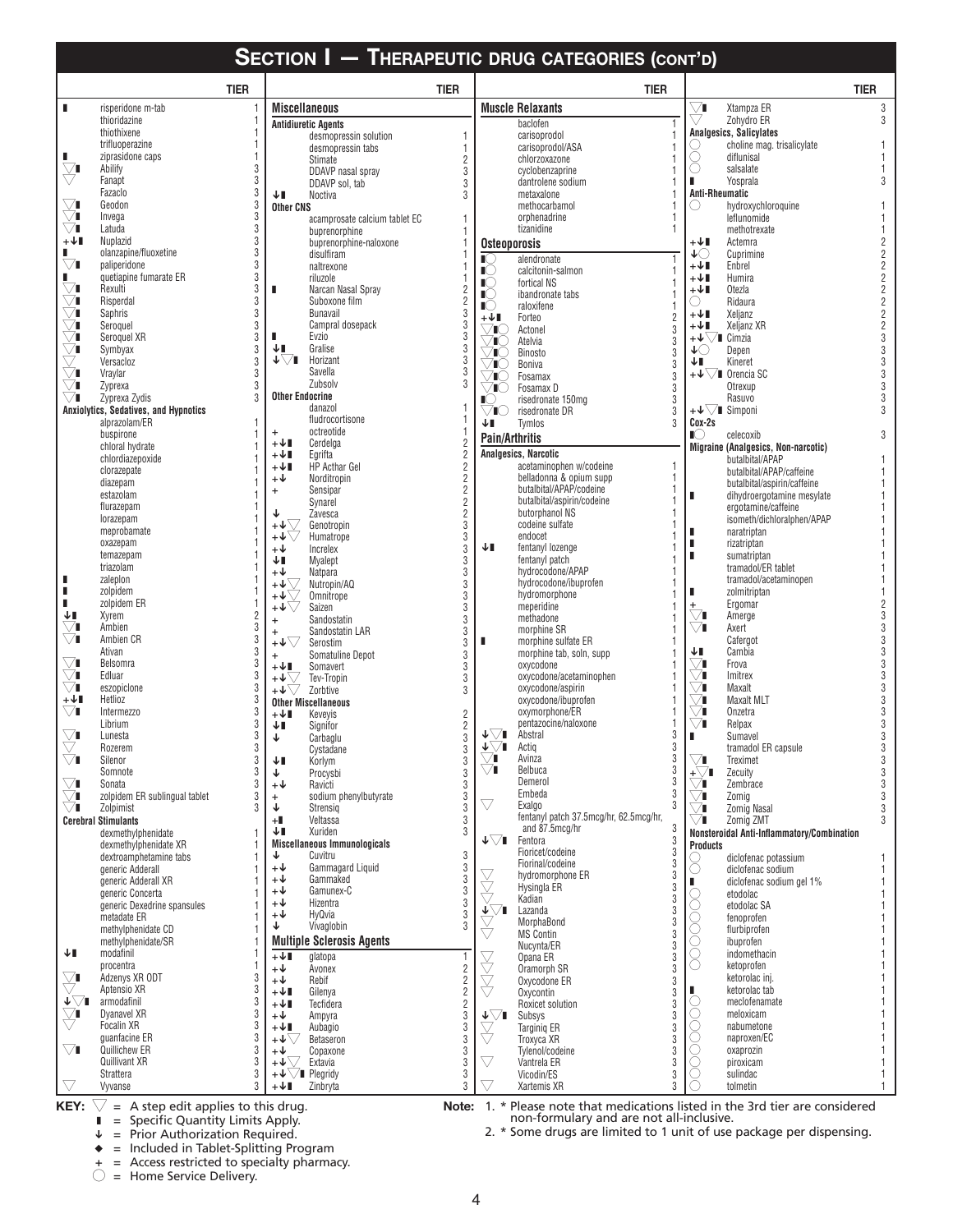|                                  | <b>TIER</b>                                                                  |                      | <b>TIER</b>                                                      |                                  | <b>TIER</b>                                      | <b>TIER</b>                      |                           |                                                          |                                  |
|----------------------------------|------------------------------------------------------------------------------|----------------------|------------------------------------------------------------------|----------------------------------|--------------------------------------------------|----------------------------------|---------------------------|----------------------------------------------------------|----------------------------------|
|                                  | diclofenac sodium 3% gel<br>3                                                |                      | Anoro Ellipta<br>3                                               |                                  | sodium sulfacetamide                             | $\mathbf{1}$                     |                           | fluorouracil 5% cr/sol                                   |                                  |
| O                                | 3<br>diclofenac sodium/misoprostol                                           | ш                    | 3<br>Bevespi                                                     |                                  | sod. sulfacetamide/sulfur emulsion               |                                  |                           | fluorouracil 2% sol                                      |                                  |
| $\bigtriangledown$               | 3<br>diclofenac sodium topical solution<br>3                                 | ▽<br>С               | 3<br><b>Breo Ellipta</b><br>3<br>Daliresp                        |                                  | cleanser                                         | $\overline{1}$                   |                           | imiguimod 5% cream                                       |                                  |
| $\vee$ i                         | <b>Duexis</b><br>Flector<br>3                                                | $\ddot{}$            | 3<br>Glassia                                                     |                                  | sod. sulfacetamide/sulfur lot<br>sotret          | 1                                |                           | podofilox<br>sodium chloride irrigating soln             |                                  |
|                                  | 3<br>mefenamic acid                                                          | п                    | 3<br><b>Incruse Ellipta</b>                                      |                                  | tretinoin cr/gel                                 | 1                                |                           | Carac                                                    |                                  |
| ∨∎                               | 3<br>Pennsaid                                                                | п                    | 3<br>Seebri                                                      | 又人人                              | Absorica                                         | 3                                |                           | Panretin                                                 | $\overline{2}$                   |
| п                                | Sprix<br>3                                                                   | п                    | 3<br>Tudorza<br>$\overline{3}$                                   |                                  | Acanya                                           | 3<br>3                           |                           | Phisohex                                                 |                                  |
| $\circlearrowright$<br>TC 3      | Tivorbex<br>Vimovo<br>3                                                      |                      | Utibron<br>Sympathomimetics                                      |                                  | Aczone<br>Adapalene lotion                       |                                  |                           | Picato                                                   |                                  |
| 'I∪                              | Vivlodex<br>3                                                                |                      | albuterol sulfate ER                                             |                                  | Avar                                             | 3                                | +↓∎                       | Regranex<br>Dupixent                                     | $\overline{2}$<br>3              |
|                                  | Zorvolex<br>3                                                                |                      | albuterol tab, syr                                               |                                  | Avita gel                                        | 3                                | ↓                         | Eucrisa                                                  | 3                                |
|                                  | <b>Parkinson's Disease</b>                                                   |                      | metaproterenol syr<br>terbutaline tab                            |                                  | Azelex<br>Benzaclin                              | 3                                |                           | Fluoroplex                                               | 3                                |
|                                  | benztropine<br>$\overline{1}$                                                | п                    | Foradil                                                          |                                  | Benzamycin                                       | 3                                |                           | Fluorouracil 0.5% cr                                     | 3                                |
|                                  | bromocriptine                                                                | Π                    | $\begin{array}{c}\n2 \\ 2 \\ 2\n\end{array}$<br>Maxair Autohaler |                                  | Cleocin T                                        | 3                                | <b>Psoralens</b>          | Regenecare                                               | 3                                |
|                                  | carbidopa/levodopa<br>carbidopa/levodopa SA                                  |                      | ProAir HFA/RespiClick                                            |                                  | <b>Differin</b>                                  | 3                                |                           | 8-MOP                                                    |                                  |
|                                  | entacapone                                                                   |                      | <b>Serevent Diskus</b><br>3<br>Arcapta                           |                                  | Doryx<br>doxycycline hyclate DR                  | 3<br>3                           |                           | Oxsoralen Ultra                                          |                                  |
| 0000000                          | pramipexole                                                                  | $\bigtriangledown$ i | 3<br>Proventil HFA                                               |                                  | Doxycycline IR-DR                                | 3                                |                           | <b>Scabicides &amp; Pediculicides</b>                    |                                  |
|                                  | ropinirole                                                                   |                      | 3<br>Striverdi Respimat                                          |                                  | Duac                                             | 3                                |                           | acticin                                                  |                                  |
| IC.<br>О                         | selegiline<br>trihexyphenidyl                                                | $\bigtriangledown$ l | 3<br>Ventolin HFA<br>3                                           | 会人人人人人人人人人人人                     | Duac CS                                          | 3<br>3                           |                           | permethrin<br>spinosad                                   |                                  |
|                                  | Apokyn                                                                       |                      | Xopenex HFA<br><b>Xanthine Derivatives</b>                       |                                  | Epiduo<br>Evoclin                                | 3                                |                           | Lindane                                                  | $\overline{2}$                   |
| $\bigcirc$                       | 3<br>carbidopa                                                               |                      | aminophylline                                                    |                                  | Fabior                                           | 3                                |                           | Ulesfia                                                  | $\overline{2}$                   |
| ↓∎                               | 3<br>Duopa<br>pergolide                                                      |                      | theochron                                                        | 人人人人人人                           | Finacea                                          | 3                                |                           | Eurax                                                    | 3<br>3                           |
|                                  | pramipexole ER<br>3                                                          |                      | theophylline/SR tabs, liquid<br>Theo-24                          |                                  | Metrogel topical 1%                              | 3<br>3                           |                           | <b>Sklice</b><br><b>Topical Anti-Inflammatory Agents</b> |                                  |
| $\frac{\circ}{\mathbb{C}}$       | 3<br>rasagiline                                                              |                      | $\frac{2}{3}$<br>Elixophyllin                                    |                                  | minocycline HCI ER<br>Mirvaso                    | 3                                |                           | alclometasone                                            |                                  |
| 8                                | ropinirole ER<br>3                                                           | <b>Seizures</b>      |                                                                  |                                  | Noritate                                         | 3                                |                           | amcinonide                                               |                                  |
|                                  | Rytary<br>Tasmar                                                             | <b>Barbiturates</b>  |                                                                  |                                  | Onexton                                          | 3                                |                           | aug. betamethasone diprop                                |                                  |
| Potassium                        |                                                                              |                      | mephobarbital                                                    |                                  | Oracea<br>Retin-A/Micro                          | $\mathfrak{z}$<br>3              |                           | betamethasone dipropionate<br>betamethasone valerate     |                                  |
|                                  | <b>Potassium agents</b>                                                      |                      | phenobarbital                                                    | $\bigotimes\limits_{i=1}^{N}$    | Rhofade                                          | 3                                |                           | clobetasol emol/emuls                                    |                                  |
|                                  | potassium bicarb/potassium chloride                                          | <b>Hydantoins</b>    | phenytoin                                                        |                                  | Rosula                                           | 3                                |                           | clobetasol propionate                                    |                                  |
| 8                                | potassium bicarbonate                                                        | 5                    | <b>Dilantin</b><br>3                                             |                                  | Solodyn<br>Soolantra                             | 3<br>3                           |                           | desonide                                                 |                                  |
| ∩                                | potassium citrate ER<br>potassium chloride<br>$\overline{1}$                 | Ō                    | $\overline{3}$<br>Peganone                                       |                                  | tazarotene cream                                 | 3                                |                           | desoximetasone<br>diflorasone                            |                                  |
|                                  | <b>Potassium Removing agent</b>                                              | <b>Miscellaneous</b> |                                                                  | $\bigtriangledown$               | Tazorac                                          | 3                                |                           | fluocinolone acetonide                                   |                                  |
|                                  | sod. polystyrene sulfonate<br>-1                                             | O                    | carbamazepine<br>carbamazepine XR 200mg, 400mg                   | Ž                                | tretinoin microsphere gel<br>Veltin gel          | 3                                |                           | fluocinonide                                             |                                  |
|                                  | Respiratory/Asthma                                                           |                      | clonazepam                                                       | ▽                                | Ziana gel                                        | 3                                |                           | fluticasone propionate<br>halobetasol                    |                                  |
| Adrenergic                       |                                                                              | ∩                    | divalproex sodium/ER                                             |                                  | <b>Antibiotics (Topical)</b>                     |                                  |                           | halobetasol propionate                                   |                                  |
|                                  | Epinephrine (Impax)<br>$\overline{2}$                                        |                      | felbamate<br>gabapentin                                          |                                  | clindamycin sol/swabs/gel/lotion                 | 1                                |                           | hydrocortisone 2.5%                                      |                                  |
|                                  | $\overline{2}$<br>Epinephrine (Mylan)<br>3<br>Adrenaclick                    |                      | lamotrigine/ODT                                                  |                                  | erythromycin sol/swabs/gel<br>gentamicin cr/oint | 1<br>1                           |                           | hydrocortisone valerate                                  |                                  |
| 2<br>R                           | 3<br>Auvi-Q                                                                  |                      | levetiracetam                                                    |                                  | metronidazole cream/lotion/ 0.75% gel            |                                  |                           | hydrocortisone/iodoquinol<br>mometasone cr/oint          |                                  |
|                                  | Epipen/Jr.                                                                   |                      | oxcarbazepine<br>primidone                                       |                                  | mupirocin                                        |                                  |                           | prednicarbate                                            |                                  |
| Corticosteroids<br>O             | budesonide inh.                                                              |                      | topiramate                                                       |                                  | Bactroban cream<br>Centany                       | 3<br>3                           |                           | triamcinolone acetonide                                  |                                  |
|                                  | (0.25mg/2ml, 0.5mg/2ml)<br>-1                                                |                      | valproic acid                                                    | <b>Antipsoriatics</b>            |                                                  |                                  |                           | Cordran tape                                             | 3                                |
| ା                                | Asmanex                                                                      |                      | zonisamide<br>Tegretol<br>2                                      |                                  | acitretin                                        |                                  |                           | betamethasone valerate foam<br>Capex Shampoo             | 3                                |
| $\mathbb{I} \mathbb{C}$<br>O     | Pulmicort flexhaler/powder<br>$\overline{2}$<br>Pulmicort respules (1mg/2ml) |                      | Aptiom                                                           | ↓                                | calcipotriene<br>tacrolimus                      |                                  |                           | clobetasol propionate shampoo                            | 3                                |
| $\mathbb{I} \mathbb{C}$          | Qvar                                                                         |                      | $\frac{3}{3}$<br>Banzel                                          | $+\sqrt{1}$                      | Cosentyx                                         | 2                                |                           | Cordran ointment                                         | $\mathfrak{z}$                   |
| ш                                | 3<br>Aerobid/M                                                               | п                    | 3<br><b>Briviact</b><br>3<br>Fycompa                             |                                  | Dritho-Scalp                                     | $\overline{2}$                   |                           | fluocinonide cream (generic Vanos)                       | 3<br>3                           |
| ↸                                | $\sqrt{N}$ Alvesco                                                           |                      | Gabitril                                                         |                                  | Elidel                                           | $\overline{c}$                   |                           | flurandrenolide cream<br>Halog                           | 3                                |
| $\bigtriangledown$ l<br>⁄∎( )    | 3<br>ArmonAir<br><b>Arnuity Ellipta</b><br>3                                 | 8                    | 3<br>3<br>lamotrigine ER                                         | +↓∎                              | Soriatane CK<br><b>Stelara</b>                   | $\overline{2}$<br>$\overline{2}$ |                           | hydrocortisone butyrate/emoll cream                      | $\mathbf{3}$                     |
| VIO                              | Flovent HFA/Diskus                                                           |                      | 3<br>Lyrica                                                      |                                  | calcipotriene-betamethasone ointment             |                                  |                           | Kenalog/aerosol                                          |                                  |
| Leukotrienes                     |                                                                              | ↓∎⊖                  | Nuedexta<br>3<br>Oxtellar XR<br>3                                |                                  | calcitriol ointment                              |                                  |                           | <b>Topical Antipruritics/Anesthetics</b>                 |                                  |
| Ŏ                                | montelukast                                                                  |                      | 3<br>Potiga                                                      | $+\vee \sqrt{\phantom{a}}$ Siliq | Enstilar                                         | 3<br>3                           |                           | lidocaine<br>lidocaine patch                             |                                  |
| IC)                              | zafirlukast<br>zileuton ER                                                   |                      | 3<br>Qudexy XR                                                   |                                  | Taclonex                                         |                                  |                           | selenium sulf 2.5% suspension                            | 1                                |
| ∎⊖                               | Zyflo                                                                        |                      | 3<br>Sabril<br>3<br>Tegretol XR 100mg                            | $+\sqrt{}$ Taltz                 |                                                  |                                  |                           | Rectiv                                                   | 3                                |
| <b>Other Agents</b>              |                                                                              |                      | topiramate ER<br>3                                               | <b>Burn preparation</b>          |                                                  |                                  | <b>Topical Antivirals</b> |                                                          |                                  |
|                                  | cromolyn inh. soln.<br>ipratropium inh. soln.                                |                      | Trokendi XR<br>3                                                 | <b>Fungicides</b>                | silver sulfadiazine                              |                                  |                           | acyclovir ointment<br>Zovirax Cream                      | $\overline{2}$                   |
|                                  | ipratropium/albuterol                                                        | Succinimides         | Vimpat                                                           |                                  | betamethasone/clotrimazole                       |                                  |                           | Denavir                                                  |                                  |
| п                                | Atrovent HFA                                                                 |                      | ethosuximide<br>1                                                |                                  | ciclopirox cream                                 |                                  |                           | <b>Smoking Cessation</b>                                 |                                  |
| П<br>П                           | <b>Combivent Respimat</b><br>ź                                               |                      | 3<br>Celontin                                                    |                                  | ciclopirox soln<br>econazole                     |                                  |                           | Members coverage varies by plan. Patient should be       |                                  |
| +↓∎                              | Dulera<br>2<br>Esbriet                                                       | <b>Skin</b>          |                                                                  |                                  | ketoconazole                                     |                                  |                           | in a smoking cessation program.                          |                                  |
| $+\mathsf{\downarrow}\mathsf{I}$ | Kalydeco                                                                     | Acne/Rosacea         |                                                                  |                                  | nystatin                                         |                                  |                           | bupropion                                                |                                  |
| $+\sqrt{1}$                      | Ofev                                                                         |                      | adapalene cream/gel                                              |                                  | nystatin/triamcinolone                           |                                  |                           | Nicorelief gum<br>Nicorelief lozenge                     |                                  |
| $+\sqrt{1}$<br>$\ddot{}$         | Orkambi<br>Pulmozyme                                                         |                      | amnesteem<br>avita cream                                         |                                  | nystop<br>oxiconazole                            |                                  |                           | Nicotine Gum                                             |                                  |
| п                                | Spiriva                                                                      |                      | benzoyl peroxide                                                 |                                  | Exelderm                                         |                                  |                           | Nicotine lozenges                                        |                                  |
| п                                | $\overline{2}$<br>Spiriva Respimat                                           |                      | claravis                                                         |                                  | Oxistat lotion                                   |                                  |                           | Nicotine patches various                                 |                                  |
| П<br>п                           | $\overline{2}$<br>Stiolto Respimat                                           |                      | clindamycin/benzoyl peroxide                                     | п<br>п                           | Jublia                                           |                                  |                           | Chantix<br>Commit                                        | $\overline{2}$<br>$\overline{2}$ |
| $\bigtriangledown$ l             | Symbicort<br>Advair diskus                                                   |                      | clindamycin phospate<br>erythromycin/benz peroxide               |                                  | Kerydin<br>Naftin                                |                                  |                           | Nicotrol Inhaler                                         |                                  |
|                                  | Advair HFA                                                                   |                      | minocycline                                                      | <b>Miscellaneous</b>             |                                                  |                                  |                           | Nicotrol NS                                              | $\overline{c}$                   |
| $\vee$ i                         | AirDuo<br>3                                                                  |                      | prascion RA                                                      |                                  | aluminum chloride 20%                            | 1                                | п                         | Zyban                                                    | 3                                |

 $\bigvee$  = A step edit applies to this drug. **KEY:**  $\sqrt{ }$  = A step edit applies to this drug.  $\sqrt{ }$  **Note:** 1.

 $\blacksquare$  = Specific Quantity Limits Apply.

 $\sqrt{\phantom{a}}$  = Prior Authorization Required.

 $\bullet$  = Included in Tablet-Splitting Program

+ = Access restricted to specialty pharmacy.

 $\bigcirc$  = Home Service Delivery.

\* Please note that medications listed in the 3rd tier are considered non-formulary and are not all-inclusive.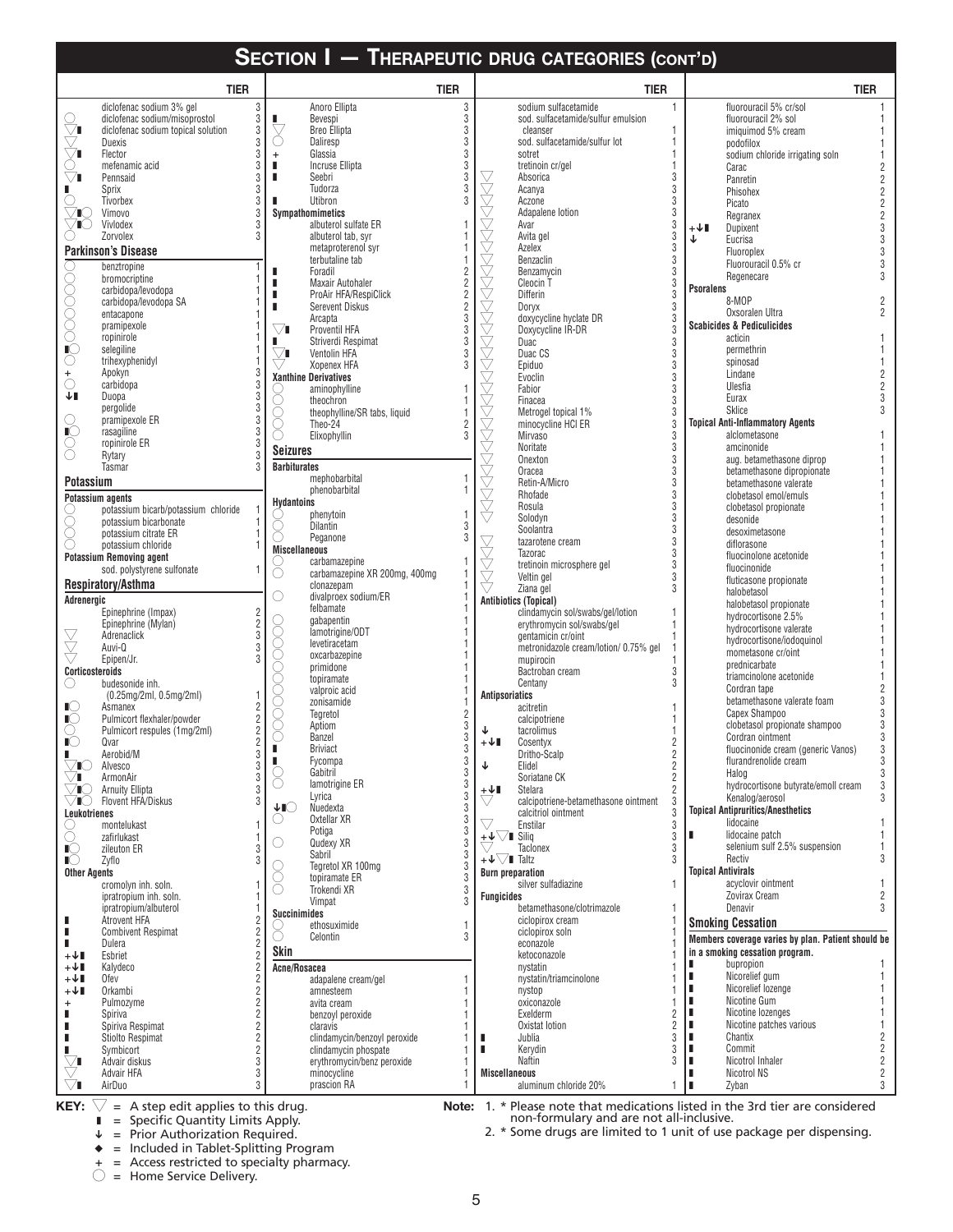| <b>TIER</b>                                            | <b>TIER</b>                                                      |                                  | <b>TIER</b>                                             |                                  | <b>TIER</b>                                    |
|--------------------------------------------------------|------------------------------------------------------------------|----------------------------------|---------------------------------------------------------|----------------------------------|------------------------------------------------|
| <b>Steroids</b>                                        | <b>Other GI Products</b>                                         |                                  | Orfadin                                                 | $\overline{2}$                   | 3<br>progesterone, micronized                  |
| cortisone acetate                                      | alosetron                                                        | 8                                | phytonadione                                            | 2                                | vuvafem<br>3                                   |
| dexamethasone oral                                     | balsalazide<br>budesonide EC                                     |                                  | Prenate Elite<br>Renagel                                | $\overline{2}$<br>$\overline{2}$ | <b>Miscellaneous</b><br>ΨL<br>Addyi<br>3       |
| hydrocortisone oral                                    | O<br>cromolyn sodium                                             |                                  | Renvela                                                 | $\overline{2}$                   | <b>Brisdelle</b>                               |
| methylprednisolone 4mg, 8mg, 16mg,<br>32 <sub>mq</sub> | enulose                                                          |                                  | Auryxia                                                 | 3                                | <b>Oral Contraceptives</b>                     |
| prednisolone oral<br>ш                                 | lactulose                                                        |                                  | Fosrenol                                                | 3                                | amethia                                        |
| prednisone oral                                        | mesalamine enema<br>sulfasalazine                                | O                                | paricalcitol<br>Poly-Vi-Flor + Iron                     |                                  | amethyst                                       |
| $\overline{2}$<br>Medrol 2mg                           | sulfasalazine EC                                                 | п                                | Rayaldee                                                |                                  | apri<br>aranelle                               |
| Emflaza<br>↓∎<br>Rayos<br>↓                            | Cholbam<br>2                                                     | O                                | Tri-Vi-Flor                                             |                                  | aviane                                         |
| Stomach/Ulcer                                          | 2<br>$+\sqrt{ }$<br>Kuvan                                        |                                  | Velphoro                                                |                                  | balziva                                        |
|                                                        | 3<br>п<br>Amitiza<br>3<br>Apriso                                 |                                  | Weight Loss - possible contract exclusion;              |                                  | camila                                         |
| Anorectal<br>hydrocortisone rectal cr. & supp.         | 3<br>Asacol HD                                                   |                                  | refer to individual contract                            |                                  | camrese<br>cryselle                            |
| hydrocortisone rectal enema                            | 3<br>Azulfidine<br>O                                             | ↓                                | benzphetamine                                           |                                  | enpresse                                       |
| pramoxine/HC acetate 2.5%                              | 3<br>Canasa supp.                                                | ↓<br>↓                           | diethylpropion<br>phendimetrazine                       |                                  | errin                                          |
| 3<br>Analpram-HC 1-1%                                  | 3<br>Delzicol<br>3<br>Dipentum                                   | ↓                                | phentermine                                             |                                  | jolessa                                        |
| Analpram-HC 2.5% cr/lot<br>3<br>Cortifoam<br>3         | 3<br>$+\sqrt{ }$<br>Gattex                                       | ↓                                | Belvig                                                  | 3                                | jolivette<br>junel/FE                          |
| Proctofoam-HC                                          | 3<br>Giazo                                                       | ↓∎                               | Belvig XR                                               | 3                                | kariva                                         |
| Anticholinergics/Antispasmodic/GI Motility             | 3<br>Linzess                                                     | ↓∎<br>↓∎                         | Contrave<br>Qsymia                                      |                                  | lessina                                        |
| belladonna/phenobarbital                               | 3<br>↓∎<br>Movantik<br>3                                         | ↓∎                               | Saxenda                                                 | 3                                | levora                                         |
| chlordiazepoxide/clindinium<br>dicyclomine             | Pentasa<br>3<br>↓<br>Relistor                                    | ↓                                | Suprenza ODT                                            |                                  | low-ogestrel<br>lutera                         |
| glycopyrrolate                                         | 3<br>п<br>Trulance                                               | ↓                                | Xenical                                                 |                                  | microgestin/FE                                 |
| hyoscyamine/CR                                         | 3<br><b>Uceris</b>                                               |                                  | <b>Women's Health</b>                                   |                                  | mononessa                                      |
| metoclopramide                                         | Xermelo<br>3<br>↓∎                                               |                                  | <b>Contraceptives - Other</b>                           |                                  | necon                                          |
| Donnatal tablet                                        | <b>Proton Pump Inhibitors</b><br>∎⊜<br>lansoprazole              | U                                | xulane                                                  |                                  | nora-BE<br>norethindrone a-e estradiol/ferrous |
| Antidiarrheal<br>diphenoxylate/atropine                | п.<br>Nexium 24HR                                                |                                  | Mirena<br>NuvaRing                                      | $\overline{2}$<br>$\overline{2}$ | fumarate                                       |
| paregoric                                              | $\mathbb{I}$<br>omeprazole                                       | 8                                | Depo-SubQ Provera                                       |                                  | nortrel                                        |
| Alinia<br>$\overline{2}$<br>п                          | $\mathbb{I}$<br>pantoprazole                                     |                                  | Liletta                                                 |                                  | ocella                                         |
| $\overline{2}$<br>Fulyzaq                              | Prevacid 24HR<br>п<br>Prilosec-OTC                               |                                  | Paragard                                                |                                  | ogestrel<br>portia                             |
| Antiemetic/Antivertigo<br>↓∎<br>aprepitant             | Zegerid OTC<br>п                                                 |                                  | Skyla<br>Fertility Induction Agents - possible contract |                                  | previfem                                       |
| ↓∎<br>granisetron                                      | $\overline{c}$<br>Nexium susp<br>$\mathbb{I}$                    |                                  | exclusion; refer to individual contract                 |                                  | quasense                                       |
| meclizine                                              | $\frac{2}{3}$<br>Prevacid Solutab<br>$\mathbb{I}(\cdot)$         |                                  | clomiphene                                              |                                  | sprintec                                       |
| ↓∎<br>ondansetron                                      | ÆC<br>Aciphex<br>3<br>Dexilant<br>Æ                              | ↓                                | progesterone in oil                                     |                                  | tri-sprintec<br>trinessa                       |
| prochlorperazine<br>promethazine                       | 3<br>K<br>esomeprazole magnesium                                 | ↓                                | serophene<br><b>Bravelle</b>                            | $\overline{2}$                   | trivora                                        |
| trimethobenzamide                                      | 3<br>K<br>Nexium                                                 | ↓                                | Cetrotide                                               | $\overline{2}$                   | velivet                                        |
| Antivert 50mg                                          | 3<br>K<br>omeprazole/sodium bicarbonate                          | ↓                                | Follistim AQ                                            | $\overline{2}$                   | zarah                                          |
| ↓∎<br>Anzemet                                          | 3<br>Prevacid<br>K<br>Prilosec<br>Œ                              | ↓                                | Novarel                                                 | $\overline{2}$                   | zenchent<br>zovia                              |
| $\overline{2}$<br>Emend<br>↓∎<br><b>Transderm Scop</b> | $\frac{3}{3}$<br>TC<br>Protonix                                  | ↓<br>↓                           | Ovidrel                                                 | $\overline{2}$                   | mibelas 24 Fe                                  |
| $+\sqrt{\sqrt{ }}$ Akynzeo                             | 3<br>rabeprazole<br>′∎(∷                                         | ↓                                | Repronex<br>Chorionic gonadotropin                      | 3                                | Quartette                                      |
| п<br>Bonjesta                                          | 3<br>⁄∎O<br>Zegerid                                              | ↓                                | Ganirelix                                               | 3                                | <b>Oxytocic Agents</b>                         |
| Diclegis                                               | <b>Thyroid</b>                                                   | ↓▽                               | Gonal F                                                 | 3                                | methylergonovine maleate<br>3                  |
| Granisol<br>Sancuso<br>↓∎                              | Antithyroid                                                      | ↓<br>↓                           | Menopur                                                 | 3<br>3                           | Methergine<br><b>Vaginal Preparations</b>      |
| Syndros<br>п                                           | methimazole                                                      | <b>Hormones</b>                  | Pregnyl                                                 |                                  | miconazole vag supp                            |
| Varubi<br>↓∎                                           | propylthiouracil<br><b>Thyroid</b>                               | IU.                              | estradiol/noreth ac                                     |                                  | nystatin vag tab                               |
| ↓∎<br>Zuplenz                                          | levothroid                                                       | $\mathbb{I}(\mathcal{A})$        | estradiol oral                                          |                                  | terconazole                                    |
| <b>Bowel Evacuants</b><br>peg 3350/electrolyte         | levothyroxine                                                    | $\mathbb{I} \mathbb{C}$          | estradiol patches                                       |                                  | vandazole vag<br>Cleocin Vag/Ovules            |
| Trilyte                                                | levoxyl                                                          | $\blacksquare$<br>$\blacksquare$ | estropipate<br>estrogen/methyltesterone                 |                                  | Clindesse                                      |
| Halflytely                                             | liothyronine<br>1<br>thyroid                                     | $\mathbb{I}\mathbb{C}$           | jinteli                                                 |                                  | Gynazole-1                                     |
| 3<br>Nulytely                                          | unithroid<br>1                                                   | 8                                | medroxyprogesterone                                     |                                  |                                                |
| $\sqrt{3}$<br>Prepopik<br>Suclear<br>3                 | $\frac{2}{2}$<br>Synthroid                                       | $\overline{C}$                   | norethindrone<br>Combipatch                             | 1<br>$\overline{2}$              |                                                |
| Suprep<br>3                                            | Thyroid (Armour)                                                 | O                                | Premphase                                               | $\sqrt{2}$                       |                                                |
| <b>Digestants</b>                                      | 2<br>Thyrolar<br><b>Vitamins</b>                                 |                                  | Prempro                                                 | $\overline{2}$                   |                                                |
| $\overline{2}$<br>Zenpep<br>3                          |                                                                  | $\blacksquare$                   | Alora                                                   | 3                                |                                                |
| Creon<br>3<br>Pancreaze                                | calcitriol<br>∩<br>calcitriol inj                                | O<br>$\mathbb{I} \mathbb{O}$     | Cenestin<br>Climara Pro                                 | 3<br>3                           |                                                |
| Pertzye<br>3                                           | calcium acetate                                                  | O                                | Crinone 8%                                              | 3                                |                                                |
| <b>Ultresa</b><br>3                                    | cholecalciferol                                                  |                                  | Duavee                                                  | 3                                |                                                |
| Viokace                                                | cyanocobalamin inj.<br>ergocalciferol capsule                    | 8                                | Enjuvia                                                 | 3                                |                                                |
| <b>Gallstone Solubilizing Agents</b><br>ursodiol       | etidronate                                                       | $\mathbb{C}$                     | Estrace Vag. Cream<br>Estraderm                         | 3<br>3                           |                                                |
| Ocaliva<br>$+\sqrt{1}$<br>3                            | folic acid Rx 1mg tab<br>( )                                     | $\blacksquare$                   | Estrasorb packet                                        | 3                                |                                                |
| <b>H2 Antagonists</b>                                  | leucovorin                                                       | $\blacksquare$                   | Estring                                                 | 3                                |                                                |
| cimetidine                                             | levocarnitine<br>multivitamin + fluoride<br>O                    | $\blacksquare$                   | Estrogel                                                | 3<br>3                           |                                                |
| famotidine<br>()<br>nizatidine                         | potassium aminobenzoate                                          | O<br>$\blacksquare$              | Evamist<br>Femring                                      | 3                                |                                                |
| ∩<br>ranitidine (all)                                  | O<br>pre-natal vitamins                                          | п.                               | Intrarosa                                               | 3                                |                                                |
| <b>Other Antiulcer</b>                                 | sevelamer                                                        | 0                                | Menest                                                  | 3                                |                                                |
| misoprostol<br>O                                       | sodium fluoride chewable tab & drops<br>vit $A.D.C + fluct$<br>U | $\mathbb{I} \circlearrowleft$    | Menostar                                                | 3<br>3                           |                                                |
| propantheline bromide<br>O<br>sucralfate               | €<br>vit $A.D.C +$ fluoride and iron<br>1                        |                                  | Ortho-Est<br>Osphena                                    | 3                                |                                                |
| Helidac<br>3                                           | Galzin<br>2                                                      | $\blacksquare$                   | Prefest                                                 | 3                                |                                                |
| lansoprazole/amox/clarith                              | $\frac{2}{2}$<br>Mephyton<br>8                                   | O                                | Premarin                                                | 3                                |                                                |
|                                                        | Nascobal                                                         |                                  | Premarin vag cream                                      | 3                                |                                                |

 $\bigvee$  = A step edit applies to this drug. **KEY:**  $\sqrt{ }$  = A step edit applies to this drug.  $\sqrt{ }$  **Note:** 1.

 $\blacksquare$  = Specific Quantity Limits Apply.

 $\sqrt{\phantom{a}}$  = Prior Authorization Required.

 $\bullet$  = Included in Tablet-Splitting Program

+ = Access restricted to specialty pharmacy.

 $\bigcirc$  = Home Service Delivery.

\* Please note that medications listed in the 3rd tier are considered non-formulary and are not all-inclusive.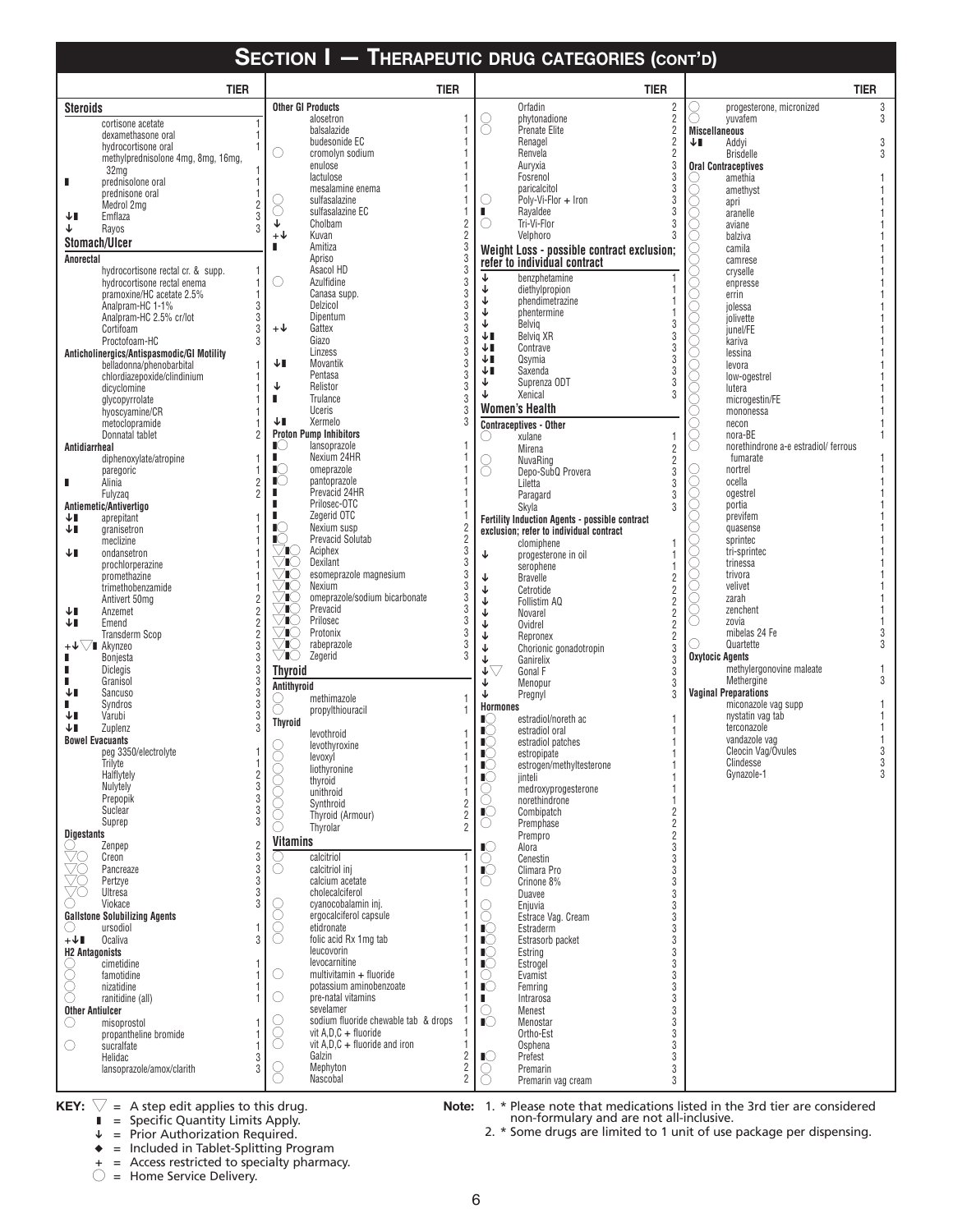|                                                                           |                                                       |                                                  |                                                     |                                                        |                                                         | <b>SECTION II - INDEX</b>                           |                                            |                                                     |                                  |                                                           |                  |                                  |
|---------------------------------------------------------------------------|-------------------------------------------------------|--------------------------------------------------|-----------------------------------------------------|--------------------------------------------------------|---------------------------------------------------------|-----------------------------------------------------|--------------------------------------------|-----------------------------------------------------|----------------------------------|-----------------------------------------------------------|------------------|----------------------------------|
| <b>DRUG NAME</b>                                                          | TIER PAGE                                             | <b>DRUG NAME</b>                                 | <b>TIER PAGE</b>                                    | <b>DRUG NAME</b>                                       |                                                         | TIER PAGE ORDG NAME                                 | TIER PAGE                                  | <b>DRUG NAME</b>                                    | TIER PAGE                        | <b>DRUG NAME</b>                                          | <b>TIER PAGE</b> |                                  |
| A                                                                         |                                                       | amoxicillin                                      | 3                                                   | Belsomra                                               | 3<br>4                                                  | Capex Shampoo                                       | 3                                          | 5 Clomipramine                                      | $\mathbf{1}$                     | diclofenac sodium 3% gel                                  | 3                | 5                                |
| abacavir-lamivudine                                                       | $\mathbf{1}$                                          | amoxicillin-clavulanate ER 1                     | 3                                                   | $\bigtriangledown$ Belvig                              | 3<br>6                                                  | $\downarrow$ Caprelsa                               | $\overline{2}$<br>1                        | clonazepam                                          | 1                                | diclofenac sodium gel 1%                                  | $\mathbf{1}$     | 4                                |
| abacavir/lamivudine/                                                      | 3                                                     | ampicillin<br>$+$ Ampyra                         | 3<br>3<br>$\overline{4}$                            | $\bigtriangledown$ Belvia XR<br>$\bigcirc$ benazepril  | 3<br>6<br>2<br>1                                        | $\supset$ captopril<br>Captopril/HCTZ               | $\mathbf{1}$<br>2<br>2<br>1                | ◯clonidine, oral, patch<br>Cclopidogrel             | -1<br>1                          | $\sqrt{}$ Idiclofenac sodium<br>topical solution          | 3                | 5                                |
| zidovudine<br><b>Ability</b>                                              | $\mathbf{1}$<br>3<br>$\overline{4}$                   | $\bigtriangledown$ I $\bigcirc$ Amturnide        | $\overline{c}$<br>3                                 | benazepril/HCTZ                                        | $\overline{2}$<br>1                                     | Carac                                               | 2<br>5                                     | clorazepate                                         | 1                                | Odiclofenac sodium/                                       |                  |                                  |
| /Absorica                                                                 | 3<br>5                                                | anagrelide                                       | $\mathbf{1}$<br>1                                   | <sup>7</sup> ∎○Benicar                                 | 3<br>$\overline{2}$                                     | $\downarrow$ Carbaglu                               | 3                                          | clotrimazole lozenge                                |                                  | misoprostol                                               | 3                |                                  |
| $\sqrt{\phantom{a}}$ Abstral                                              | 3                                                     | Analpram-HC 1-1%                                 | 3<br>6                                              | <sup>™</sup> IOBenicar HCT                             | 3<br>2                                                  | Carbamazepine                                       | 1<br>5                                     | clozapine                                           | 1                                | dicloxacillin<br>dicyclomine                              |                  | 3<br>6                           |
| acamprosate calcium                                                       | 1                                                     | Analpram-HC 2.5% cr/lot<br>anastrozole           | $\,6$<br>3<br>1<br>1                                | 'Benzaclin<br>Benzamycin                               | 3<br>5<br>3<br>5                                        | Carbamazepine XR<br>200mg, 400mg                    | $\mathbf{1}$                               | Coartem<br>codeine sulfate                          | $\overline{2}$<br>1              | didanosine                                                |                  | 3                                |
| tablet EC<br>$\sqrt{A}$ canya                                             | 3                                                     | $\sqrt{A}$ ndroderm patch                        | 3<br>3                                              | benzonatate                                            | 1                                                       | Carbidopa                                           | 3<br>5                                     | colchicine/probenecid                               | $\mathbf{1}$                     | $\downarrow$ diethylpropion                               |                  |                                  |
| acarbose                                                                  |                                                       | <b>Androgel</b>                                  | $\overline{2}$<br>3                                 | benzoyl peroxide                                       | 5<br>1                                                  | carbidopa/levodopa                                  | $\mathbf{1}$<br>5                          | Colcrys                                             | 2                                | $\bigtriangledown$ Differin                               |                  |                                  |
| $\sqrt{\text{Accu-Chek}}$                                                 |                                                       | Android                                          | 3<br>3                                              | $\downarrow$ benzphetamine                             | 6<br>1                                                  | Carbidopa/levodopa SA 1                             | 5                                          | Colestid                                            | $\overline{2}$                   | <b>Dificid</b>                                            |                  |                                  |
| Cacebutolol                                                               |                                                       | Anoro Ellipta                                    | 3<br>5<br>$\sqrt{3}$<br>$\overline{2}$              | Obenztropine                                           | 5<br>1                                                  | Cardec/DM<br>$\bigcirc$ Cardura XL                  | 3<br>1<br>3                                | Ccolestipol<br>2 Combipatch                         | 1<br>$\overline{c}$              | diflorasone<br>Odiflunisal                                |                  |                                  |
| acetaminophen w/codeine 1<br>Cacetazolamide                               |                                                       | ∨∪Antara<br>Antivert 50mg                        | $\overline{2}$<br>6                                 | Bepreve<br>$+\bigstar$ Berinert                        | 3<br>$\overline{2}$<br>$\overline{2}$<br>$\overline{2}$ | carisoprodol                                        | 1<br>4                                     | Combivent Respimat                                  | $\sqrt{2}$                       | digoxin                                                   |                  | $\overline{2}$                   |
| Cacetazolamide ER                                                         | 2<br>$\overline{1}$                                   | $\bigcup$ Anzemet                                | $\overline{c}$<br>6                                 | Besivance                                              | $\mathfrak{p}$<br>3                                     | carisoprodol/ASA                                    |                                            | $\downarrow$ Cometrig                               | $\overline{2}$                   | dihydroergotamine mesylate                                |                  |                                  |
| acetic acid HC otic                                                       | $\overline{1}$                                        | $\vee$ Apidra                                    | 3                                                   | betamethasone                                          |                                                         | Carteolol                                           |                                            | <b>Commit</b>                                       | $\overline{2}$                   | $\bigcirc$ Dilantin                                       |                  |                                  |
| acetic acid otic                                                          |                                                       | +Apokyn                                          | 3<br>5<br>6                                         | dipropionate                                           | 5<br>1                                                  | ⊃cartia XT<br><b>Carvedilol</b>                     | 2<br>2<br>1                                | Complera                                            | $\overline{2}$                   | ◯Dilatrate SR<br>$\bigcirc$ diltia XT                     |                  |                                  |
| acetic acid/aluminum acetate 1<br>acetylcysteine inh soln.                | $\overline{1}$                                        | $\downarrow$ <b>Laprepitant</b><br>○apri         | $\mathbf{1}$<br>6                                   | betamethasone valerate<br>betamethasone                | 5<br>$\mathbf{1}$                                       | <b>Caverject</b>                                    | 3<br>3                                     | $\bigtriangledown$ Contour<br>$\downarrow$ Contrave | 3<br>6                           | Odiltiazem                                                |                  |                                  |
| $\sqrt{ }$ $\blacksquare$ $\bigcirc$ Aciphex                              | 3<br>6                                                | Apriso                                           | 3<br>6                                              | valerate foam                                          | 3<br>5                                                  | +Cayston                                            | 3<br>3                                     | $+$ $\sqrt{\ }$ Copaxone                            | 3<br>4                           | diltiazem CD/SR/ER/XR                                     |                  |                                  |
| acitretin                                                                 | 5<br>1                                                | Aptensio XR                                      | 3<br>$\overline{4}$                                 | betamethasone/                                         |                                                         | CeeNu                                               | $\overline{2}$                             | +↓Copegus                                           | 3<br>3                           | <b>I</b> ODiovan                                          |                  |                                  |
| +↓∎Actemra                                                                | $\overline{2}$                                        | <b>Aptiom</b>                                    | 3<br>5                                              | clotrimazole                                           | 5<br>1                                                  | cefaclor                                            | 1<br>3                                     | Cordran ointment                                    | 3                                | ∕∎⊜Diovan HCT                                             |                  |                                  |
| acticin<br><b>Acticlate</b>                                               | 3<br>3                                                | Aptivus<br>$\bigcirc$ aranelle                   | $\overline{2}$<br>3<br>$\mathsf{6}$<br>$\mathbf{1}$ | $+\mathsf{\Psi}\bigvee$ Betaseron<br>betaxolol         | 3<br>4<br>$\overline{2}$<br>-1                          | cefadroxil<br>cefdinir                              | 3<br>3                                     | Cordran tape<br>$\bigcirc$ Coreg CR                 | $\overline{c}$<br>$\overline{c}$ | Dipentum<br>diphenhydramine                               |                  |                                  |
| $+\mathbf{\downarrow}$ Actimmune                                          | $\overline{2}$                                        | +↓Aranesp                                        | $\overline{c}$<br>1                                 | Obetaxolol HCI                                         | $\overline{2}$                                          | cefpodoxime                                         | 3                                          | $\bigcup$ Corlanor                                  | 3                                | diphenoxylate/atropine                                    |                  |                                  |
| $\sqrt{\phantom{a}}$ Actiq                                                | 3<br>Δ                                                | $\bigcup$ Arcalvst                               | $\overline{2}$                                      | +Bethkis                                               | 3<br>3                                                  | cefprozil                                           | 1<br>3                                     | Cortifoam                                           | 3                                | $\bigcirc$ dipyridamole                                   |                  |                                  |
| $\sqrt{ }$ OActonel                                                       | 3                                                     | Arcapta                                          | 3<br>5                                              | Betoptic-S                                             | $\overline{2}$<br>$\overline{2}$                        | Ceftin                                              | 3<br>3                                     | cortisone acetate                                   | 1                                | $\bigcirc$ disopyramide                                   |                  |                                  |
| Acular PF                                                                 | 3<br>$\mathbf{1}$                                     | aripiprazole<br>$\sqrt{\sqrt{ }}$ armodafinil    | 3<br>$\mathbf{1}$<br>3<br>$\overline{4}$            | Bevespi<br>$+\bigstar$ bexarotene                      | 3<br>5<br>1                                             | l cefuroxime<br><b>C</b> celecoxib                  | 1<br>3<br>3<br>4                           | $+\bigstar$ Cosentyx<br>+↓∎Cotellic                 | $\overline{2}$<br>$\overline{c}$ | disulfiram<br>√∎Ditropan XL                               |                  |                                  |
| acyclovir ointment<br>acyclovir oral                                      | 5<br>3<br>$\mathbf{1}$                                | ∕∎ArmonAir                                       | 5<br>3                                              | <b>Biaxin XL</b>                                       | 3<br>3                                                  | √Celexa                                             | 3<br>3                                     | Coumadin                                            | $\sqrt{2}$                       | Odivalproex sodium/ER                                     |                  |                                  |
| $\vee$ Aczone                                                             | 3<br>5                                                | ∕∎⊜Arnuity Ellipta                               | 3<br>5                                              | bicalutamide                                           | 1                                                       | Cellcept                                            | 3<br>3                                     | ∕∎⊜Cozaar                                           | 3                                | dofetilide                                                |                  |                                  |
| adapalene cream/gel                                                       | $\overline{1}$<br>5                                   | Asacol HD                                        | 3<br>6                                              | 7∎∩Binosto                                             | 3<br>4                                                  | $\bigcirc$ Celontin                                 | 3<br>5                                     | ∕ Creon                                             | 3                                | Domeboro                                                  |                  | $\overline{2}$                   |
| $\sqrt{\phantom{a}}$ Adapalene lotion                                     | 3<br>5                                                | $\sqrt{}$ Ascensia Breeze                        | 5                                                   | Obisoprolol                                            | $\overline{2}$<br>1<br>$\overline{2}$<br>1              | $\supset$ Cenestin                                  | 3<br>6<br>3<br>5                           | $\bigcup$ Cresemba                                  | 3                                | Donnatal tablet                                           |                  | 6                                |
| $+\bigarrow{\blacksquare}$ Adcirca<br>$\downarrow$ <b>Addyi</b>           | $\overline{2}$<br>3<br>ĥ                              | $\Box$ Asmanex<br>aspirin-dipyridamole           | $\overline{c}$<br>$\mathbf{1}$<br>1                 | bisoprolol/HCTZ<br>∕∎⊜Boniva                           | 3<br>4                                                  | Centany<br>cephalexin                               | 1<br>3                                     | √I◆○Crestor<br>OCrinone 8%                          | 3<br>3                           | $\vee$ Doryx                                              | 3                | 5                                |
| $\downarrow$ <b>M</b> Adempas                                             | 3                                                     | Astagraf XL                                      | 3<br>3                                              | Bonjesta                                               | 3<br>6                                                  | +↓∎Cerdelaa                                         | $\overline{c}$<br>4                        | Crixivan                                            | $\overline{2}$                   | $\bigcirc$ dorzolamide 2%                                 |                  |                                  |
| $\overline{\mathbf{\downarrow}}$ $\overline{\mathbf{\downarrow}}$ Adlyxin | 3<br>$\mathbf{1}$                                     | 7∎○Atacand                                       | 3<br>$\overline{2}$                                 | $+\bigarrow{\blacksquare}$ Bosulif                     | $\overline{2}$                                          | $\supset$ cetirizine                                | 1                                          | cromolyn inh. soln.                                 | $\mathbf{1}$                     | eye drops                                                 |                  |                                  |
| √Adrenaclick                                                              | 3<br>5                                                | <b>I</b> OAtacand HCT                            | 3<br>$\overline{c}$                                 | $\bigvee$ Bravelle                                     | $\overline{2}$<br>6                                     | $\bigstar$ Cetrotide                                | $\overline{2}$<br>հ<br>$\overline{2}$<br>5 | cromolyn ophth                                      | $\mathbf{1}$                     | $\bigcirc$ dorzolamide/timolol<br>eye drops               |                  |                                  |
| ∕∎Advair diskus<br>Advair HFA                                             | 3<br>5<br>3<br>5                                      | <sup>7</sup> ∎⊜Atelvia<br>atenolol               | $\overline{4}$<br>$\overline{c}$                    | Breo Ellipta<br><b>Brilinta</b>                        | 3<br>5<br>3                                             | I∎Chantix<br>chloral hydrate                        | 1<br>4                                     | Ccromolyn sodium<br>$\bigcirc$ cryselle             | 1<br>1                           | ○doxazosin                                                |                  | $\overline{2}$                   |
| ○Advicor                                                                  | $\overline{c}$<br>$\overline{c}$                      | atenolol/chlorthalidone                          | $\overline{c}$                                      | $O$ brimonidine                                        | $\mathbf{1}$<br>$\overline{2}$                          | chlordiazepoxide                                    | 1<br>4                                     | $\downarrow$ Cuprimine                              | $\overline{2}$                   | doxepin                                                   |                  | 3                                |
| $\sqrt{\mathsf{M}}$ Adzenys XR ODT                                        | 3                                                     | Ativan                                           | $\overline{4}$                                      | Brisdelle                                              | 3<br>6                                                  | chlordiazepoxide/                                   |                                            | $\downarrow$ Cuvitru                                | 3                                | doxycycline                                               |                  |                                  |
| Aerobid/M                                                                 | 3                                                     | ■◆ Catorvastatin calcium 1                       | $\overline{c}$                                      | Briviact                                               | 3<br>5                                                  | clindinium<br>chloroquine phosphate                 | 1<br>6<br>$\mathbf{1}$<br>3                | ○ cyanocobalamin inj.                               |                                  | $\sqrt{ }$ doxycycline hyclate DR 3<br>√Doxycycline IR-DR |                  |                                  |
| $+\bigarrow{\blacksquare}$ Afinitor<br>$\blacklozenge$ Afrezza            | $\overline{c}$<br>3                                   | atovaquone<br>atovaguone/proguanil HCl 1         | 3<br>3                                              | bromfenac<br>Obromocriptine                            | $\overline{2}$<br>1<br>5<br>1                           | Ochlorothiazide                                     | 1                                          | cyclobenzaprine<br>cyclophosphamide                 | 1<br>$\mathbf{1}$                | Dritho-Scalp                                              |                  |                                  |
| √∎AirDuo                                                                  | 3<br>5                                                | Atripla                                          | $\overline{2}$<br>3                                 | brompheniramine/                                       |                                                         | chlorpromazine                                      | 1                                          | cyclosporine                                        |                                  | <sup>7</sup> Duac                                         |                  | 5                                |
| +↓√∎Akynzeo                                                               | 3<br>6                                                | atropine sulfate ophth                           | $\overline{c}$<br>$\mathbf{1}$                      | phenylephrine                                          | $\mathbf{1}$                                            | chlorpropamide                                      | 1                                          | cyproheptadine                                      | 1                                | $\sqrt{}$ Duac CS                                         |                  |                                  |
| albuterol sulfate ER                                                      | $\mathbf{1}$                                          | Atrovent HFA                                     | 5<br>$\overline{2}$                                 | brompheniramine/                                       |                                                         | Ochlorthalidone                                     | 2<br>4                                     | Cystadane                                           | 3                                | Duavee<br><b>IDuetact</b>                                 |                  |                                  |
| albuterol tab, syr<br>alclometasone                                       | $\overline{1}$<br>5<br>$\mathbf{1}$<br>5              | Atrovent Nasal Spray<br>$+\bigstar$ Aubagio      | 3<br>$\mathbf{1}$<br>$\sqrt{3}$<br>$\overline{4}$   | pseudoephedrine<br>budesonide EC                       | $\mathbf{1}$<br>6<br>1                                  | chlorzoxazone<br>$\downarrow$ Cholbam               | $\overline{2}$<br>հ                        | +Cystaran                                           | $\overline{2}$                   | $\sqrt{$ Duexis                                           |                  |                                  |
| $+$ $\bigvee$ Alecensa                                                    | 3<br>-1                                               | aug. betamethasone                               |                                                     | $\bigcirc$ budesonide inh.                             |                                                         | cholecalciferol                                     | հ                                          | D                                                   |                                  | Dulera                                                    |                  |                                  |
| <b>Calendronate</b>                                                       | $\overline{1}$<br>Δ                                   | diprop                                           | $\mathbf{1}$<br>5                                   | (0.25mg/2ml, 0.5mg/2ml)                                | 5<br>-1                                                 | $\bigcirc$ cholestyramine                           | $\overline{2}$                             | $+\sqrt{\sqrt{ }}$ Daklinza                         | $\overline{2}$                   | duloxetine                                                |                  | 3                                |
| <b>Calfuzosin</b>                                                         | $\mathbf{1}$<br>3                                     | Auryxia                                          | 3<br>6                                              | Obumetanide                                            | $\overline{2}$<br>3<br>4                                | Choline mag. trisalicylate                          | $\overline{1}$<br>4                        | ◯Daliresp                                           | 3                                | $\downarrow$ Duopa<br>+↓∎Dupixent                         |                  | 5                                |
| <b>Alinia</b><br>Alkeran                                                  | $\overline{2}$<br>6<br>$\overline{2}$                 | $\downarrow$ <b>LAustedo</b><br>$\sqrt{}$ Auvi-Q | 3<br>3<br>3<br>5                                    | Bunavail<br>buprenorphine                              | 4                                                       | ↓ Chorionic gonadotropin 3<br>$\blacksquare$ Cialis | 6<br>3<br>3                                | danazol<br>dantrolene sodium                        | -1<br>1                          | $\Box$ Durlaza                                            |                  |                                  |
| allopurinol                                                               | 2                                                     | √∎⊜Avalide                                       | 3<br>$\overline{c}$                                 | buprenorphine-naloxone                                 | 4                                                       | ciclopirox cream                                    | 5<br>1                                     | Dapsone                                             | $\overline{2}$                   | <b>I</b> Odutasteride                                     |                  |                                  |
| Alomide                                                                   | 3<br>$\overline{c}$                                   | Avandamet                                        | $\overline{c}$                                      | bupropion                                              | 3                                                       | ciclopirox soln                                     | 5<br>1                                     | +Daraprim                                           | $\overline{2}$                   | Odutasteride/tamsulosin                                   | 3                | 3                                |
| <b>CAlora</b>                                                             | 3<br>6                                                | <b>Avandaryl</b>                                 | $\overline{2}$                                      | <b>I</b> bupropion                                     | 5<br>1                                                  | Ccilostazol                                         | 1<br>1.                                    | DDAVP nasal spray                                   | 3                                | Dutrebis                                                  | 2                |                                  |
| alosetron                                                                 |                                                       | Avandia<br>/IIO Avapro                           | 3<br>$\overline{2}$                                 | bupropion 12HR<br>bupropion 24HR                       | 3<br>$\mathbf{1}$<br>3<br>1                             | Ciloxan<br>$\bigcirc$ cimetidine                    | 3<br>$\mathbf{1}$<br>6                     | 2 DDAVP sol, tab<br>Delzicol                        | 3<br>4<br>3<br>6                 | ∕∎Dyanavel XR<br>◯Dynacirc/CR                             | 3<br>3           | $\overline{4}$<br>$\overline{2}$ |
| Alphagan P 0.1%<br>alprazolam/ER                                          | 2<br>$\overline{c}$<br>$\mathbf{1}$<br>$\overline{4}$ | /Avar                                            | 3<br>5                                              | buspirone                                              | 4                                                       | +↓▽∎Cimzia                                          | 3<br>4                                     | Demerol                                             | $\,3$                            |                                                           |                  |                                  |
| +Alprolix                                                                 | 3                                                     | Daviane                                          | 6                                                   | butalbital/APAP                                        | $\overline{4}$                                          | $\downarrow$ Cinryze                                | $\overline{2}$<br>$\overline{2}$           | Denavir                                             | 3                                | Е                                                         |                  |                                  |
| $\sqrt{ }$ OAltoprev                                                      | $\overline{2}$<br>3                                   | ∕∎Avinza                                         | 3<br>$\overline{4}$                                 | butalbital/APAP/caffeine                               | 4<br>$\mathbf{1}$                                       | Cipro HC                                            | 3<br>$\overline{c}$                        | $\downarrow$ Obepen                                 | 3                                | econazole<br>Ecoza                                        | 3                | 5<br>3                           |
| aluminum chloride 20%<br>$\downarrow$ <b>Malunbrig</b>                    | 5<br>3<br>$\mathbf{1}$                                | avita cream<br>√Avita gel                        | $\mathbf{1}$<br>5<br>$\sqrt{3}$<br>5                | butalbital/APAP/codeine<br>butalbital/aspirin/caffeine | 4<br>4                                                  | Ciprodex<br>ciprofloxacin                           | $\overline{2}$<br>2<br>1                   | ○Depo-SubQ Provera<br>3 Descovy                     | 3<br>$\overline{2}$              | <b>I</b> OEdarbi                                          | 3                |                                  |
| $\sqrt{ }$ $\blacksquare$ $\bigcirc$ Alvesco                              | 3<br>5                                                | -↓Avonex                                         | $\overline{2}$<br>4                                 | butalbital/aspirin/codeine                             | 4<br>$\mathbf{1}$                                       | ciprofloxacin ophth                                 | $\overline{2}$<br>1                        | desipramine                                         | 1                                | <b>JCE</b> darby clor                                     | 3                | $\overline{2}$                   |
| $\supset$ amantadine                                                      | 3<br>$\mathbf{1}$                                     | / <b>LAxert</b>                                  | 3<br>$\overline{4}$                                 | butorphanol NS                                         |                                                         | ciprofloxacin otic                                  |                                            | <b>C</b> desloratadine                              | 3                                | <b>LEdex</b>                                              |                  | 3                                |
| $\sqrt{\mathsf{I}}$ Ambien                                                | 3                                                     | / <b>LAxiron</b>                                 | 3<br>3                                              | $\downarrow$ Bydureon                                  | $\overline{2}$                                          | ◆citalopram                                         | 1<br>3                                     | desmopressin solution                               | $\mathbf{1}$                     | $\bigtriangledown$ Edluar                                 |                  | 3                                |
| $\nabla$ lambien CR                                                       | 3                                                     | Azasite                                          | 3<br>$\overline{2}$<br>3                            | $\bigcup$ Byetta                                       | $\overline{2}$                                          | citric acid/sod citrate                             |                                            | desmopressin tabs                                   |                                  | Edurant<br><b>CEffient</b>                                |                  |                                  |
| amcinonide<br>$\sqrt{ }$ Amerge                                           | 3                                                     | azathioprine<br>azelastine nasal sprav           | 1                                                   | ○Bystolic<br><b>C</b> Byvalson                         | 3<br>$\overline{2}$<br>3<br>$\overline{2}$              | claravis<br>Clarinex-D                              | 5<br>3<br>1                                | desonide<br>desoximetasone                          | -1                               | +↓∎Egrifta                                                |                  |                                  |
| $\supset$ amethia                                                         | $\mathbf{1}$<br>6                                     | azelastine ophth                                 | $\overline{2}$                                      |                                                        |                                                         | Clarispray                                          | 1<br>1                                     | $\sqrt{}$ Desvenlafaxine ER                         | 3                                | 8-MOP                                                     |                  |                                  |
| $\bigcirc$ amethyst                                                       | 6                                                     | $\vee$ Azelex                                    | 5<br>3                                              | C                                                      |                                                         | clarithromycin susp                                 | 3<br>1                                     | $\sqrt{}$ Desvenlafaxine                            |                                  | $\downarrow$ Elidel                                       |                  |                                  |
| <b>Camiloride</b>                                                         | -1                                                    | azithromycin suspension                          | 3<br>$\mathbf{1}$                                   | +↓■Cabometyx<br>Cafergot                               | $\overline{2}$<br>3<br>4                                | clarithromycin tabs                                 | 3<br>1                                     | fumarate ER                                         | 3                                | Eliquis<br><b>CElixophyllin</b>                           |                  | 5                                |
| Camiloride/HCTZ                                                           | $\mathbf{1}$                                          | azithromycin tablets                             | 3                                                   | calcipotriene                                          | 5<br>1                                                  | clemastine<br>Cleocin                               | 3<br>3                                     | desvenlafaxine<br>succinate ER                      | 1                                | +Eloctate                                                 |                  |                                  |
| <b>Caminophylline</b><br>Camiodarone                                      |                                                       | <b>Azopt</b><br>OAzulfidine                      | $\overline{c}$<br>$\mathbf 3$<br>$\mathsf{6}$       | /calcipotriene-                                        |                                                         | $\sqrt{c}$ leocin T                                 | 3<br>5                                     | √∎Detrol                                            | 3                                | Embeda                                                    |                  |                                  |
| <b>Amitiza</b>                                                            | 3<br>6                                                | B                                                |                                                     | betamethasone ointment                                 | 3<br>5                                                  | Cleocin Vag/Ovules                                  | 3<br>6                                     | $\sqrt{\phantom{a}}$ Detrol LA                      | 3                                | Emcyt                                                     |                  |                                  |
| amitriptyline                                                             | 1                                                     |                                                  |                                                     | Calcitonin-salmon                                      | 4<br>6                                                  | Climara Pro                                         | 3<br>6                                     | dexameth/neomycin/                                  |                                  | $\downarrow$ Emend                                        |                  | 6                                |
| amitriptyline/<br>chlordiazepoxide                                        |                                                       | bacitracin ophth<br>bacitracin/polymyxin         | $\overline{2}$<br>1<br>$\overline{c}$<br>1          | Calcitriol<br>○calcitriol inj                          | 6<br>1                                                  | clindamycin<br>clindamycin phospate                 | 3<br>1<br>5<br>1                           | poly B<br>dexamethasone oral                        | $\mathbf{1}$<br>2<br>6<br>1      | $\downarrow$ Emflaza<br>Emtriva                           |                  | 3                                |
| amitriptyline/perphenazine 1                                              | 3                                                     | baclofen                                         | $\overline{4}$<br>$\mathbf{1}$                      | calcitriol ointment                                    | 3<br>5                                                  | clindamycin sol/swabs/                              |                                            | dexchlorpheniramine                                 | 1                                | <b>Enablex</b>                                            |                  |                                  |
| <b>Camlodipine</b>                                                        | $\mathbf{1}$                                          | Bactroban cream                                  | 3<br>5                                              | calcium acetate                                        | $\mathbf{1}$<br>6                                       | gel/lotion                                          | 5<br>1                                     | $\bigtriangledown$ Dexilant                         | 3<br>6                           | <b>Cenalapril</b>                                         |                  | $\overline{2}$                   |
| Camlodipine/                                                              |                                                       | balsalazide                                      | 6<br>$\mathbf{1}$                                   | $\downarrow$ Cambia                                    | 3<br>4                                                  | clindamycin/                                        |                                            | dexmethylphenidate                                  |                                  | Cenalapril/HCTZ                                           |                  | $\overline{2}$                   |
| atorvastatin                                                              | $\overline{2}$<br>$\overline{1}$                      | ◯balziva                                         | 6<br>3<br>5                                         | $\bigcirc$ camila                                      | 6<br>1<br>3                                             | benzoyl peroxide                                    | $\mathbf{1}$<br>5                          | dexmethylphenidate XR                               |                                  | $+\bigstar$ Enbrel                                        |                  | 4                                |
| amlodipine/benazepril@<br>■ Camlodipine/valsartan 3                       | $\overline{2}$<br>$\overline{1}$<br>$\overline{2}$    | ○Banzel<br><b>Baraclude solution</b>             | 3<br>3                                              | Campral dosepack<br>$\bigcirc$ camrese                 | 4<br>6                                                  | Clindesse<br>clobetasol emol/emuls                  | 3<br>հ<br>5<br>1                           | dextroamphetamine tabs<br>diazepam                  |                                  | endocet<br>○Enjuvia                                       |                  | 6                                |
| Camlodipine/                                                              |                                                       | ∕∎⊜Beconase AQ                                   | 3                                                   | Canasa supp.                                           | 3<br>ĥ                                                  | clobetasol propionate                               | 1<br>5                                     | <b>Diclegis</b>                                     | 3                                | enoxaparin                                                |                  |                                  |
| valsartan/HCTZ                                                            | $\overline{2}$<br>3                                   | $\sqrt{\phantom{a}}$ Belbuca                     | 3<br>$\overline{4}$                                 | $\Box$ Candesartan                                     | $\overline{2}$                                          | clobetasol propionate                               |                                            | diclofenac                                          |                                  | Cenpresse                                                 |                  | ĥ                                |
| amnesteem                                                                 | 5                                                     | belladonna & opium supp 1                        | $\overline{4}$                                      | $\sqrt{ }$ Ocandesartan/HCTZ                           | $\overline{2}$                                          | shampoo                                             | 3<br>5                                     | Odiclofenac potassium                               |                                  | $\sqrt{}$ Enstilar                                        |                  |                                  |
| amoxapine                                                                 | 3                                                     | belladonna/phenobarbital 1                       | $\mathsf{6}$                                        | capecitabine                                           | $\mathbf{1}$                                            | clomiphene                                          | 1<br>6                                     | $\bigcirc$ diclofenac sodium                        |                                  | entacapone                                                |                  | 5                                |

 $\blacksquare$  = Specific Quantity Limits Apply.

 $\sqrt{\phantom{a}}$  = Prior Authorization Required.

 $\bullet$  = Included in Tablet-Splitting Program

+ = Access restricted to specialty pharmacy.

 $\bigcirc$  = Home Service Delivery.

\* Please note that medications listed in the 3rd tier are considered non-formulary and are not all-inclusive.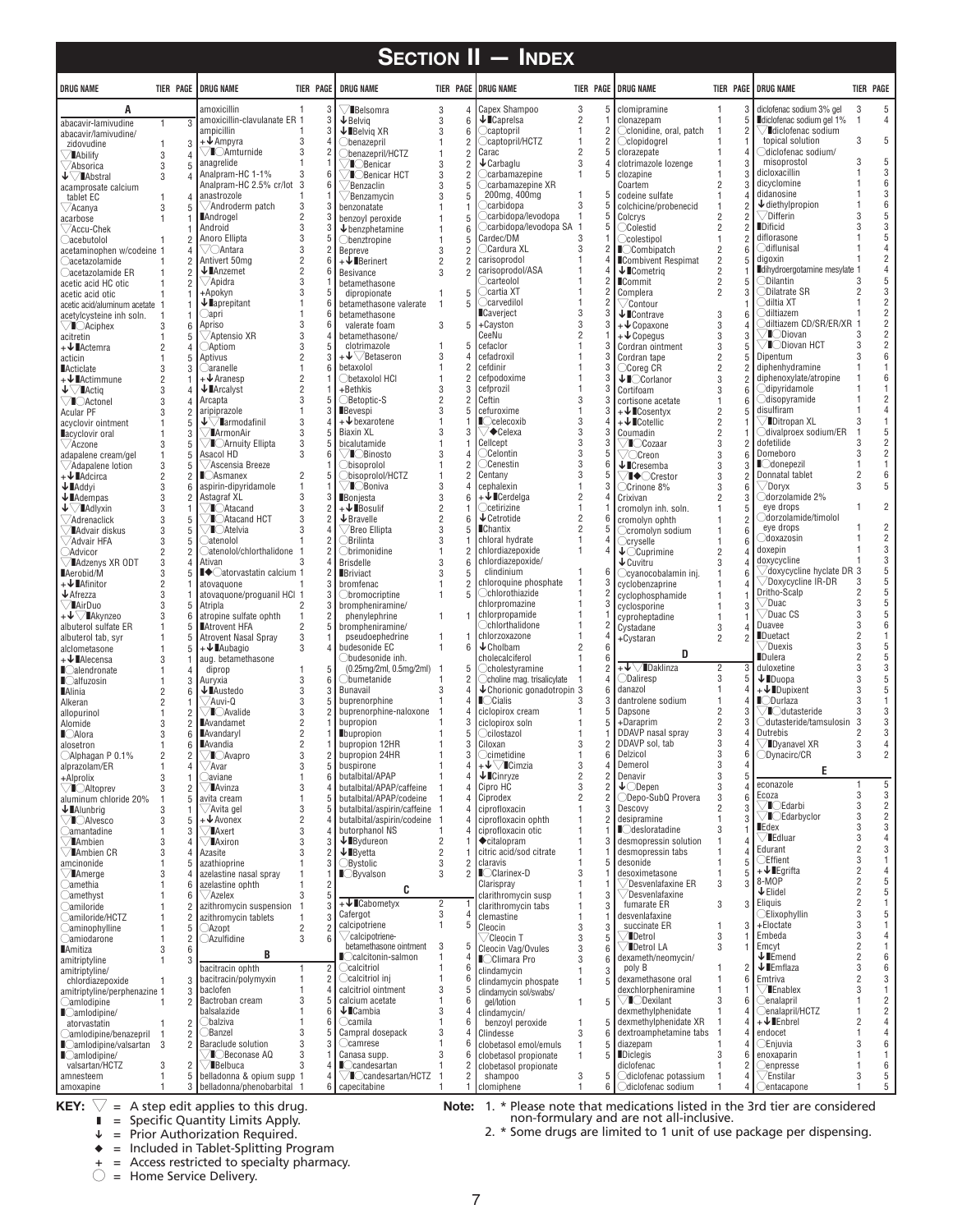|                                                                                    |                                |                     |                                                            |                                                         |                                                 |                                       | <b>SECTION II - INDEX (CONT'D)</b>                |                                            |                                                   |                      |                                                                          |                  |                                  |
|------------------------------------------------------------------------------------|--------------------------------|---------------------|------------------------------------------------------------|---------------------------------------------------------|-------------------------------------------------|---------------------------------------|---------------------------------------------------|--------------------------------------------|---------------------------------------------------|----------------------|--------------------------------------------------------------------------|------------------|----------------------------------|
| <b>DRUG NAME</b>                                                                   |                                | <b>TIER PAGE</b>    | <b>DRUG NAME</b>                                           | <b>TIER PAGE</b>                                        | <b>DRUG NAME</b>                                | <b>TIER PAGE</b>                      | <b>DRUG NAME</b>                                  | <b>TIER PAGE</b>                           | <b>DRUG NAME</b>                                  | TIER PAGE            | <b>DRUG NAME</b>                                                         | <b>TIER PAGE</b> |                                  |
| entecavir tablets                                                                  | 3                              | 3                   | fentanyl patch                                             | $\mathbf{1}$<br>4                                       | <b>Ogemfibrozil</b>                             | $\overline{c}$<br>$\mathbf{1}$        | п                                                 |                                            | +↓ Kynamro                                        | $\overline{2}$<br>2  | Omeloxicam                                                               |                  | $\Delta$                         |
| <b>CEntresto</b><br>enulose                                                        | 3<br>$\mathbf{1}$              | $\overline{2}$<br>6 | fentanyl patch 37.5mcg/hr,<br>62.5mcg/hr, and 87.5mcg/hr 3 |                                                         | generic Adderall                                | 4<br>1<br>4                           | ■ Oibandronate tabs                               | 1                                          | L                                                 |                      | $\blacksquare$ Cmemantine<br>$\blacksquare$ <b>M</b> <i>Memantine</i> ER |                  | 1                                |
| <b>Envarsus XR</b>                                                                 | 3                              | 3                   | $\sqrt{\phantom{a}}$ Fentora                               | 3<br>$\overline{4}$                                     | generic Adderall XR<br>generic Concerta         | 1<br>1<br>4                           | +↓∎Ibrance                                        | $\overline{c}$<br>1                        | Olabetalol                                        |                      | ∩Menest                                                                  |                  |                                  |
| $\bigcup$ $\bigcup$ Epaned                                                         | 3                              |                     | $\downarrow$ Ferriprox                                     | 3<br>1                                                  | generic Dexedrine                               |                                       | <i><b>Dibuprofen</b></i><br>$\downarrow$ Ilclusig | $\overline{2}$                             | lactulose                                         | $\mathbf{1}$         | $\downarrow$ Menopur                                                     |                  |                                  |
| <b>Epanova</b>                                                                     | 3                              |                     | Fetzima                                                    | 3<br>3                                                  | spansules                                       | 1<br>4                                | +↓∎imatinib                                       | 1                                          | Lamisil Oral                                      | 3                    | <b>CMenostar</b>                                                         |                  |                                  |
| $+\sqrt{\sqrt{2}}$ Epclusa                                                         | 3<br>3                         | 3                   | <b>C</b> fexofenadine<br>Cfexofenadine-D                   | $\mathbf{1}$<br>$\mathbf{1}$<br>1                       | gengraf                                         | 3<br>1                                | $\downarrow$ Ilmbruvica                           | $\overline{2}$                             | lamivudine tabs<br>lamivudine/zidovudine          |                      | meperidine<br>mephobarbital                                              |                  |                                  |
| $\vee$ Epiduo<br>Epinephrine (Impax)                                               | $\overline{2}$                 | 5                   | ○Fibricor                                                  | 3<br>2                                                  | + $\sqrt{\ }$ Genotropin<br>gentamicin cr/oint  | 3<br>4<br>1<br>5                      | imipramine                                        | 1                                          | $\bigcirc$ lamotrigine ER                         | 3                    | $\bigcirc$ Mephyton                                                      |                  | 6                                |
| Epinephrine (Mylan)                                                                | $\overline{2}$                 | 5                   | $\vee$ Finacea                                             | 3<br>5                                                  | gentamicin ophth                                | 1<br>2                                | imiguimod 5% cream<br>$\vee$ Ilmitrex             | 3                                          | ○lamotrigine/ODT                                  | 1                    | meprobamate                                                              |                  |                                  |
| $\sqrt{\mathsf{E}}$ pipen/Jr.                                                      | 3                              |                     | ■ finasteride 5mg                                          | $\mathbf{1}$<br>3                                       | Genvoya                                         | $\overline{2}$<br>3                   | <b>Ilmpavido</b>                                  | 3                                          | Lanoxin                                           | $\overline{2}$       | mercaptopurine                                                           |                  |                                  |
| Epivir solution                                                                    | 2                              |                     | Fioricet/codeine                                           | 3<br>4<br>3                                             | ∕∎Geodon                                        | 3<br>4                                | $+$ Increlex                                      | 3                                          | <b>Clansoprazole</b><br>lansoprazole/amox/clarith | $\mathbf{1}$<br>3    | mesalamine enema                                                         |                  |                                  |
| Epivir-HBV solution<br><b>Ceplerenone</b>                                          | $\overline{2}$<br>1            | 3<br>$\overline{2}$ | Fiorinal/codeine<br>$+\bigarrow$ Firazvr                   | 4<br>$\overline{2}$<br>$\overline{2}$                   | Giazo                                           | 3<br>6                                | <b>Incruse Ellipta</b>                            | 3                                          | Lantus                                            |                      | Mesnex<br>metadate ER                                                    |                  |                                  |
| $+\bigtriangledown$ Epogen                                                         | 3                              |                     | Flagyl/ER                                                  | 3<br>3                                                  | +↓∎Gilenya<br>$\downarrow$ <b>Cilotrif</b>      | $\overline{2}$<br>4<br>$\overline{2}$ | $\bigcirc$ indapamide<br>○indomethacin            |                                            | ○latanoprost                                      | 1                    | metaproterenol syr                                                       |                  | 5                                |
| $\downarrow$ epoprostenol                                                          | 3                              |                     | Flarex                                                     | 3<br>$\overline{c}$                                     | +Glassia                                        | 3<br>5                                | $+$ Infergen                                      | 3                                          | ∕∎Latuda                                          | 3                    | metaxalone                                                               |                  |                                  |
| ■ Ceprosartan 600mg                                                                |                                |                     | <b>Tlecainide</b>                                          | $\overline{2}$                                          | +↓∎glatopa                                      | 1<br>4                                | $\downarrow$ Ilnorezza                            | 3                                          | $\sqrt{\phantom{a}}$ Lazanda<br>leflunomide       | 3<br>$\mathbf{1}$    | metformin                                                                |                  |                                  |
| Cergocalciferol capsule<br>ergoloid mesylates                                      | -1                             |                     | ∕∎Flector<br>√○Flomax                                      | 3<br>3                                                  | <b>Iglimepiride</b>                             | 1                                     | +↓∎Iniyta                                         | $\overline{c}$                             | $\downarrow$ Lenvima                              | $\overline{2}$       | $\sqrt{\blacksquare}$ metformin ER (except<br>generic Glucophage XR) 3   |                  |                                  |
| +Ergomar                                                                           | $\overline{2}$                 |                     | Flonase Allergy Relief                                     |                                                         | glipizide                                       | $\mathbf{1}$                          | Innohep                                           | 3<br>$\overline{2}$                        | <b>I</b> ◆○Lescol                                 | 3                    | metformin ER (generic                                                    |                  |                                  |
| ergotamine/caffeine                                                                | $\mathbf{1}$                   |                     | <b>Flonase Sensimist</b>                                   |                                                         | <b>Iglipizide ER</b><br>Iglipizide/metformin    | 1<br>1                                | . )Innopran XL<br>Intelence                       | $\overline{2}$                             | <b>I</b> OLescol XL                               | 3                    | Glucophage XR)                                                           |                  |                                  |
| $+\n\bigtriangledown$ Erivedge                                                     | $\overline{2}$                 |                     | ∕∎⊝Flovent HFA/Diskus 3                                    |                                                         | Glucagon                                        | $\overline{2}$                        | $\vee$ IIntermezzo                                | 3                                          | <b>Dessina</b>                                    |                      | metformin/glyburide                                                      |                  |                                  |
| ○errin                                                                             | $\mathbf{1}$                   | 6<br>3              | fluconazole<br>flucytosine                                 | 3<br>3                                                  | √∎Glumetza                                      | 3                                     | <b>Intrarosa</b>                                  | 3                                          | +↓∎Letairis<br>letrozole                          | $\overline{2}$       | methadone<br>Omethazolamide                                              |                  |                                  |
| Ery-Tab<br>erythromycin base                                                       | $\overline{2}$<br>$\mathbf{1}$ | 3                   | fludrocortisone                                            |                                                         | glyburide                                       | 1<br>1                                | $+\bigarrow$ Intron A                             | $\overline{c}$                             | leucovorin                                        |                      | methenamine combination                                                  |                  |                                  |
| erythromycin estolate                                                              | 3                              | 3                   | ■ flunisolide nasal spray 3                                |                                                         | glyburide micronized                            | 1                                     | √∎Invega<br>Invirase                              | 3<br>$\overline{2}$                        | Leukeran                                          | $\overline{2}$       | Methergine                                                               |                  |                                  |
| erythromycin ethylsuccinate                                                        |                                | 3                   | fluocinolone acetonide                                     | 5<br>-1                                                 | glycopyrrolate<br><b>Glyxambi</b>               | 6<br>1<br>3                           | Invokamet/XR                                      | $\overline{c}$                             | +↓Leukine                                         | $\overline{2}$       | Omethimazole                                                             |                  |                                  |
| erythromycin ophth                                                                 | $\mathbf{1}$                   | $\overline{2}$      | fluocinonide                                               | 5<br>$\mathbf{1}$                                       | $\sqrt{\ }$ Gonal F                             | 3<br>հ                                | <b>Invokana</b>                                   | 2                                          | $\downarrow$ leuprolide<br>∕Levemir               | $\mathbf{1}$<br>3    | methocarbamol<br>methotrexate                                            |                  |                                  |
| ervthromvcin<br>sol/swabs/gel                                                      | $\overline{1}$                 |                     | fluocinonide cream<br>(generic Vanos)                      | 3<br>5                                                  | Gonitro                                         | 3<br>3                                | ipratropium inh. soln.                            |                                            | levetiracetam                                     |                      | methotrexate                                                             |                  |                                  |
| erythromycin stearate                                                              | $\mathbf{1}$                   | 3                   | fluorometholone ophth                                      | $\overline{c}$<br>$\mathbf{1}$                          | $\downarrow$ <b>C</b> ralise                    | 3                                     | ipratropium nasal spray<br>ipratropium/albuterol  |                                            | $\blacksquare$ Clevitra                           | 3                    | $\bigcirc$ methyclothiazide                                              |                  |                                  |
| erythromycin/                                                                      |                                |                     | Fluoroplex                                                 | 3                                                       | $\downarrow$ Igranisetron                       | $\mathbf{1}$<br>ĥ                     | $\blacksquare$ Cirbesartan                        |                                            | Olevobunolol                                      |                      | $\bigcirc$ methyldopa                                                    |                  |                                  |
| benz peroxide                                                                      | $\overline{1}$                 |                     | Fluorouracil 0.5% cr                                       | 3<br>5<br>5                                             | <b>Granisol</b><br>$+$ Granix                   | 3<br>հ<br>3                           | ■○irbesartan/HCTZ                                 |                                            | levocarnitine<br><b>Clevocetirizine</b>           |                      | ◯methyIdopa/HCTZ<br>methylergonovine maleate                             |                  | ĥ                                |
| erythromycin/<br>sulfisoxazole                                                     | $\mathbf{1}$                   | 3                   | fluorouracil 2% sol<br>fluorouracil 5% cr/sol              | $\mathbf{1}$<br>$\mathbf{1}$<br>5                       | $\bigtriangledown$ <b>Grastek</b>               | 3                                     | $\downarrow$ lessa                                | $\overline{2}$                             | levofloxacin                                      |                      | methylphenidate CD                                                       |                  |                                  |
| +↓∎Esbriet                                                                         | $\overline{2}$                 | 5                   | ◆fluoxetine 10mg and                                       |                                                         | griseofulvin                                    | 1                                     | Isentress<br>isometh/dichloralphen/               | 2                                          | ⊃levora                                           |                      | methylphenidate/SR                                                       |                  | Δ                                |
| ◆escitalopram                                                                      | $\mathbf{1}$                   | 3                   | 20mg tablet                                                | 3                                                       | Guaifenesin DM                                  | 3                                     | APAP                                              |                                            | levothroid                                        |                      | methylprednisolone                                                       |                  |                                  |
| $\bigtriangledown$ I $\bigcirc$ esomeprazole<br>magnesium                          | 3                              | 6                   | $\sqrt{t}$ luoxetine 60mg tablet 3                         | 3<br>3                                                  | quaifenesin/codeine                             | 1<br>1<br>1<br>$\overline{2}$         | <i>D</i> isoniazid                                |                                            | ⊃levothyroxine<br>Olevoxyl                        |                      | 4mg, 8mg, 16mg, 32mg<br>$\bigcirc$ metipranolol                          |                  | 2                                |
| estazolam                                                                          | $\mathbf{1}$                   | $\overline{4}$      | fluoxetine capsule<br>fluoxymesterone                      | 1<br>3<br>3                                             | $\bigcirc$ guanfacine<br>guanfacine ER          | 3<br>$\overline{4}$                   | isosorbide dinitrate                              | 3                                          | <b>Exapro</b>                                     | 3                    | metoclopramide                                                           |                  | ĥ                                |
| ◯Estrace Vag. Cream                                                                | 3                              | 6                   | fluphenazine                                               | $\mathbf{1}$<br>3                                       | Gynazole-1                                      | 3<br>6                                | isosorbide mononitrate 1<br>isosorbide            | 3                                          | Lexiva                                            | $\overline{2}$       | Ometolazone                                                              |                  |                                  |
| <b>CEstraderm</b>                                                                  | 3                              | 6                   | flurandrenolide cream                                      | 3<br>5                                                  | H,                                              |                                       | mononitrate SA                                    |                                            | Librium                                           | 3                    | $\bigcirc$ metoprolol                                                    |                  | $\overline{2}$                   |
| Cestradiol oral                                                                    | $\mathbf{1}$<br>$\overline{1}$ | 6                   | flurazepam                                                 |                                                         | Halflytely                                      | $\overline{2}$<br>6                   | <i>i</i> soxsuprine                               |                                            | lidocaine                                         |                      | $\bigcirc$ metoprolol ER<br>$\bigcirc$ metoprolol/HCTZ                   |                  | $\overline{2}$<br>$\overline{2}$ |
| Cestradiol patches<br>■○estradiol/noreth ac                                        | $\overline{1}$                 |                     | <b>Oflurbiprofen</b><br>flurbiprofen ophth                 | $\overline{2}$<br>$\mathbf{1}$                          | halobetasol                                     | 5<br>1                                | isradipine)                                       |                                            | lidocaine patch<br>Liletta                        | 3                    | Ometoprolol/HCTZ                                                         |                  | $\overline{2}$                   |
| <b>CEstrasorb</b> packet                                                           | 3                              | 6                   | flutamide                                                  | $\mathbf{1}$                                            | halobetasol propionate                          | 5<br>1                                | Distalol<br><b>litraconazole</b>                  | 3<br>1                                     | Lindane                                           | $\overline{2}$       | $\sqrt{}$ Metrogel topical 1%                                            | 3                | 5                                |
| $\blacksquare$ Estring                                                             | 3                              | 6                   | <b>C</b> fluticasone                                       |                                                         | Halog                                           | 3<br>5                                | ∕lzba                                             | 3                                          | <b>Ilinezolid</b>                                 |                      | metronidazole                                                            |                  | 3                                |
| $\blacksquare$ Estrogel                                                            | 3                              | 6                   | nasal spray                                                | $\mathbf{1}$<br>1                                       | haloperidol<br>+↓ Harvoni                       | 3<br>1<br>$\overline{2}$<br>3         | J                                                 |                                            | Linzess                                           | 3                    | metronidazole cream/<br>lotion/ 0.75% gel                                |                  | 5                                |
| Cestrogen/methyltesterone 1<br>$\blacksquare$ Cestropipate                         |                                | -6<br>$\sqrt{2}$    | fluticasone propionate<br><b>C</b> fluvastatin             | $\mathbf{1}$<br>5<br>3<br>$\overline{c}$                | Helidac                                         | 3<br>6                                | +Jadenu                                           | $\overline{c}$                             | Oliothyronine<br><b>I</b> ◆○Lipitor               | $\mathbf{1}$<br>3    | √l◆○Mevacor                                                              |                  | $\overline{c}$                   |
| $\sqrt{\phantom{a}}$ leszopicione                                                  | 3                              | 4                   | $\sqrt{t}$ luvoxamine ER                                   |                                                         | Hemangeol                                       | 3<br>$\overline{2}$                   | +↓∎Jakafi                                         | 2                                          | /(CLipofen                                        | 3                    | $\supset$ mexiletine                                                     |                  | $\overline{c}$                   |
| <b>Cethambutol</b>                                                                 | $\mathbf{1}$                   |                     | capsule                                                    | 3<br>3                                                  | heparin                                         | 1                                     | iantoven                                          | 1                                          | Olisinopril                                       |                      | ◯Miacalcin inj.                                                          |                  |                                  |
| ○ethosuximide                                                                      |                                |                     | ◆fluvoxamine tablet                                        | $\mathbf{1}$<br>3                                       | <b>Hepsera</b>                                  | $\overline{2}$<br>3                   | <b>Janumet</b>                                    | $\overline{2}$                             | ◯lisinopril/HCTZ                                  |                      | mibelas 24 Fe<br>$\sqrt{ }$ Micardis                                     |                  | ĥ<br>2                           |
| <b>Oetidronate</b><br>⊝etodolac                                                    | $\mathbf{1}$<br>$\mathbf{1}$   | 6                   | <b>FML</b> Forte<br><b>FML S.O.P.</b>                      | $\overline{2}$<br>$\overline{c}$<br>$\overline{c}$<br>2 | $+ \bigtriangledown$ Hetlioz<br>Hexalen         | 3<br>4<br>$\overline{2}$              | <b>Janumet XR</b><br><b>Januvia</b>               | $\overline{2}$<br>$\overline{2}$           | lithium carbonate<br>$\sqrt{C}$ Livalo            | 3                    | $\bigtriangledown$ Micardis HCT                                          |                  | $\overline{2}$                   |
| ○etodolac SA                                                                       |                                |                     | Focalin XR                                                 | 3<br>4                                                  | +↓Hizentra                                      | 3<br>4                                | <b>Jardiance</b>                                  | $\overline{2}$                             | $\bigtriangledown$ CLofibra                       | 3                    | miconazole vag supp                                                      |                  |                                  |
| etoposide                                                                          | $\mathbf{1}$                   |                     | folic acid Rx 1mg tab                                      | $\mathbf{1}$<br>6                                       | homatropine                                     | $\mathbf{1}$<br>$\overline{c}$        | Jentadueto                                        | 2                                          | $+\bigarrow{\blacksquare}$ Lonsurf                | $\overline{2}$       | Omicrogestin/FE                                                          |                  | ĥ                                |
| $\downarrow$ Eucrisa                                                               | 3                              |                     | $\bigvee$ Follistim AQ                                     | $\overline{2}$<br>6                                     | $\sqrt{\phantom{a}}$ Horizant                   | 3<br>$\Delta$                         | Uentadueto XR                                     | $\overline{2}$                             | loratadine                                        |                      | midodrine                                                                |                  |                                  |
| Eurax<br>C Evamist                                                                 | 3<br>3                         | 5<br>6              | fondaparinux sodium<br><b>Foradil</b>                      | $\mathbf{1}$<br>1<br>$\mathcal{P}$                      | $+\sqrt{\phantom{a}}$ HP Acthar Gel             | $\overline{2}$<br>4                   | ■○jinteli                                         | 1<br>6                                     | Ioratadine-D<br>6 lorazepam                       | Δ                    | midodrine<br>miglitol                                                    |                  |                                  |
| $\bigtriangledown$ Evoclin                                                         | 3                              | 5                   | Forfivo                                                    | 3<br>3                                                  | Humalog insulin<br>$+\bigstar\sqrt{}$ Humatrope | 2<br>3<br>4                           | ◯jolessa<br><b>Ojolivette</b>                     | 1<br>1                                     | 6 Closartan                                       | 1                    | Minitran                                                                 | 3                | 3                                |
| Evotaz                                                                             | $\sqrt{2}$                     | 3                   | <b>IFortamet</b>                                           | 3<br>1                                                  | +↓ Humira                                       | $\overline{c}$<br>4                   | <b>Jublia</b>                                     | 3<br>5                                     | <b>Closartan/HCTZ</b>                             | 1                    | Minocin                                                                  | 3                | 3                                |
| <b>LEvzio</b>                                                                      | 3                              |                     | $\downarrow$ Forteo                                        | $\overline{c}$<br>4                                     | Humulin (all types)                             | $\sqrt{2}$                            | ◯junel/FE                                         | 1<br>6                                     | Lotemax                                           | 2                    | minocycline                                                              |                  | 3                                |
| $\sqrt{\mathsf{Exalgo}}$                                                           | 3<br>$\overline{2}$            |                     | 7∎Fortesta<br><b>C</b> fortical NS                         | 3<br>3<br>$\mathbf{1}$<br>4                             | +Hycamtin                                       | $\overline{2}$                        | Juvisync                                          | $\overline{c}$                             | ■◆○lovastatin<br>Olow-ogestrel                    | $\mathbf{1}$         | minocycline<br>$\sqrt{m}$ inocycline HCl ER                              |                  | 5<br>5                           |
| Exelderm<br>exemastine                                                             | $\mathbf{1}$                   |                     | 7∎○Fosamax                                                 | 3                                                       | Hycodan                                         | 3                                     | $\bigcup$ Juxtapid                                | 3                                          | loxapine                                          | $\mathbf{1}$         | Ominoxidil oral                                                          |                  | 3                                |
| +Exjade                                                                            | $\overline{2}$                 |                     | <b>I</b> OFosamax D                                        | 3                                                       | Ohydralazine<br>Ohydrochlorothiazide            | 3<br>1<br>$\overline{2}$<br>1         | Κ                                                 |                                            | <sup>∕</sup> ○Lumigan                             | 3                    | $\bar{\blacklozenge}$ Mircera                                            |                  | $\mathbf{1}$                     |
| $+\bigvee$ Extavia                                                                 | 3                              |                     | Ofosinopril                                                | $\overline{2}$<br>1                                     | hydrocodone/APAP                                | $\mathbf{1}$                          | K-Phos                                            | 3                                          | Lunesta                                           | 3                    | Mirena                                                                   |                  | 6                                |
| $\blacksquare$ Cezetimibe                                                          | 3                              | $\overline{2}$      | fosinopril/HCTZ                                            | $\overline{2}$<br>$\mathbf{1}$<br>6                     | hydrocodone/                                    |                                       | /Kadian<br>Kaletra                                | 3<br>$\overline{4}$<br>$\overline{c}$<br>3 | Olutera                                           | 1<br>ĥ               | ◆mirtazapine<br>$\sqrt{M}$ irvaso                                        |                  | 3<br>5                           |
| Cezetimibe-simvastatin 3                                                           |                                | 2                   | Fosrenol<br>Fragmin                                        | 3<br>$\overline{2}$                                     | chlorpheniramine                                | 1                                     | +↓∎Kalydeco                                       | $\overline{c}$<br>5                        | $\bigtriangledown$ Luvox CR<br>Luzu               | 3<br>3               | <b>Omisoprostol</b>                                                      |                  | 6                                |
| F                                                                                  |                                |                     | Freestyle                                                  |                                                         | hydrocodone/homatropine 1                       |                                       | ⊃kariva                                           | 1<br>6                                     | $\bigcup$ Lynparza                                | $\overline{c}$       | <b>Mitigare</b>                                                          |                  | $\overline{2}$                   |
| $\bigtriangledown$ Fabior                                                          | 3                              | 5                   | ∕∎Frova                                                    | 3                                                       | hydrocodone/ibuprofen<br>hydrocortisone 2.5%    | $\overline{1}$<br>4<br>5<br>1         | $\sqrt{}$ Kazano                                  | 3                                          | Lvrica                                            | 3                    | $\downarrow$ Imodafinil                                                  |                  | $\overline{4}$                   |
| Factive<br><b>I</b> famciclovir                                                    | 3<br>$\mathbf{1}$              | 3                   | Fulyzaq                                                    | $\overline{c}$<br>6                                     | hydrocortisone                                  |                                       | Kenalog/aerosol                                   | 3                                          | Lysodren                                          | $\overline{2}$       | +Imoderiba                                                               |                  | 3                                |
| <b>I</b> famciclovir ophth                                                         | $\mathbf{1}$                   |                     | Ofurosemide<br>+Fuzeon                                     | $\overline{2}$<br>$\mathbf{1}$<br>$\overline{2}$<br>3   | butyrate/emoll cream                            | 3<br>5                                | Kerydin<br>Ketek                                  | 3<br>$\overline{2}$                        | M                                                 |                      | $\bigcirc$ moexipril<br>mometasone cr/oint                               |                  | 2<br>5                           |
| <i><b>Cfamotidine</b></i>                                                          | $\mathbf{1}$                   |                     | Fycompa                                                    | 3                                                       | hydrocortisone oral                             | $\mathbf{1}$<br>6                     | ketoconazole                                      |                                            | Macrodantin                                       | 3<br>3               | √∎mometasone                                                             |                  |                                  |
| $\sqrt{2}$ Fanapt                                                                  | $\mathbf{3}$                   |                     | G                                                          |                                                         | hydrocortisone<br>rectal cr. & supp.            | 1<br>6                                | ketoconazole                                      |                                            | maprotiline                                       | 3<br>1               | nasal spray                                                              |                  | $\overline{1}$                   |
| Fareston                                                                           | $\overline{c}$                 |                     |                                                            |                                                         | hydrocortisone rectal enema 1                   | 6                                     | $\bigcirc$ ketoprofen                             |                                            | Matulane                                          | 2                    | $\supset$ mononessa                                                      |                  | 6                                |
| $\sqrt{\mathsf{I}^{\mathsf{F}}\mathsf{A}}$ Farxiga<br>$+ \bigtriangledown$ Farydak | $\sqrt{3}$<br>$\sqrt{2}$       |                     | <b>gabapentin</b><br>Gabitril                              | 5<br>1<br>5<br>3                                        | hydrocortisone valerate                         | $\overline{1}$<br>5                   | ketorolac inj.<br><b>Exetorolac tab</b>           |                                            | <b>Maxair Autohaler</b><br>/ <b>I</b> Maxalt      | $\sqrt{2}$<br>5<br>3 | $\bigcirc$ montelukast<br>$\bigtriangledown$ MorphaBond                  |                  | 5<br>$\overline{4}$              |
| Fazaclo                                                                            | 3                              | Δ                   | $\Box$ Qalantamine                                         | $\mathbf{1}$<br>1                                       | hydrocortisone/iodoquinol 1                     | 5                                     | ketorolac tromethamine                            | 2<br>$\mathbf{1}$                          | ∕∎Maxalt MLT                                      | 3                    | morphine SR                                                              |                  | $\overline{4}$                   |
| felbamate                                                                          |                                | 5                   | <b>C</b> galantamine ER                                    | $\mathbf{1}$<br>1                                       | hydromorphone                                   | 1                                     | ketotifen                                         |                                            | Maxidex                                           | 3                    | <b>Imorphine sulfate ER</b>                                              |                  | $\overline{4}$                   |
| ◯felodipine ER                                                                     | $\mathbf{1}$                   |                     | Galzin                                                     | $\overline{2}$<br>6                                     | $\nabla$ hydromorphone ER                       | 3<br>$\mathbf{1}$<br>4                | opthalmic solution                                | 3<br>2                                     | Maxitrol ophth                                    | 3                    | morphine tab, soln, supp                                                 |                  | $\Delta$                         |
| $\blacksquare$ Femring                                                             | 3                              | 6                   | $+$ Gammagard Liquid<br>$+\bigtriangledown$ Gammaked       | $\sqrt{3}$<br>4<br>$\overline{4}$<br>3                  | Ohydroxychloroquine<br>hydroxyurea              | 1                                     | +↓∎Kevevis<br>$\bigtriangledown$ Khedezla         | $\overline{c}$<br>4<br>3<br>3              | meclizine<br>Omeclofenamate                       |                      | $\downarrow$ Movantik<br>moxifloxacin                                    |                  | ĥ<br>3                           |
| <b>Ofenofibrate</b><br>■ Ofenofibric acid,                                         |                                |                     | +↓Gamunex-C                                                | 3<br>$\overline{4}$                                     | hydroxyzine HCI                                 | 1                                     | $\downarrow$ Kineret                              | 3<br>Δ                                     | Medrol 2mg                                        | $\overline{2}$<br>6  | $\bigtriangledown$ MS Contin                                             |                  | $\Delta$                         |
| capsule, delayed release 3                                                         |                                | 2                   | ganciclovir                                                | $\mathbf{1}$<br>3                                       | hydroxyzine pamoate                             | 1<br>1                                | +↓ Kisgali                                        | 3                                          | <b>Omedroxyprogesterone</b>                       | -1                   | $\bigcirc$ Multaq                                                        |                  | $\overline{2}$                   |
| Tenofibric acid, tab                                                               |                                | $\overline{2}$      | $\downarrow$ Ganirelix                                     | 3<br>6                                                  | hyoscyamine/CR                                  | 6<br>1                                | +Kitabis Pak                                      | 3<br>3                                     | Omefenamic acid                                   | 3                    | ○multivitamin V fluoride                                                 |                  | 6                                |
| $\sqrt{\bigcirc}$ Fenoglide                                                        | 3<br>$\mathbf{1}$              | $\overline{2}$      | gatifloxacin                                               | $\overline{c}$<br>$\mathbf{1}$                          | $+$ $\bigvee$ HyQvia<br>$\nabla$ Hysingla ER    | 3<br>4<br>3<br>4                      | √Kombiglyze XR                                    | 3<br>3                                     | mefloquine                                        |                      | mupirocin<br><b>IMUSE</b>                                                |                  | 5                                |
| <b>Ofenoprofen</b><br>$\overline{\mathbf{v}}$ fentanyl lozenge                     |                                |                     | $+$ $\bigvee$ Gattex<br><b>IGelnique</b>                   | 3<br>6<br>3                                             | <sup>7</sup> ∎○Hyzaar                           | 3<br>$\overline{c}$                   | $\downarrow$ Korlym<br>+↓Kuvan                    | $\overline{c}$                             | megestrol<br>$+ \sqrt{\mathbb{I}}$ Mekinist       | $\overline{2}$       | $\downarrow$ Myalept                                                     | 3                | 3<br>4                           |

 $\blacksquare$  = Specific Quantity Limits Apply.

 $\sqrt{\phantom{a}}$  = Prior Authorization Required.

 $\bullet$  = Included in Tablet-Splitting Program

+ = Access restricted to specialty pharmacy.

 $\bigcirc$  = Home Service Delivery.

\* Please note that medications listed in the 3rd tier are considered non-formulary and are not all-inclusive.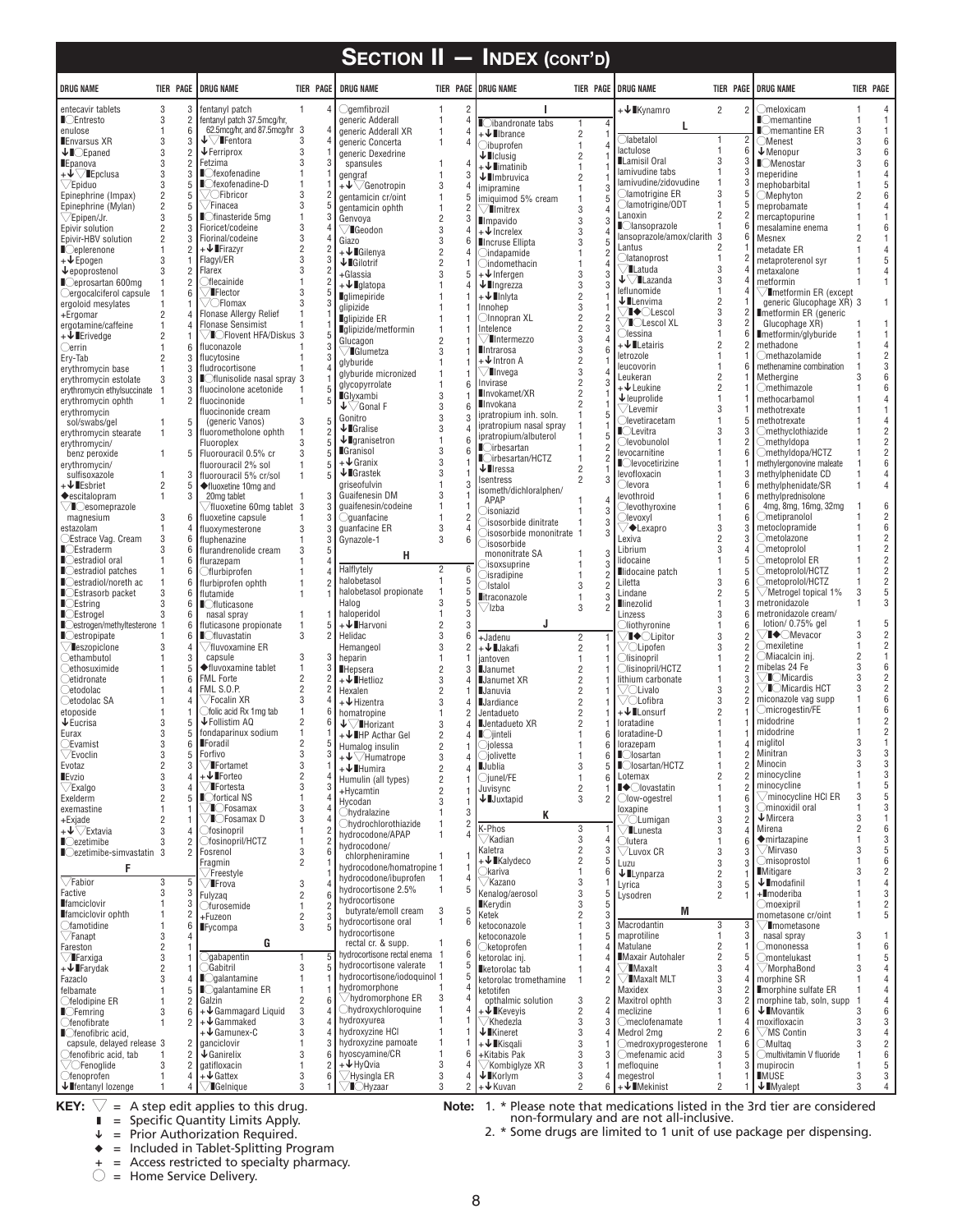|                                                               |                                                       |                                                                   |                                                   |                                                                          |                                                         | <b>SECTION II - INDEX (CONT'D)</b>                              |                                        |                                                                              |                                                     |                                                        |                                  |                                |
|---------------------------------------------------------------|-------------------------------------------------------|-------------------------------------------------------------------|---------------------------------------------------|--------------------------------------------------------------------------|---------------------------------------------------------|-----------------------------------------------------------------|----------------------------------------|------------------------------------------------------------------------------|-----------------------------------------------------|--------------------------------------------------------|----------------------------------|--------------------------------|
| <b>DRUG NAME</b>                                              | TIER PAGE                                             | <b>DRUG NAME</b>                                                  | TIER PAGE                                         | <b>DRUG NAME</b>                                                         |                                                         | TIER PAGE   DRUG NAME                                           |                                        | TIER PAGE DRUG NAME                                                          | <b>TIER PAGE</b>                                    | <b>DRUG NAME</b>                                       |                                  | <b>TIER PAGE</b>               |
| mycophenolate mofetil                                         | $\overline{1}$<br>3                                   | $\blacksquare$ Nymalize                                           | 3<br>$\overline{2}$                               | peg 3350/electrolyte                                                     | 1<br>6                                                  | Oprogesterone, micronized 3                                     | 6                                      | $\bigcirc$ Rifamate                                                          | 3<br>3                                              | Spiriva                                                | $\overline{2}$                   | $\sqrt{5}$                     |
| mycophenolic acid<br>Myleran                                  | 1<br>$\overline{2}$                                   | nystatin<br>nystatin                                              | 3<br>$\mathbf{1}$<br>5<br>$\mathbf{1}$            | $+\sqrt{\sqrt{P}}$ eg-Intron<br>OPeganone                                | 3<br>3<br>3<br>5                                        | Prograf<br>Prolensa                                             | 3<br>3                                 | Orifampin<br>ORifater                                                        | $\mathbf{1}$<br>3<br>$\overline{2}$                 | Spiriva Respimat<br>$\bigcirc$ spironolactone          | $\overline{2}$                   | 5<br>$\overline{c}$            |
| $\sqrt{\blacksquare}$ Myrbetriq                               | 3                                                     | nystatin vag tab                                                  | 6<br>1                                            | $+$ $\blacktriangleright$ Pegasys                                        | $\overline{2}$<br>3                                     | $+\bigstar$ Promacta                                            | $\overline{2}$                         | riluzole                                                                     | $\mathbf{1}$                                        | Spironolactone/HCTZ                                    |                                  | $\overline{2}$                 |
| N                                                             |                                                       | nystatin/triamcinolone<br>nystop                                  | $\mathbf{1}$<br>5<br>$\mathbf{1}$<br>5            | penicillin VK<br>$\nabla$ Pennsaid                                       | $\mathbf{1}$<br>3<br>3<br>5                             | Inromethazine<br>promethazine/codeine                           | $\mathbf{1}$<br>6<br>$\mathbf{1}$      | rimantadine<br>Riomet solution                                               | $\mathbf{1}$<br>3                                   | Sporanox suspension<br>$\bigcirc$ sprintec             | $\overline{2}$                   | 3<br>6                         |
| <i>C</i> nabumetone                                           |                                                       | 0                                                                 |                                                   | Pentasa                                                                  | 3<br><sub>6</sub>                                       | promethazine/DM                                                 | $\mathbf{1}$                           | ■ Crisedronate 150mg                                                         | 3                                                   | <b>Sprix</b>                                           | 3                                | 5                              |
| ◯nadolol<br>Naftin                                            | 1<br>3                                                | $+\bigstar$ Ocaliva                                               | 3<br>6                                            | pentazocine/naloxone<br>pentoxifylline                                   | $\mathbf{1}$<br>Δ                                       | promethazine/<br>phenylephrine/codeine 1                        |                                        | <b>I</b> Orisedronate DR<br>Risperdal                                        | 3<br>3                                              | $+\sqrt{\mathbb{I}}$ Sprycel                           | $\overline{c}$                   | 1<br>3                         |
| naltrexone                                                    | 1                                                     | Oocella                                                           |                                                   | pergolide                                                                | 3<br>5                                                  | Opropafenone                                                    | 2                                      | <b>Insperidone</b>                                                           | 3<br>$\mathbf{1}$                                   | stavudine<br>$\blacksquare$ Staxyn                     | 3                                | 3                              |
| <b>Namzaric</b><br>naphazoline                                | 3                                                     | +octreotide<br>Odesfev                                            | 4<br>$\overline{2}$                               | Operindopril                                                             | $\overline{2}$<br>1<br>5                                | Opropafenone SR                                                 | $\mathbf{1}$                           | 2 Frisperidone m-tab                                                         | $\mathbf{1}$                                        | +↓■Stelara                                             | $\overline{2}$                   | 5                              |
| Onaproxen/EC                                                  | $\mathbf{1}$<br>4                                     | $+\bigtriangledown$ 0domzo                                        | $\overline{c}$                                    | permethrin<br>perphenazine                                               | $\mathbf{1}$<br>$\mathbf{1}$<br>3                       | propantheline bromide<br>$\bigcap$ propranolol                  | $\mathbf{1}$<br>6                      | $\blacksquare$ Crivastigmine<br>$\blacksquare$ $\bigcirc$ rivastigmine patch | $\mathbf{1}$<br>$\mathbf{1}$                        | <b>C</b> Stendra<br>Stimate                            | 3                                | 3<br>4                         |
| <b>Inaratriptan</b>                                           | $\mathbf{1}$                                          | $+\bigarrow{\blacksquare}$ Ofev                                   | $\overline{2}$<br>5                               | $\bigtriangledown$ $\bigcirc$ Pertzve                                    | 3<br>6                                                  | Opropranolol/HCTZ                                               | $\mathbf{1}$                           | <b>Trizatriptan</b>                                                          | $\mathbf{1}$                                        | Stiolto Respimat                                       |                                  | 5                              |
| Narcan Nasal Spray<br>Nasacort Allergy 24HR                   | 2<br>$\overline{1}$                                   | ofloxacin<br>ofloxacin ophth                                      | 3<br>$\mathbf{1}$<br>2                            | $\vee$ Pexeva<br>phenazopyridine                                         | 3<br>3<br>1                                             | Opropylthiouracil<br>$\sqrt{\sqrt{2}}$ $\degree$ Proscar        | $\mathbf{1}$<br>6<br>3                 | Rondec DM/TR<br>$\bigcirc$ ropinirole                                        | 3<br>$\mathbf{1}$<br>5                              | +↓Stivarga                                             | $\overline{c}$<br>3              | 1<br>4                         |
| $\sqrt{ }$ Masacort AQ                                        | 3                                                     | ofloxacin otic                                                    | $\overline{2}$                                    | $\downarrow$ phendimetrazine                                             | 6<br>1                                                  | $\bigtriangledown$ I $\bigcirc$ Protonix                        | 3<br>6                                 | $\bigcirc$ ropinirole ER                                                     | 3<br>5                                              | Strattera<br>$\bigtriangledown$ Strensig               | 3                                | $\overline{4}$                 |
| ONascobal<br>$\sqrt{ }$ $\blacksquare$ $\bigcirc$ Nasonex     | 2<br>6<br>3                                           | ○ Ogestrel<br><b>D</b> olanzapine                                 | 6<br>3<br>$\mathbf{1}$                            | phenelzine<br>phenobarbital                                              | 1<br>3<br>$\mathbf{1}$<br>5                             | protriptyline                                                   | $\mathbf{1}$<br>З<br>3                 | √Rosula                                                                      | 3<br>5                                              | $\sqrt{\text{Striant}}$                                | 3                                | 3                              |
| <b>Inateglinide</b>                                           | $\mathbf{1}$                                          | <b>I</b> olanzapine/fluoxetine                                    | 3<br>4                                            | $\downarrow$ phentermine                                                 | $\mathbf{1}$<br>6                                       | <b>Proventil HFA</b><br>$\sqrt{\blacklozenge}$ Prozac           | 5<br>3                                 | $\blacksquare$ Crosuvastatin<br>Roxicet solution                             | $\mathbf{1}$<br>$\overline{2}$<br>3                 | Stribild<br>Striverdi Respimat                         | 3                                | 3<br>5                         |
| √∎Natesto                                                     | 3<br>3                                                | ■◆Oleptro ER                                                      | 3<br>3                                            | phenylephrine ophth                                                      | $\mathbf{1}$<br>$\overline{2}$                          | pseudoephedrine                                                 |                                        | $\vee$ Rozerem                                                               | 3                                                   | Suboxone film                                          |                                  | 4                              |
| +↓Natpara<br>Nebupent                                         | $\overline{2}$<br>3                                   | <b>I</b> olmesartan/amlodipine<br><b>I</b> olmesartan/amlodipine/ | $\sqrt{3}$<br>$\overline{2}$                      | $\bigcirc$ phenytoin<br>Phisohex                                         | $\mathbf{1}$<br>5<br>$\overline{c}$<br>5                | pseudoephedrine/codeine 1<br><b>■</b> ○Pulmicort flexhaler/     |                                        | $\bigtriangledown$ Rubraca<br>+↓∎Ruconest                                    | 3<br>$\overline{c}$                                 | $\sqrt{\phantom{a}}$ Subsys<br>Suclear                 | 3                                | 4<br>6                         |
| $\bigcirc$ necon                                              | 6                                                     | HCTZ                                                              | $\sqrt{3}$<br>$\overline{2}$                      | Phospholine lodide                                                       | $\overline{2}$<br>$\overline{2}$                        | powder                                                          | 2<br>5                                 | $\downarrow$ <b>Rydapt</b>                                                   | 3<br>-1                                             | $\bigcirc$ sucralfate                                  |                                  | 6                              |
| nefazodone<br>neomycin                                        | 3<br>$\mathbf{1}$<br>3                                | <b>I</b> olmesartan/HCT<br>olopatadine ophth                      | $\sqrt{3}$<br>$\overline{2}$<br>$\mathbf{1}$<br>2 | Ophytonadione<br>Picato                                                  | $\overline{c}$<br>6<br>$\overline{2}$<br>5              | Pulmicort respules<br>(1mg/2ml)                                 | $\overline{2}$<br>5                    | ORytary                                                                      | 3<br>5                                              | sulfacetamide 10%                                      |                                  | $\overline{2}$                 |
| neomycin/bacitracin/                                          |                                                       | +↓∎Olvsio                                                         | $\overline{2}$<br>3                               | <b>Opilocarpine</b>                                                      | 1<br>$\overline{2}$                                     | +Pulmozyme                                                      | 2<br>F                                 | s                                                                            |                                                     | sulfacetamide/<br>prednisolone ophth                   |                                  | $\overline{2}$                 |
| poly B                                                        | $\mathbf{1}$<br>2                                     | <b>Lomega-3 acid</b>                                              |                                                   | $\bigcirc$ pindolol                                                      | $\overline{2}$<br>1                                     | Purixan                                                         | $\overline{2}$                         | Sabril                                                                       | 3<br>5                                              | sulfamethoxazole/                                      |                                  |                                |
| neomycin/bacitracin/<br>poly B/HC                             | $\mathbf{1}$<br>$\overline{2}$                        | ethyl esters<br>$\Box$ Omeprazole                                 | $\sqrt{3}$<br>2<br>$\mathbf{1}$<br>6              | ■pioglitazone/metformin<br><b>Opiroxicam</b>                             | $\overline{1}$<br>4                                     | ◯pyrazinamide                                                   | 1                                      | +↓▽Saizen<br>Osalsalate                                                      | 3<br>$\overline{4}$<br>1<br>$\overline{4}$          | trimethoprim<br>Sulfasalazine                          |                                  | 3<br>6                         |
| neomycin/polymyxin/                                           |                                                       | /Comeprazole/                                                     |                                                   | $+\bigvee$ Plegridy                                                      | 3<br>$\overline{4}$                                     | 0                                                               |                                        | - ↓∎Samsca                                                                   | $\overline{2}$<br>$\overline{2}$                    | $\supset$ sulfasalazine EC                             |                                  | 6                              |
| HC otic<br>Neoral                                             | $\overline{2}$<br>$\overline{2}$<br>3                 | sodium bicarbonate<br>/IIO Omnaris                                | 3<br>6<br>$\sqrt{3}$                              | podofilox<br>○Poly-Vi-Flor V Iron                                        | 1<br>5<br>3<br>6                                        | $\overline{L}$ Obrelis<br>√∎⊜Qnasl                              | 3<br>2<br>3                            | ∕∎Sanctura<br>Sanctura XR                                                    | 3<br>3                                              | $\supset$ sulindac                                     |                                  | 4                              |
| $\sqrt{}$ Nesina                                              | 3                                                     | $+\sqrt{\sqrt{0}}$ mnitrope                                       | $\sqrt{3}$                                        | polymyxin B/TMP                                                          | $\mathbf{1}$<br>$\overline{2}$                          | $\downarrow$ <b>Lasymia</b>                                     | 3<br>6                                 | $\downarrow$ Sancuso                                                         | 3<br>6                                              | <b>Isumatriptan</b><br>Sumavel                         | 3                                | 4<br>4                         |
| $\bm{\downarrow}$ Neulasta<br>+↓Neumega                       | $\overline{2}$<br>3                                   | $\downarrow$ 0 montys<br><b>Comtryg</b>                           | $\sqrt{3}$<br>3<br>2                              | $+\bigstar$ Pomalyst                                                     | $\overline{c}$                                          | <b>Otern</b><br>$\bigcirc$ Quartette                            | 3<br>3<br>F                            | Sandimmune                                                                   | $\overline{2}$                                      | Suprax                                                 |                                  | 3                              |
| $+$ $\bigvee$ Neupogen                                        | $\sqrt{2}$                                            | $\downarrow$ londansetron                                         | $\mathbf{1}$<br>6                                 | <b>Oportia</b><br>potassium aminobenzoate                                | 1<br>6<br>$\overline{1}$<br>ĥ                           | Oquasense                                                       | F                                      | +Sandostatin<br>+Sandostatin LAR                                             | 3<br>3                                              | ↓Suprenza ODT<br>Suprep                                | 3<br>3                           | 6<br>6                         |
| Nevanac                                                       | $\overline{2}$                                        | OneTouch                                                          |                                                   | Opotassium bicarb/                                                       |                                                         | Qudexy XR                                                       | 3                                      | <b>ISaphris</b>                                                              | 3                                                   | Sustiva                                                |                                  | 3                              |
| +↓∎Nexavar<br>$\bigtriangledown$ I $\bigcirc$ Nexium          | $\overline{c}$<br>1<br>3<br>6                         | ∕Onexton<br><sup>7</sup> Onglyza                                  | $\sqrt{3}$<br>5<br>3<br>1                         | potassium chloride<br>potassium bicarbonate 1                            | 5<br>1<br>5                                             | <b>I</b> quetiapine<br><b>■</b> quetiapine fumarate ER          | 3                                      | $\sqrt{3}$ arafem<br>∎Savaysa                                                | 3<br>3<br>3                                         | +↓∎Sutent                                              | $\overline{2}$<br>$\overline{2}$ | 1<br>1                         |
| Nexium 24HR                                                   | 1<br>6                                                | ∕∎Onzetra                                                         | 3<br>4                                            | ◯potassium chloride                                                      | 5<br>$\mathbf{1}$                                       | ∕∎Quillichew ER                                                 | 3                                      | Savella                                                                      | 3                                                   | +↓■Sylatron<br><b>Symbicort</b>                        | $\overline{c}$                   | 5                              |
| $\blacksquare$ Nexium susp<br>◯niacin ER                      | $\overline{2}$<br>6<br>$\mathbf{1}$<br>$\overline{2}$ | ∕Opana ER                                                         | 3<br>4<br>$\overline{2}$<br>3                     | potassium citrate                                                        | 1<br>1                                                  | Quillivant XR                                                   | 3                                      | $\bigcup$ Saxenda                                                            | 3                                                   | / <b>Symbyax</b>                                       | 3                                | 4                              |
| ■ Oniacin/simvastatin                                         | $\overline{2}$                                        | -↓∎Opsumit<br>$\sqrt{0}$ racea                                    | $\mathcal{R}$<br>5                                | ◯potassium citrate ER<br>Potiga                                          | 5<br>$\overline{1}$<br>3<br>5                           | ○quinapril<br>_)quinapril/HCTZ                                  |                                        | Seebri<br>$\Box$ Selegiline                                                  | 3<br>$\mathbf{1}$                                   | $\downarrow$ Symlin<br>Synarel                         | $\overline{c}$<br>$\overline{c}$ | 1<br>4                         |
| Onicardipine                                                  |                                                       | Oracit                                                            | 3<br>1                                            | P <sub>radaxa</sub>                                                      | 3<br>1                                                  | Quinidine gluconate                                             | $\mathbf{1}$                           | selenium sulf 2.5%                                                           |                                                     | <b>Syndros</b>                                         | 3                                | 6                              |
| Nicorelief gum<br>Nicorelief lozenge                          | 5<br>$\mathbf{1}$<br>$\mathbf{1}$                     | $+\bigstar$ Oralair<br>/Oramorph SR                               | 3<br>1<br>3<br>4                                  | $+\sqrt{ }$ $\blacksquare$ $\bigcirc$ Praluent<br>$\bigcirc$ pramipexole | 3<br>2<br>$\mathbf{1}$<br>5                             | $\bigcirc$ quinidine sulfate SR<br>quinine sulfate              | 1<br>3                                 | suspension<br>Selzentry                                                      | 1<br>$\overline{c}$                                 | Synjardy/XR                                            | $\overline{c}$                   | 1                              |
| Nicotine Gum                                                  |                                                       | Oravig                                                            | $\sqrt{3}$<br>3                                   | $Q$ pramipexole ER                                                       | 3<br>5                                                  | $\Box$ Qvar                                                     | 2                                      | Semprex-D                                                                    | $\overline{2}$                                      | +↓■Synribo<br>$\supset$ Synthroid                      | $\overline{2}$<br>$\overline{2}$ | 1<br>6                         |
| Nicotine lozenges<br>Nicotine patches various 1               |                                                       | +↓▽∎Orencia SC<br>$\downarrow$ Orenitram                          | 3<br>4<br>3<br>$\overline{2}$                     | pramoxine/HC acetate 2.5%                                                | $\overline{1}$<br>6                                     | R                                                               |                                        | +Sensipar                                                                    | $\overline{2}$<br>$\overline{2}$                    | +↓∎Syprine                                             | $\overline{2}$                   | 1                              |
| Nicotrol Inhaler                                              | $\overline{2}$                                        | Orfadin                                                           | $\overline{2}$<br>6                               | prascion RA<br><b>I</b> ◆ Pravachol                                      | 5<br>1<br>3<br>$\overline{2}$                           | /Crabeprazole                                                   | 3<br>6                                 | Serevent Diskus<br>serophene                                                 | $\mathbf{1}$<br>6                                   | Т                                                      |                                  |                                |
| Nicotrol NS                                                   | $\overline{2}$                                        | $+\bigtriangledown$ 0rkambi                                       | $\overline{2}$<br>5                               | $\blacksquare\blacklozenge$ Opravastatin                                 | $\mathbf{1}$                                            | $\bigcup$ Raqwitek<br><b>C</b> raloxifene                       | 3                                      | / <b>ISeroquel</b>                                                           | 3                                                   | $\sqrt{}$ Taclonex                                     | 3                                | 5                              |
| Onifediac CC<br>◯nifedical XL                                 | $\mathbf{1}$<br>-1                                    | orphenadrine<br>Ortho-Est                                         | $\mathbf{1}$<br>4<br>3<br>6                       | <b>Oprazosin</b><br>◯pre-natal vitamins                                  | 1<br>2<br>$\mathbf{1}$<br>6                             | ⊃ramipril                                                       |                                        | Seroquel XR<br>⊦↓▽Serostim                                                   | 3<br>$\overline{4}$<br>3<br>$\overline{4}$          | tacrolimus<br>$\downarrow$ tacrolimus                  | -1                               | 3<br>5                         |
| Onifedipine                                                   | 1                                                     | <b>LoseItamivir</b>                                               | 3                                                 | $\sqrt{$ Precision                                                       |                                                         | Ranexa                                                          | $\overline{2}$                         | ◆sertraline                                                                  | 3                                                   | $+\bigtriangledown$ Tafinlar                           | $\overline{2}$                   | 1                              |
| ○nifedipine SR<br>nilutamide                                  | 2                                                     | $\vee$ Oseni                                                      | 3<br>1<br>3<br>6                                  | Pred Mild                                                                | $\overline{2}$<br>$\overline{2}$<br>$\overline{2}$<br>3 | ranitidine (all)<br>$\sqrt{C}$ Rapaflo                          | 3                                      | sevelamer                                                                    | $\mathbf{1}$<br>6                                   | $\downarrow$ Tagrisso<br>$+\sqrt{\sqrt{ }}$ Taltz      | 3                                | 1<br>5                         |
| <i>C</i> nimodipine                                           | 1                                                     | Osphena<br>$+\bigtriangledown$ 0tezla                             | $\overline{2}$<br>4                               | Pred-G<br>prednicarbate                                                  | 5<br>1                                                  | Rapamune solution                                               | $\overline{2}$                         | $\downarrow$ Signifor<br><b>+↓∎</b> sildenafil citrate                       | 2<br>$\mathbf{1}$                                   | Tamiflu suspension                                     | $\overline{c}$                   | 3                              |
| $+ \bigtriangledown$ Minlaro                                  | $\overline{2}$                                        | Otrexup                                                           | 3<br>4                                            | prednisolone acetate                                                     | $\overline{2}$<br>1                                     | $\Box$ Crasagiline<br>Rasuvo                                    | 3<br>3                                 | <b>ISilenor</b>                                                              | 3<br>4                                              | tamoxifen                                              | -1                               | 1                              |
| _nisoldipine<br>NitroDur patches                              | 3<br>3                                                | $\vee$ Ovidrel<br><b>Ooxaprozin</b>                               | Z<br>4                                            | ∎prednisolone oral<br>prednisolone sod                                   | 6                                                       | +↓Ravicti                                                       | 3                                      | ∙v ∨∎ร⊪q<br>silver sulfadiazine                                              | 3<br>5<br>$\mathbf{1}$                              | Atamsulosin<br>$\sqrt{\phantom{a}}$ Tanzeum            | 3                                | 3<br>1                         |
| nitrofurantoin                                                |                                                       | oxazepam                                                          | 4                                                 | phosphate                                                                | $\overline{2}$<br>1                                     | Rayaldee                                                        | 3<br>Р                                 | $+\sqrt{\sqrt{S}}$ Simponi                                                   | 3<br>$\overline{4}$                                 | +↓ Tarceva                                             | $\overline{2}$                   | 1                              |
| nitrofurantoin<br>nitroglycerin pumpspray                     |                                                       | Ooxcarbazepine<br>oxiconazole                                     | 5<br>$\mathbf{1}$<br>5<br>$\mathbf{1}$            | prednisone oral<br>$\blacksquare$ Prefest                                | 6<br>1<br>3<br>6                                        | $\downarrow$ Rayos<br>$+ \blacklozenge$ Rebetol                 | 3<br>3                                 | ■◆○simvastatin<br>sirolimus                                                  | $\overline{2}$<br>$\mathbf{1}$<br>3<br>$\mathbf{1}$ | $\sqrt{}$ Targinig ER<br>$+\sqrt{2}$ Targretin capsule | 3<br>$\overline{c}$              | 4<br>1                         |
| nitroglycerin SR                                              | $\mathbf{1}$                                          | Oxistat lotion                                                    | $\overline{2}$<br>5                               | $\downarrow$ Pregnyl                                                     | 3<br>6                                                  | $+$ $\bigvee$ Rebif                                             | $\overline{2}$                         | $\bigcirc$ Sirturo                                                           | 3<br>3                                              | $+\bigtriangledown$ Targretin gel                      | 2                                | 1                              |
| nitroglycerin<br>transdermal patch                            | 1                                                     | Oxsoralen Ultra<br>○Oxtellar XR                                   | $\sqrt{2}$<br>5<br>3<br>5                         | OPremarin<br>○Premarin vag cream                                         | 3<br>6<br>3<br>ĥ                                        | Rectiv<br>Regenecare                                            | 3<br>3                                 | Sitavig                                                                      | $\sqrt{3}$<br>3<br>$\overline{2}$                   | $+\bigarrow{\blacksquare}$ Tasigna<br>Tasmar           | $\mathcal{P}$<br>3               | 1<br>5                         |
| Nitrostat SL tabs                                             | $\overline{2}$                                        | oxybutynin                                                        |                                                   | <b>Premphase</b>                                                         | $\overline{2}$<br>ĥ                                     | Regranex                                                        | $\overline{2}$                         | Sivextro<br>Sklice                                                           | 3<br>3<br>5                                         | /tazarotene cream                                      |                                  | 5                              |
| Onizatidine                                                   | $\mathbf{1}$<br>6                                     | oxybutynin ER                                                     | 1                                                 | Prempro                                                                  | 2<br>6                                                  | Relenza<br>$\downarrow$ Relistor                                | $\overline{2}$<br>3                    | Skyla                                                                        | 6                                                   | √Tazorac                                               |                                  | 5                              |
| ↓∎Noctiva<br>○nora-BE                                         | 3<br>6<br>1                                           | oxvcodone<br>$\bigtriangledown$ Oxycodone ER                      | 1<br>4<br>3<br>4                                  | ○Prenate Elite<br>Prepopik                                               | $\overline{c}$<br>6<br>3<br>6                           | $\nabla$ Relpax                                                 | 3                                      | sod. polystyrene sulfonate 1<br>sod. sulfacetamide/                          | 5                                                   | $+\bigtriangledown$ Tecfidera<br>+↓▽∎Technivie         |                                  | 4<br>3                         |
| +↓Norditropin                                                 | $\overline{c}$                                        | oxycodone/acetaminophen                                           | $\mathbf{1}$<br>4                                 | <b>C</b> Prestalia                                                       | 3<br>2                                                  | Renagel                                                         | $\overline{2}$                         | sulfur emulsion cleanser 1                                                   | 5                                                   | $\bigcirc$ Tegretol                                    |                                  | 5                              |
| Onorethindrone<br>Onorethindrone a-e estradiol/               |                                                       | oxycodone/aspirin                                                 | $\mathbf{1}$<br>4<br>1                            | <b>C</b> Prevacid<br>Prevacid 24HR                                       | 3<br>6<br>1<br>6                                        | Renvela<br><b>I</b> repaglinide                                 | 2                                      | sod. sulfacetamide/sulfur lot 1<br>sodium chloride                           | 5                                                   | Tegretol XR 100mg<br>∕∎⊜Tekamlo                        |                                  | 5<br>$\overline{\mathbf{c}}$   |
| ferrous fumarate                                              | -1<br>6                                               | oxycodone/ibuprofen<br>$\sqrt{0}$ xycontin                        | 3                                                 | ■ Prevacid Solutab                                                       | 2<br>6                                                  | repaglinide/metformin                                           | 3                                      | irrigating soln                                                              | 5<br>$\mathbf{1}$                                   | 7∎∩Tekturna                                            |                                  | $\overline{c}$                 |
| $\sqrt{}$ Noritate                                            | 3<br>5<br>3<br>3                                      | oxymorphone/ER                                                    | 1<br>4                                            | <b>Oprevifem</b>                                                         | 1<br>6                                                  | +↓■○Repatha<br>$\downarrow$ Repronex                            | 3<br>2<br>$\overline{2}$<br>$\sqrt{2}$ | Sodium fluoride<br>chewable tab & drops                                      | $\overline{1}$<br>6                                 | ∕∎⊝Tekturna HCT                                        |                                  | $\overline{\mathbf{c}}$        |
| Noroxin<br>ONorpace CR                                        | 3<br>$\overline{c}$                                   | <b>IOxytrol</b>                                                   | 3                                                 | Prezcobix<br>Prezista                                                    | $\overline{c}$<br>3<br>$\overline{c}$<br>3              | Rescriptor                                                      | 2                                      | +sodium phenylbutyrate                                                       | 3<br>$\overline{4}$                                 | <b>C</b> telmisartan<br>Ctelmisartan/amlodipine 3      |                                  | $\frac{2}{2}$                  |
| +↓∎Northera                                                   | $\overline{2}$<br>3                                   | P                                                                 |                                                   | <b>I</b> OPrilosec                                                       | 3<br>6                                                  | $\bigtriangledown$ ORescula                                     | 3                                      | sodium sulfacetamide                                                         | 1<br>5                                              | Ctelmisartan/HCTZ                                      |                                  | $\overline{2}$                 |
| Onortrel<br>nortriptyline                                     | 6                                                     | <i>I</i> paliperidone<br>√∩Pancreaze                              | 3<br>$\,3$<br>6                                   | Prilosec-OTC<br>Primaguine                                               | 1<br>6<br>$\overline{c}$<br>3                           | Restasis<br>√Retin-A/Micro                                      | 3<br>3                                 | $\downarrow$ Soliqua<br>$\bigtriangledown$ Solodyn                           | 3<br>3<br>5                                         | temazepam<br>$+\bigtriangledown$ Temodar               | 3                                | $\overline{4}$<br>$\mathbf{1}$ |
| Norvir                                                        | 2                                                     | Panretin                                                          | $\sqrt{2}$<br>5                                   | <b>Oprimidone</b>                                                        | 5<br>1                                                  | +↓∎Revlimid                                                     | $\overline{2}$                         | +Somatuline Depot                                                            | 3                                                   | +↓temozolamide                                         |                                  | $\mathbf{1}$                   |
| $\n  W W W W W$                                               | $\overline{2}$<br>$\sqrt{2}$                          | $\Box$ pantoprazole                                               | 6<br>$\mathbf{1}$<br>3<br>6                       | $\sqrt{\frac{1}{1}}$ Pristig ER                                          | 3<br>3                                                  | $\sqrt{\mathsf{I}}$ Rexulti                                     | 3<br>$\overline{2}$<br>3               | +↓■Somavert                                                                  | 3<br>3                                              | Oterazosin                                             |                                  | $\overline{2}$                 |
| $\bigtriangledown$ Novolin<br>$\sqrt{N}$ ovolog               | 3<br>3                                                | Paragard<br>paregoric                                             | $\mathbf{1}$<br>6                                 | ProAir HFA/RespiClick<br>probenecid                                      | $\overline{2}$<br>5<br>2                                | Revataz<br><b>Rhinocort Allergy</b>                             |                                        | Somnote<br>$\sqrt{\mathsf{II}}$ Sonata                                       | 3                                                   | <b>I</b> terbinafine<br>terbutaline tab                |                                  | 3<br>5                         |
| $\downarrow$ INoxafil                                         | 3<br>3                                                | paricalcitol                                                      | 3<br>6                                            | procainamide                                                             | $\overline{2}$                                          | $\sqrt{}$ Rhofade                                               | 3                                      | Soolantra                                                                    | 3<br>5                                              | terconazole                                            |                                  | 6                              |
| Nucynta/ER<br>$\bigcup$ Muedexta                              | 3<br>3                                                | paromomycin<br>$\blacklozenge$ paroxetine                         | $\mathbf{1}$<br>3<br>3                            | procentra<br>prochlorperazine                                            | $\overline{4}$<br>1<br>6<br>1                           | $+\mathbf{\downarrow}$ ribapak<br>$+\mathbf{\nabla}$ ribasphere |                                        | Soriatane CK<br><b>Sotalol</b>                                               | $\overline{2}$<br>5<br>$\overline{c}$<br>1          | <b>Testim</b><br>$\bigcup$ testosterone cypionate      | $\mathbf{1}$                     | 3<br>3                         |
| Nulytely                                                      | 3<br>6                                                | Pataday                                                           | 3<br>$\overline{2}$                               | $+$ $\bigvee$ Procrit                                                    | $\overline{c}$                                          | $+$ $\bigvee$ Ribatab                                           | 3                                      | sotret                                                                       | 5                                                   | $\downarrow$ testosterone                              |                                  |                                |
| $+\bigarrow{\blacksquare}$ Nuplazid<br>$+\bigvee$ Nutropin/AQ | 3<br>$\overline{4}$<br>3<br>$\overline{4}$            | $\sqrt{\blacklozenge}$ Paxil/CR                                   | 3<br>3<br>3<br>2                                  | Proctofoam-HC<br>$\downarrow$ Procysbi                                   | 3<br>6<br>3                                             | $+$ $\sqrt{\frac{1}{10}}$ ribavirin                             |                                        | +↓∎Sovaldi<br>Spectracef                                                     | 2<br>3<br>3                                         | enanthionate                                           | -1                               | 3                              |
| $\bigcirc$ NuvaRing                                           | 2<br>6                                                | Pazeo<br>PCE                                                      | 3<br>3                                            | $\downarrow$ progesterone in oil                                         | 4<br>6<br>1                                             | $\supset$ Ridaura<br>⊃rifabutin                                 | 2<br>3                                 | spinosad                                                                     | 3<br>$\mathbf{1}$<br>5                              | ∕∎Testosterone gel<br>(brand)                          | 3                                | 3                              |

 $\blacksquare$  = Specific Quantity Limits Apply.

 $\sqrt{\phantom{a}}$  = Prior Authorization Required.

 $\bullet$  = Included in Tablet-Splitting Program

+ = Access restricted to specialty pharmacy.

 $\bigcirc$  = Home Service Delivery.

\* Please note that medications listed in the 3rd tier are considered non-formulary and are not all-inclusive.